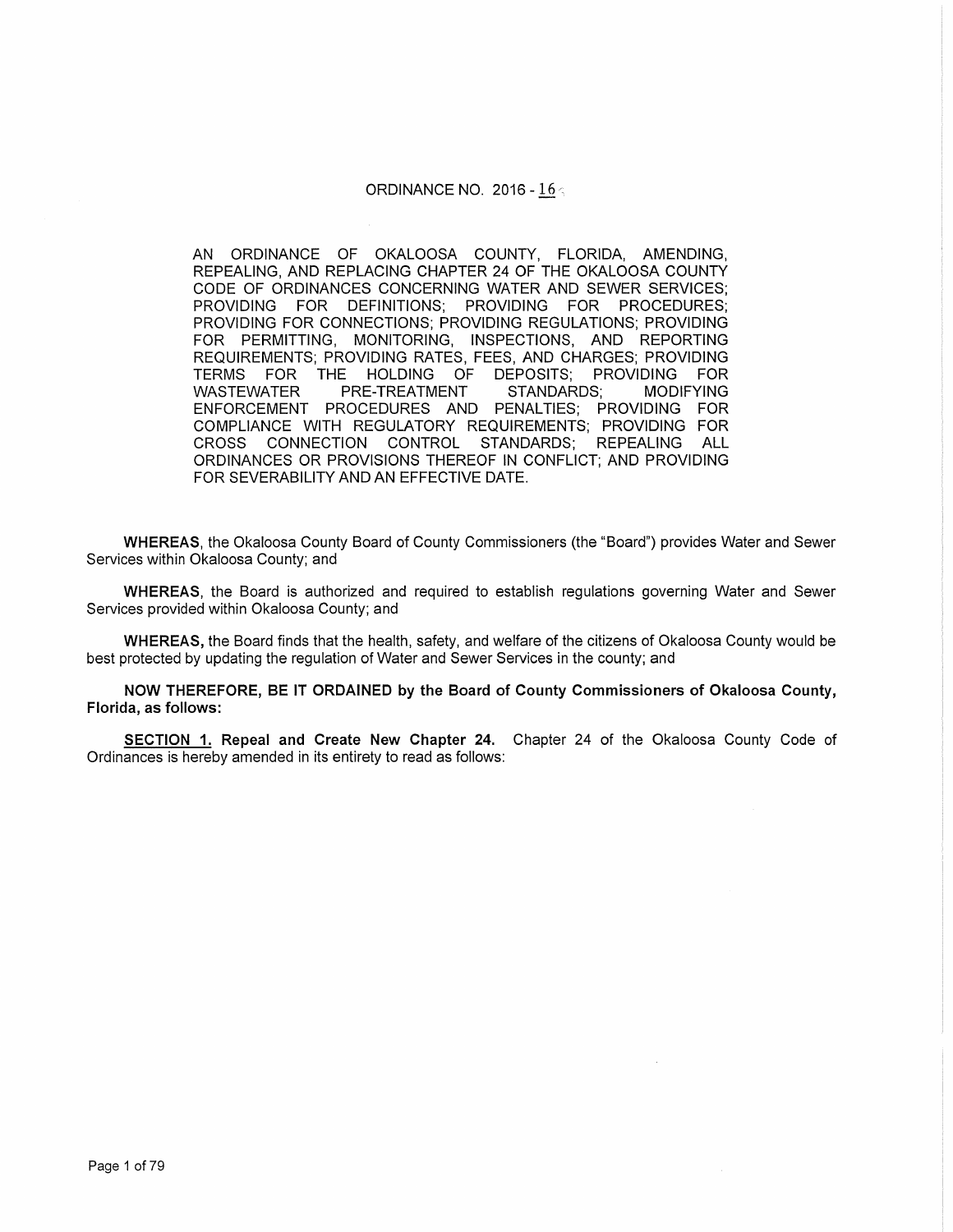# **Chapter 24 - WATER AND SEWER**

## **ARTICLE I. - COUNTY WATER AND SEWER SYSTEM**

## **ORDINANCE INDEX**

| DIVISION 3. - USER CHARGES; COMBINED WATER, SEWER SERVICE AND WASTEWATER TREATMENT           |  |
|----------------------------------------------------------------------------------------------|--|
|                                                                                              |  |
|                                                                                              |  |
|                                                                                              |  |
|                                                                                              |  |
| Sec. 24-165. - Sewer consumption rate billing cap—Residential single-family customers only34 |  |
|                                                                                              |  |
|                                                                                              |  |
|                                                                                              |  |
|                                                                                              |  |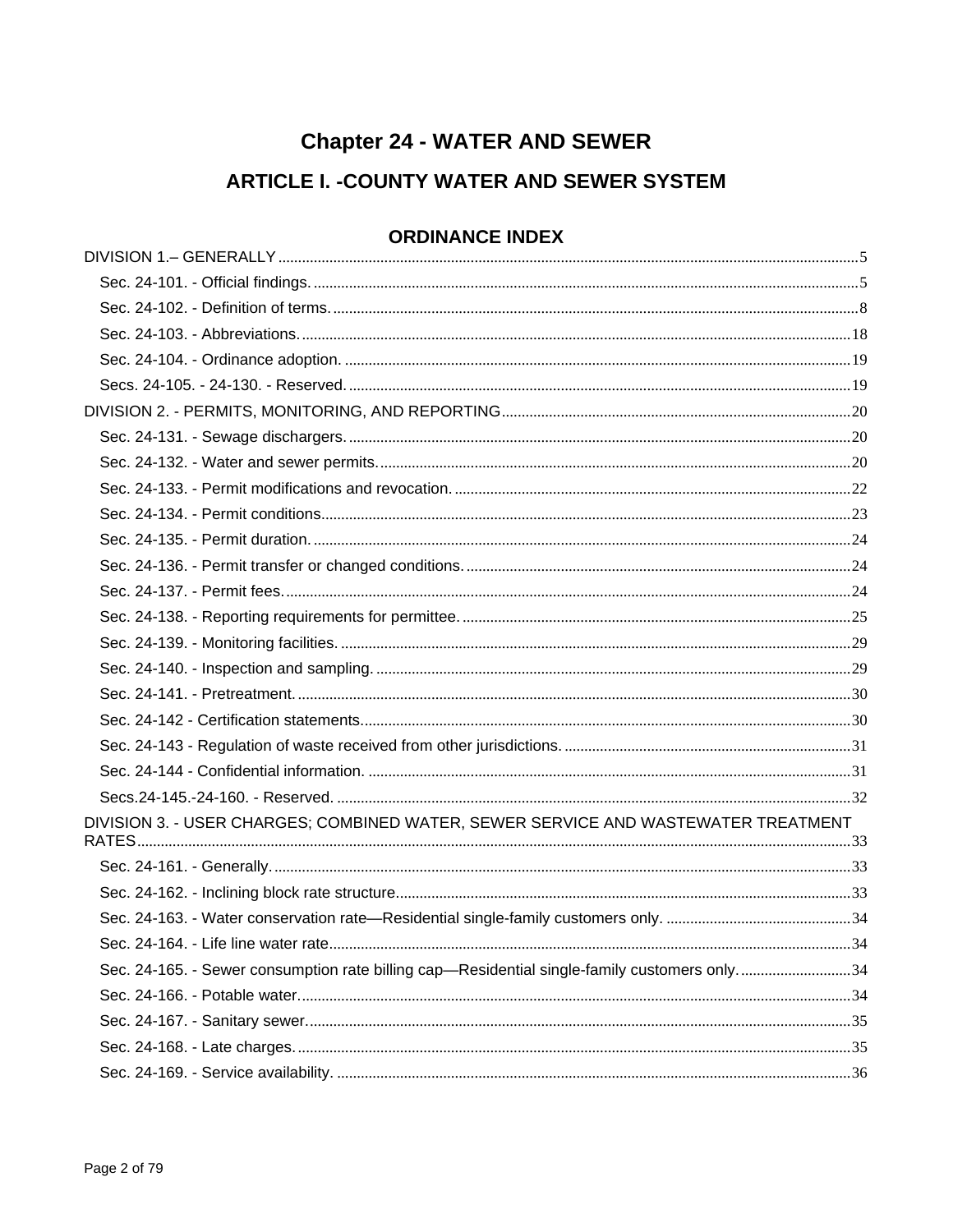| Sec. 24-173. - Non-site specific capacity expansion charges sold by Okaloosa County36               |  |
|-----------------------------------------------------------------------------------------------------|--|
|                                                                                                     |  |
|                                                                                                     |  |
|                                                                                                     |  |
|                                                                                                     |  |
|                                                                                                     |  |
|                                                                                                     |  |
|                                                                                                     |  |
|                                                                                                     |  |
|                                                                                                     |  |
|                                                                                                     |  |
|                                                                                                     |  |
|                                                                                                     |  |
| DIVISION 5. - ASSESSMENTS, CAPACITY EXPANSION CHARGES, SEWER REQUIREMENTS AND                       |  |
|                                                                                                     |  |
|                                                                                                     |  |
|                                                                                                     |  |
|                                                                                                     |  |
| Sec. 24-214. - Deferral of payment of capacity expansion charges for economic development purpoes42 |  |
|                                                                                                     |  |
|                                                                                                     |  |
|                                                                                                     |  |
|                                                                                                     |  |
|                                                                                                     |  |
| Sec. 24-234. - Discharge; consent and permission required; prohibited discharges enumerated44       |  |
|                                                                                                     |  |
|                                                                                                     |  |
|                                                                                                     |  |
|                                                                                                     |  |
|                                                                                                     |  |
|                                                                                                     |  |
|                                                                                                     |  |
|                                                                                                     |  |
|                                                                                                     |  |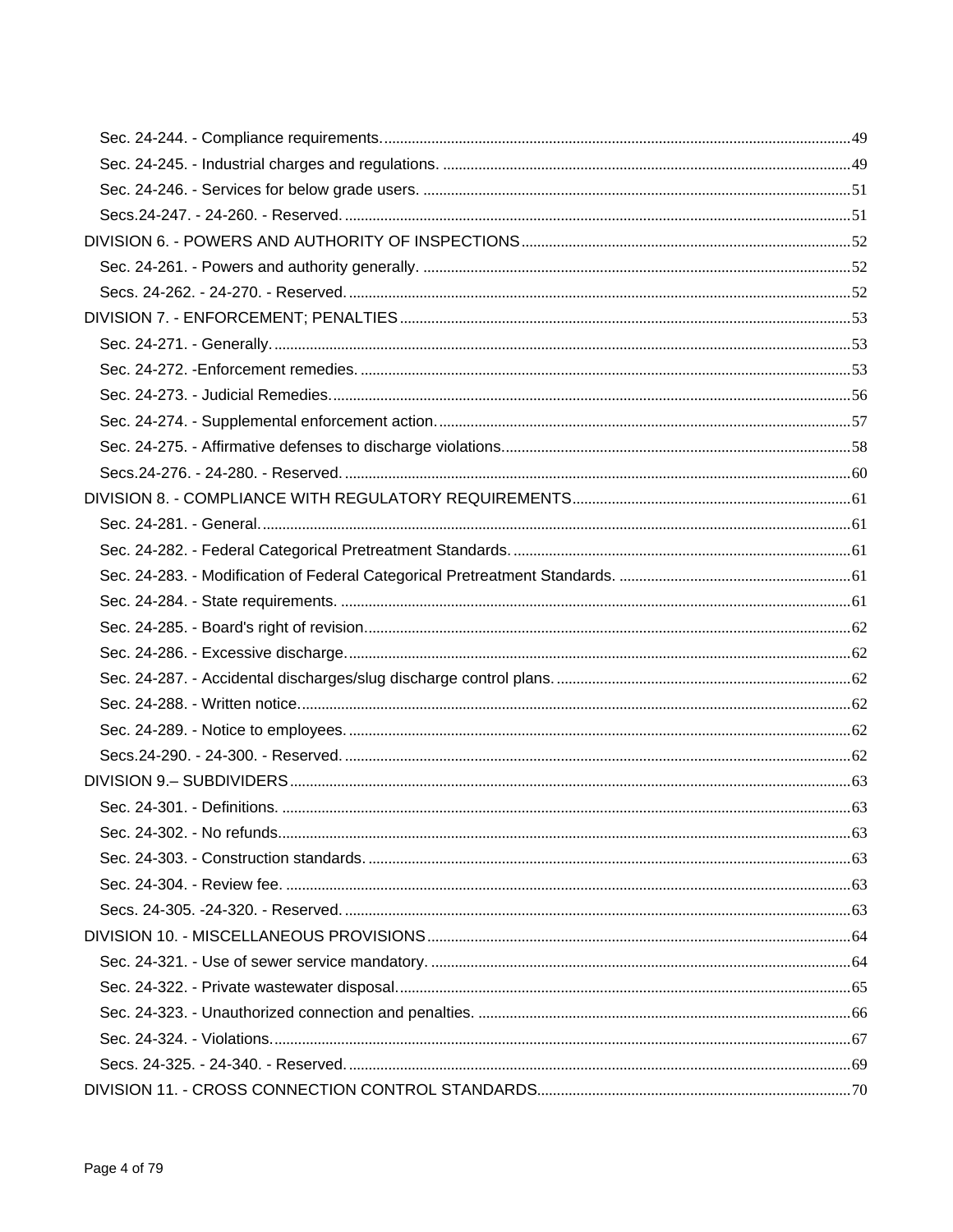| APPENDIX A - User Charge Tables for Okaloosa County Water & Sewer User Charge Ordinance |  |
|-----------------------------------------------------------------------------------------|--|

## **DIVISION 1.– GENERALLY**

Sec. 24-101. - Official findings. Sec. 24-102. - Definition of terms. Sec. 24-103. - Abbreviations. Sec. 24-104. - Ordinance adoption. Secs. 24-105—24-130. - Reserved.

#### **Sec. 24-101. - Official findings.**

The Board of County Commissioners of Okaloosa County, Florida, hereinafter called the "Board," has caused to be published a notice of a public hearing at which all of the users of the services and facilities provided by the water and sewer system of said county and owners, tenants and occupants of property served or to be served thereby and all others interested were to be given the opportunity to be heard concerning the proposed rates, fees, and charges set forth herein, which notice was duly published in the Northwest Florida Daily News, a newspaper of general circulation in Okaloosa County on August 11, 2016, said hearing date being September 6, 2016.

Whereas, said public hearing has been duly held on September 6, 2016, in accordance with said notice, and all of the users of the services and facilities provided by said water and sewer system and the owners, tenants and occupants of properties served or to be served thereby and all others interested were heard and given the opportunity to be heard concerning the proposed rates, fees, and charges, and the Board having given due consideration thereto and being fully advised in the premises find as follows:

(1) *County responsibility:* The Board is charged with the responsibility of providing Okaloosa County Water and Sewer System customers with safe drinking water in ample quantities and is also charged with the responsibility of collecting and disposing of domestic wastewater in order to abate the pollution of Choctawhatchee Bay, Garniers Bayou, Cinco Bayou, Dons Bayou, Chula Vista Bayou, waterways and watersheds and other streams, and this abatement of pollution is necessary and essential to protect the health of the citizens of Okaloosa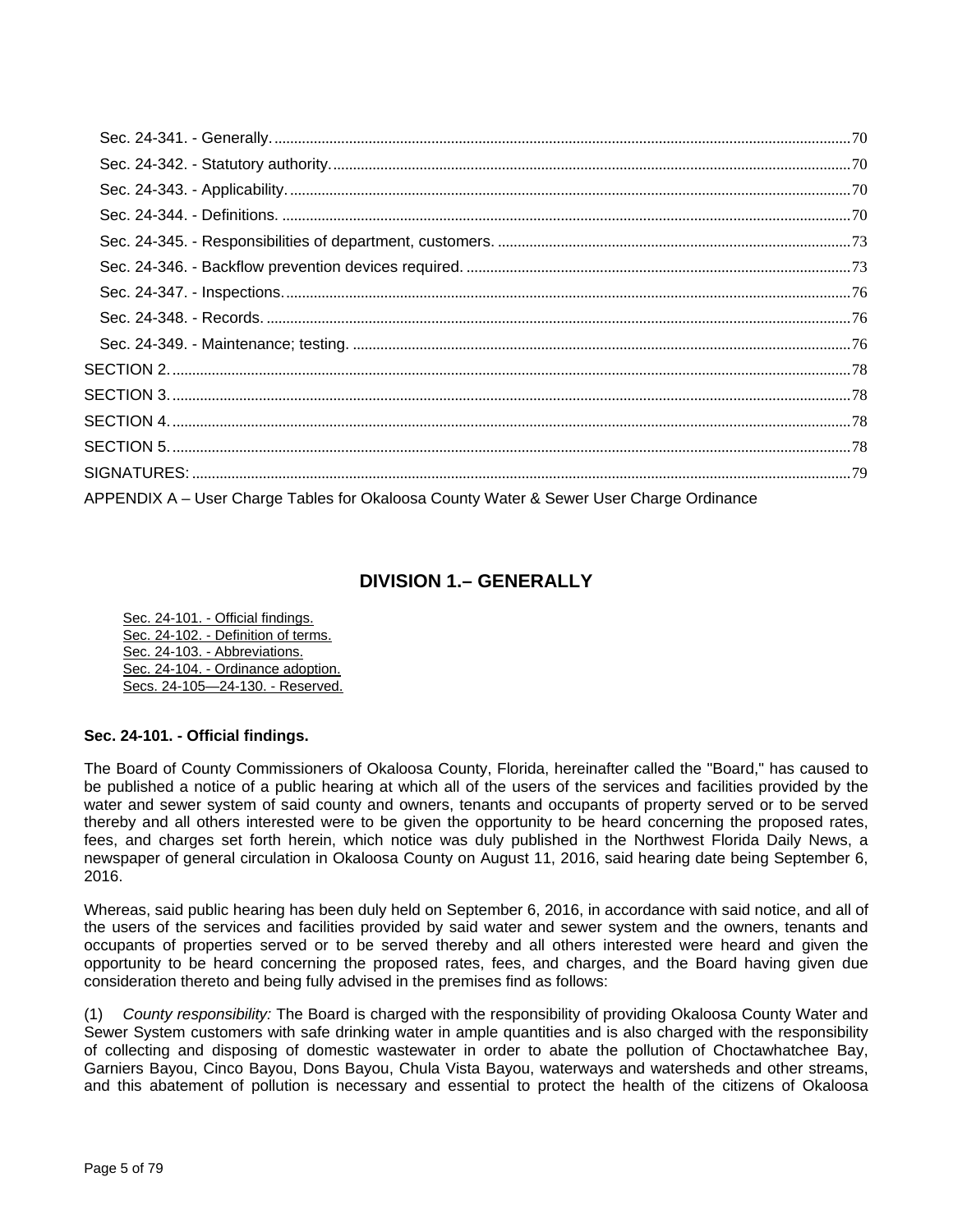#### County, Florida.

(2) *Pollution abatement:* To accomplish the abatement of pollution and thereby protect the health of the citizens, the Board has adopted a plan for installing street sewers, trunk sewers and wastewater treatment facilities, and effluent disposal facilities, work on the actual construction of these facilities having been in progress for years during which time the board has expanded its facilities and has invested millions of dollars in water system, sewer lines and sewage treatment plants.

(3) *Defraying cost of facilities:* The Board has heretofore levied charges designed to defray a part of the costs of extending the trunk water mains and trunk sewer mains. These charges are, in fact, related to and are made for the purpose of partially defraying the cost of providing water and sewer infrastructure to maintain adequate levels of service to meet expected demand.

The Board officially finds that such charges are in fact sanitary sewer and water readiness to serve charges and should be so called to prevent confusion.

The Okaloosa County Water and Sewer Department is an enterprise fund and all fees and charges or other revenues collected shall be utilized to defray the cost of providing the service expansion, improvements, operation, maintenance, repair, replacement, capital outlay, restoration, environmental protection, and other costs of the system.

(4) *Removal of health hazards:* The Board, by the construction and installation of the wastewater collection and treatment facilities and water system costing millions of dollars, has abated pollution and public health hazard from Choctawhatchee Bay, Garniers Bayou, Cinco Bayou, Dons Bayou, Chula Vista Bayou, water bodies and their respective watersheds and other streams in Okaloosa County. This is a service for which no direct charge is made. It removes a health hazard for all.

(5) *Necessary connections:* The Board executed a bond agreement thereof, it is provided that at any time the construction of a sanitary sewer system had been completed within an area and was available to the abutting property, the Board would require the owners of abutting property to connect to such sewage system after the same was placed in operation at a point available to the property being then served by the board.

(6) *Combined water and sewer systems:* The Board officially declares and affirms that it has heretofore combined its water and sewer systems for the purpose of financing the construction, operation and expansion of the same, and that, out of the revenues collected from such combined rates, the principal and interest requirements of all bonds issued or assumed by it are paid. The Board officially finds that under its plan it will serve areas within the present county district limits and that such plans can be financed over the fixed period set out therein and it is contemplated that these rates and charges will provide funds for such purpose.

(7) *Reason for rates:* The costs included within the rates set out under Division 3 and listed in Appendix A are for providing for the health and welfare of the citizens of Okaloosa County by constructing water systems, wastewater treatment plants, trunk line sewers and branch line sewers and sewer service lateral lines, and includes a charge to cover the recurring and daily cost of collecting, treating and disposing of wastewater and the cost of the service necessary and incident to the removal of pollution from the waterways and bayous in and surrounding Okaloosa County by removing raw sewage from these waterbodies and bayous, and included in charges for maintaining and operating the wastewater treatment plants incident to such service and the cost of amortizing the bond indebtedness which the board has incurred in providing the water and sewer system improvements.

(8) *Reasonable service:* Under its plan for providing water it is required to increase the size of its water mains so as to deliver a reasonable volume of water sufficient to provide adequate service to the area. The Board further officially finds that a substantial expense is incurred in over sizing these lines and that a direct benefit to the water users occurs through the reduction of insurance rates available to its customers in areas where water is provided.

(9) *Purpose and policy:* This article sets forth uniform requirements for direct and indirect contributors into the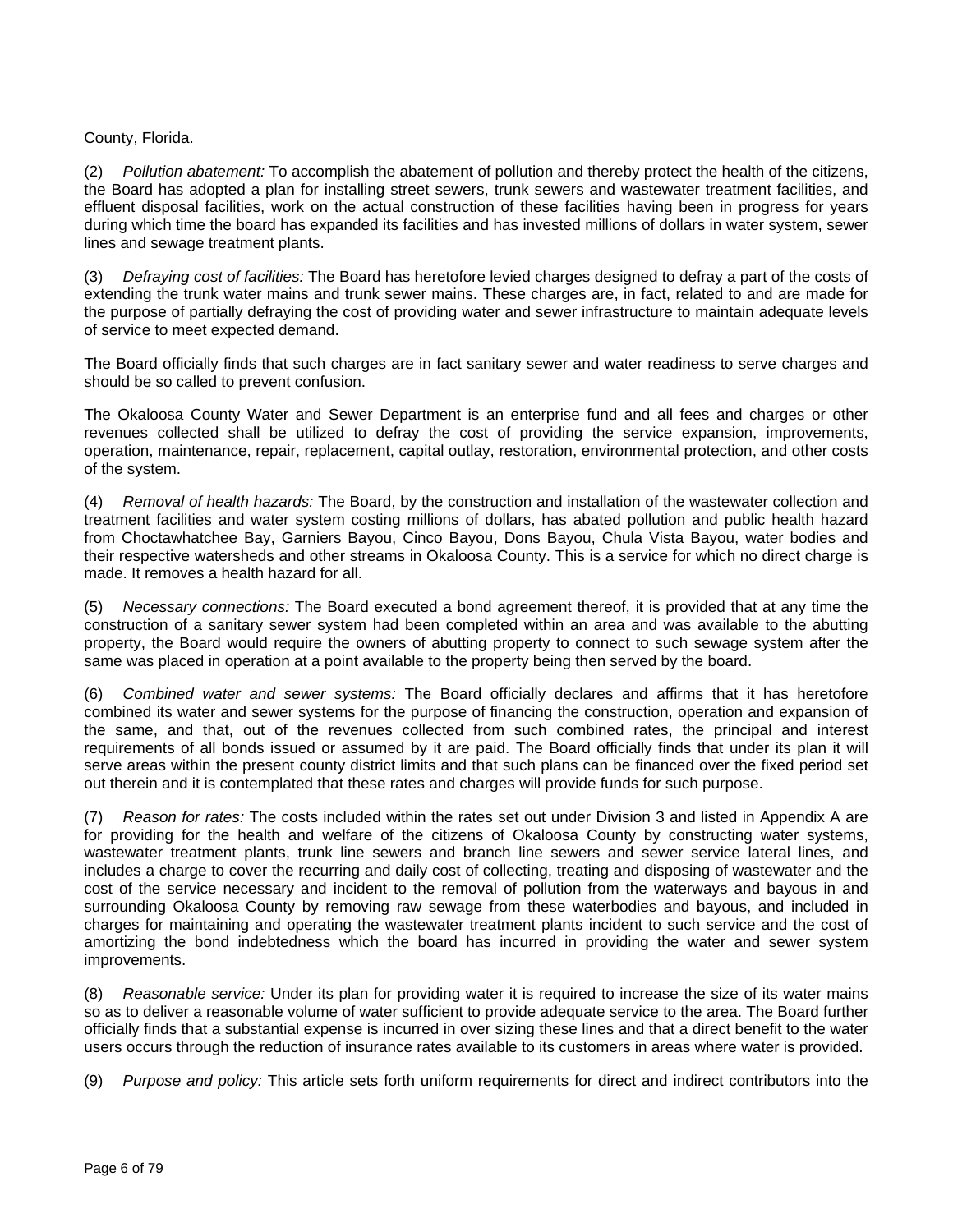wastewater collection and treatment system for Okaloosa County and enables the Board of Commissioners to comply with all applicable state and federal laws required by the Clean Water Act of 1977, the General Pretreatment Regulations (40 CFR Part 403), Chapter 403, Florida Statutes and Rules 62-4, 62-600, 62-620, 62- 625, 62-640, 62-301, 62-302, 62-303, and 62-520, Florida Administrative Code

Some of the objectives of this article are:

a. To prevent the introduction of pollutants into the Publicly Owned Treatment Works that will interfere with its operation;

To prevent the introduction of pollutants into the Publicly Owned Treatment Works that will pass through the Publicly Owned Treatment Works, inadequately treated, into receiving waters or the atmosphere or otherwise be incompatible with the Publicly Owned Treatment Works;

- b. To protect both Publicly Owned Treatment Works personnel who may be affected by wastewater and sludge in the course of their employment and the general public;
- c. To promote reuse and recycling of industrial wastewater and sludge from the Publicly Owned Treatment Works;
- d. To provide for fees for the equitable distribution of the cost of operation, maintenance, and improvement of the Publicly Owned Treatment Works
- e. To enable Okaloosa County Water and Sewer to comply with its State of Florida Wastewater permit conditions, sludge use and disposal requirements, and any other Federal or State laws to which the Publicly Owned Treatment Works is subjected.

This article provides for the regulation of direct and indirect contributors to the sewage system and users of the water system through the issuance of permits to certain non-domestic users and through enforcement activities, requires user reporting, assumes that existing customer's capacity will not be pre-empted, and provides for the setting of fees for the pro rata equitable distribution of costs resulting from the established program.

This water and sewer use and user charge ordinance shall apply to Okaloosa County Service District and to persons outside the cities who are, by contract or agreement with the cities, users of the cities' public owned treatment works (POTW). Except as otherwise provided herein, the Board or its authorized designated employee shall administer, implement and enforce the provisions of this article.

(10) *Charges and fees:*

a. *Purpose:* It is the purpose of this paragraph to provide for the recovery of costs from users of the board's water, sewer and wastewater treatment and disposal systems for the implementation of the program established herein. The applicable charges or fees shall be set forth in Appendix A in this article.

b. *Readiness to serve charges:* It is hereby determined necessary to fix and collect water and sewer readiness to serve charges from customers. Such charges shall be as contained within this article and the revenue received shall be used for operation, maintenance, replacement, debt retirement and other authorized expenses.

c. *Charges and fees:* The Board may adopt, amend and set charges and fees which may include:

1. Fees for reimbursement of costs of setting up and operating the Board's water and sewage program.

Fees for monitoring, inspection and surveillance procedures.

3. Fees for reviewing accidental discharge procedures and construction.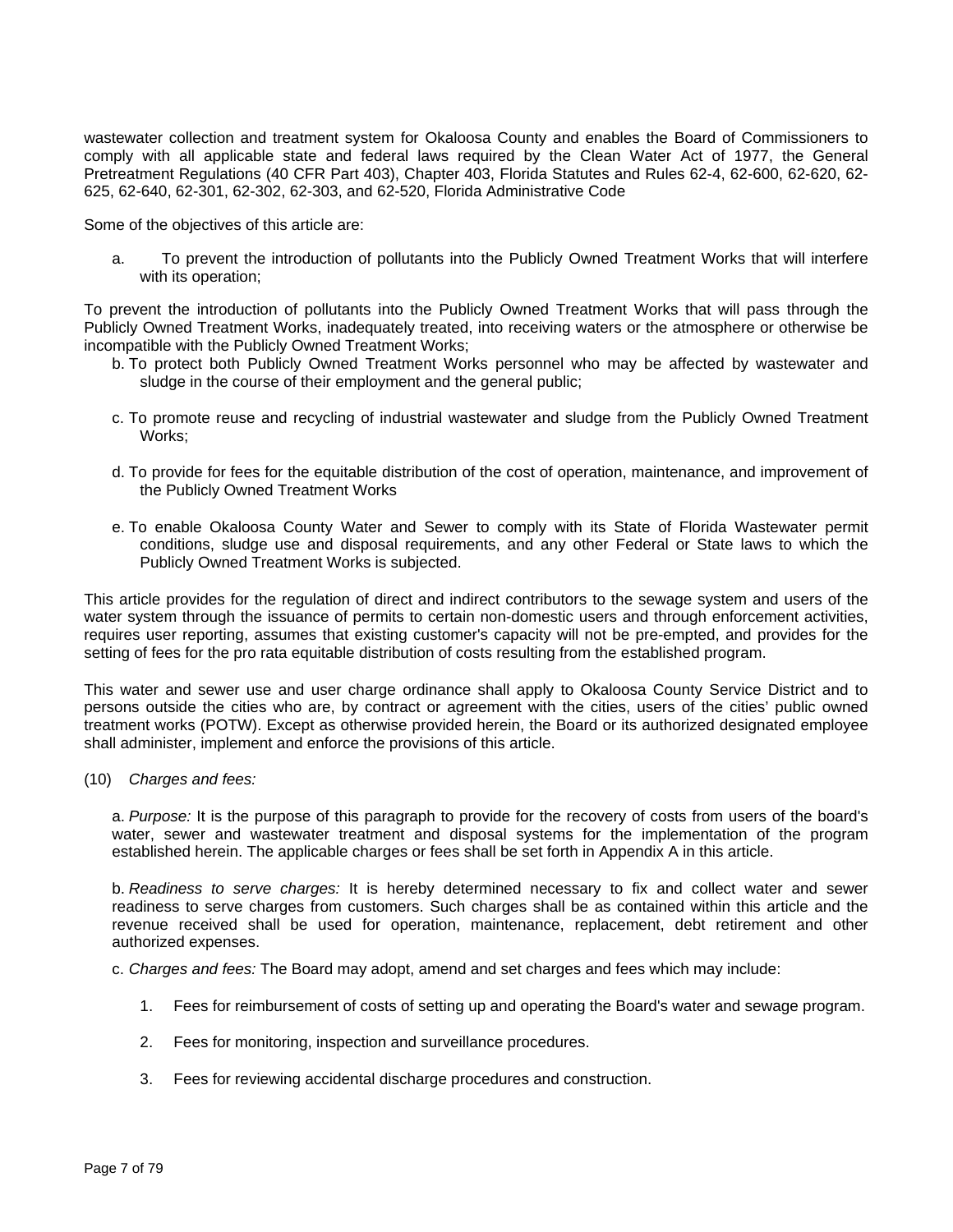- 4. Fees for service applications.
- 5. Fees for filing appeals.

6. Fees for consistent removal (by the Board) of pollutants otherwise subject to Federal Pretreatment Standards.

7. Other fees as the Board may deem necessary to carry out the requirements contained herein. These fees relate solely to the matters covered by this article and are separate from all other fees chargeable by the Board.

8. The Board will review the user charges at least annually and revise the rates as necessary to ensure that adequate revenues are generated to pay the costs of operation and maintenance including replacement costs and that the system continues to provide for the proportional distribution of operation and maintenance including replacement costs among users and user classes.

The Board will notify users at least annually if the existing rate is being changed.

The public shall be afforded ample opportunity at a public hearing to review a change in fees before they are adopted.

#### **Sec. 24-102. - Definition of terms.**

Unless the context specifically indicates otherwise, the following terms and phrases, as used in this article shall have the meanings hereinafter designated:

*Act or* "*the Act*" means the Federal Water Pollution Control Act, also known as the Clean Water Act (CWA), as amended, 33 U.S.C. 1251, et.seq.

*Approval authority* means the Secretary of the Florida Department of Environmental Protection or other duly designated representative of that agency.

*Assessment* means (1) the process of making the official valuation of property for purposes of taxation. (2) The valuation placed property as a result of this process. (3) The charge against any particular parcel of land within the boundaries of irrigation, water, sewer, drainage, or other district created for the purpose of constructing improvements, or a share of the total cost of such improvements, usually based on the proportionate benefits received by such parcel as a result of the improvement.

*Assessments, special* means a direct tax levy assessed against property to pay for property improvements that ordinarily are a direct benefit to the property itself.

*Assets* mean any real property and property rights that are of value to and owned by the Board.

*Capital* means property of a permanent nature or intended for long continued use or possession, employed in or necessary for the conduct of an undertaking, and representing the investment of money or its equivalent. Examples include trucks, meters, pumps, and motors.

*Fixed* means permanent property, such as land, buildings, sewer collection pipelines, tanks, rights and benefits (tangible and intangible), permanently employed in the rendering of a service or in the production of a product.

*Intangible* means any element of value applied to permanent property of a non-physical nature such as a franchise, trademark, patent, copyright, good will, cost of organizing, developing, and establishing; also, such items as going value, right of access, water right, and power right.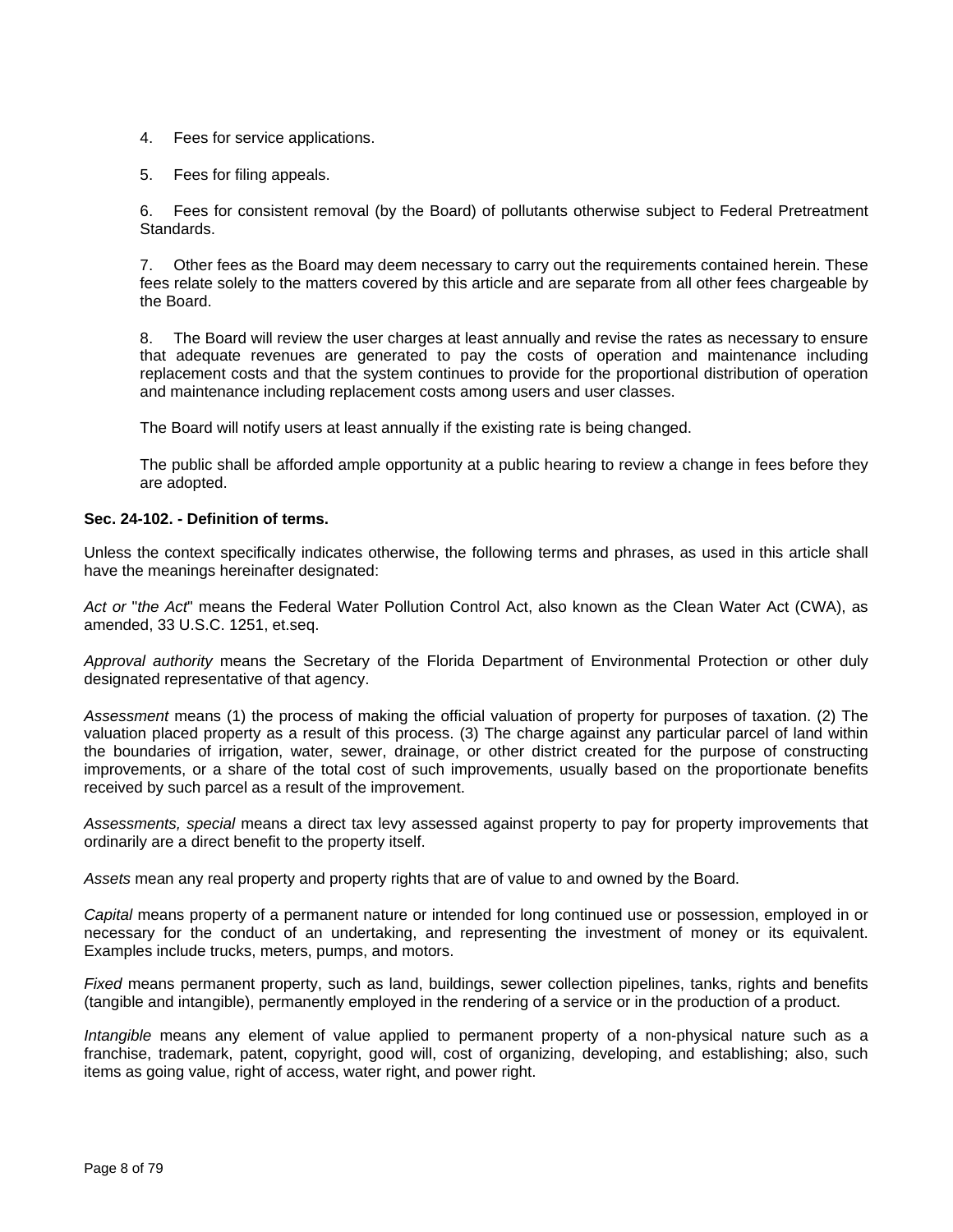*Physical.* See "assets, tangible" below.

*Tangible* means permanent property of a physical nature such as lands, buildings, mineral deposits, wells, reservoirs, plant equipment of all kinds, utensils, furnishings, merchandise intended for immediate use and permanent improvements.

*Authority* means a department or unit of a public agency created to perform a single function or a restricted group of related activities. Usually such units are financed from service charges, fees, and tolls, but in some instances they also have taxing powers. An authority may be completely independent of other governments for its creation, its financing, or the exercise of certain powers.

*Authorized or Duly Authorized Representative of* the *User.*

(1) If the User is a corporation:

a. The president, secretary, treasurer, or a vice-president of the corporation in charge of a principal business function, or any other person who performs similar policy or decision-making functions for the corporation; or

b. The manager of one or more manufacturing, production, or operating facilities., provided the manager is authorized to make management decisions that govern the operation of the regulated facility including having the explicit or implicit duty of making major capital investment recommendations, and initiate and direct other comprehensive measures to assure long-term environmental compliance with environmental laws and regulations; can ensure that the necessary systems are established or actions taken to gather complete and accurate information for individual wastewater discharge permit requirements; and where authority to sign documents has been assigned or delegated to the manager in accordance with corporate procedures.

- (2) If the User is a partnership or sole proprietorship: a general partner or proprietor, respectively.
- (3) If the User is a Federal, State, or local governmental facility: a director or highest official appointed or designated to oversee the operation and performance of the activities of the government facility, or their designee.
- (4) The individuals described in paragraphs (1) through (3),above, may designate a Duly Authorized Representative if the authorization is in writing, the authorization specifies the individual or position responsible for the overall operation of the facility from which the discharge originates or having overall responsibility for environmental matters for the company, and the written authorization is submitted to the County

*Board* means the Board of County Commissioners of Okaloosa County, Florida.

*Bypass* means the intentional diversion of wastewater streams from any portion of an industrial user's treatment facility.

*Best Management Practices (BMPs)*mean schedules of activities, prohibitions of practices, maintenance procedures, and other management practices to implement the prohibitions listed in subsections 62-625.400(1)(a) and (2), F.A.C. BMPs also include treatment requirements, operating procedures, and practices to control plant site runoff, spillage or leaks, industrial sludge or waste disposal, or drainage from raw materials storage

*Betterment* means an addition made to, or change made in, a fixed or capital asset which is expected to prolong its life, expand its capacity, or increase its efficiency beyond initial design parameters and over and above that arising from maintenance, and the cost of which is therefore added to the book value of the asset. The term is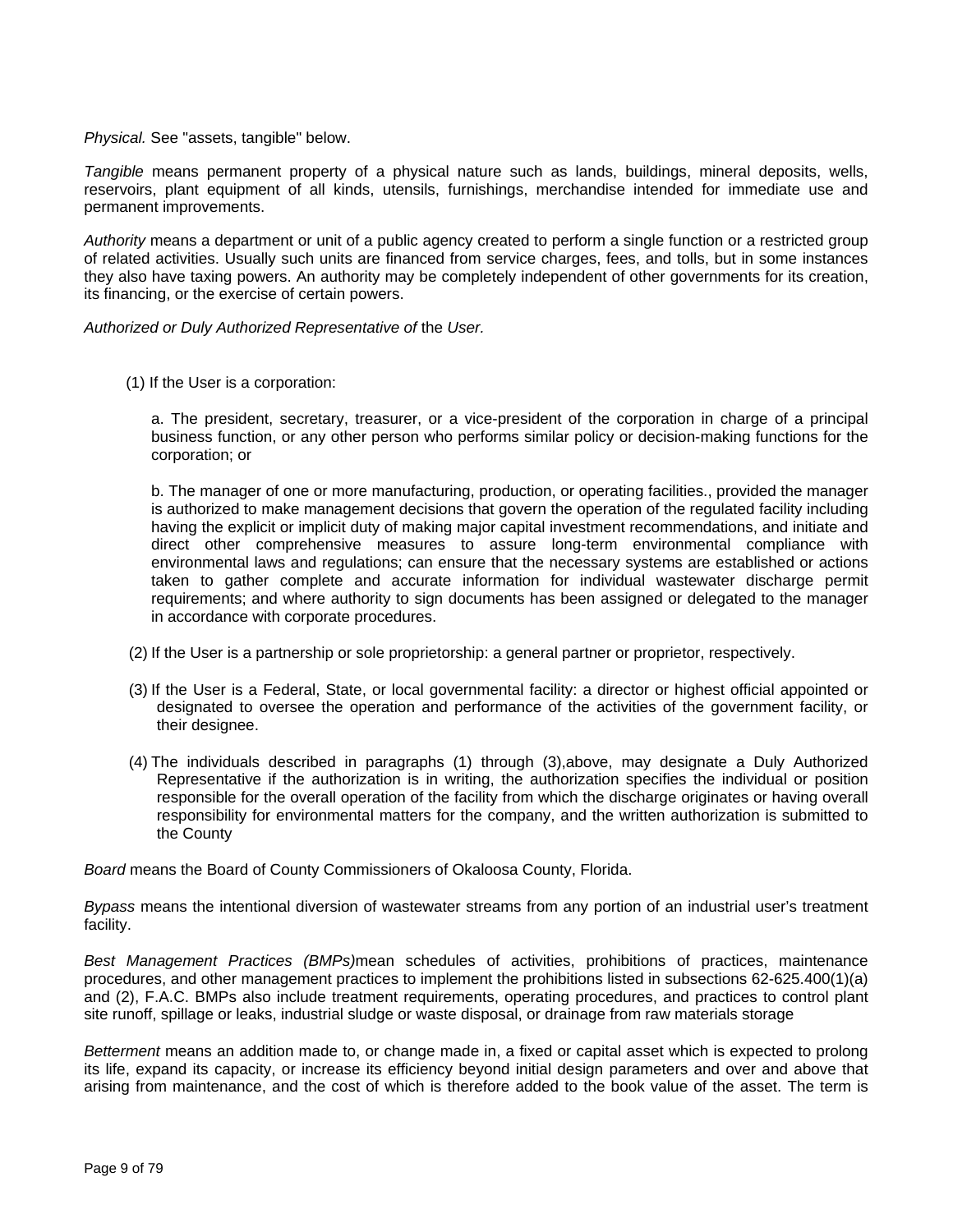sometimes applied to sidewalks, sewers, and highways, but it is preferable to designate these as "improvements." See also improvements.

*Biochemical Oxygen Demand (BOD).* means the quantity of oxygen utilized in the biochemical oxidation of organic matter under standard laboratory procedures for five (5) days at 20 degrees centigrade, usually expressed as a concentration (e.g., milligrams per liter).

*Building drain* means that part of the piping of a building which collects sewage inside the walls of the building and conveys it to outside the building wall.

*Building sewer* means the extension from the building drain to the public sewer laterals or other place of disposal. Also called house connection.

*Capital costs* means cost of major rehabilitation, betterments, expansion or upgrading required as facilities reach the end of their useful life.

*Categorical Industrial User* means an industrial user subject to categorical pretreatment standards under Rule 62- 625.410, F.A.C., including 40 CFR Chapter I, Subchapter N, Parts 405 through 471, as of July 1, 2009, hereby adopted and incorporated by reference.

*Categorical standards* means National Categorical Pretreatment Standards

*Chemical oxygen demand (COD)* means a measure of the oxygen *required to oxidize all compounds, both organic and inorganic in water, usually expressed as a concentration (e.g., milligrams per liter).*

*Cities* mean all incorporated cities or towns or their city councils in Okaloosa County, Florida.

*City administrator* means the person designated by the city council to administer all city activities.

*City council* means the duly elected officials of the cities.

*Collection system (sewer)* means the sewer lines and appurtenances used and useful in the collection and conveyance of sewerage. See also "sanitary sewer."

*Commercial user (customer)* means all retail stores, restaurants, office buildings, laundries, and other private business and service establishments.

*Composite sample* means a collection of individual samples obtained at regular intervals, usually every one or two hours during a 24-hour time span. Each individual sample is combined with the others in proportion to the rate of flow when the sample was collected. The resulting mixture (composite sample) forms a representative sample and is analyzed to determine the average conditions during the sampling period.

*Consistent Removal* means the average of the lowest 50 percent of the removal measured in accordance with subsection 62-625.420(2), F.A.C.

*Control authority* shall refer to the *Director of Okaloosa County Water* and *Sewer* designated by the Board of County Commissioners of Okaloosa County, Florida.

*Cooling water* means the water discharged from any use such as air conditioning, cooling or refrigeration, or to which the only pollutant added is heat.

#### *County* means Okaloosa County Florida

*Customer (user)* means every person who is responsible for contracting (expressly or implicitly) with the *Board* in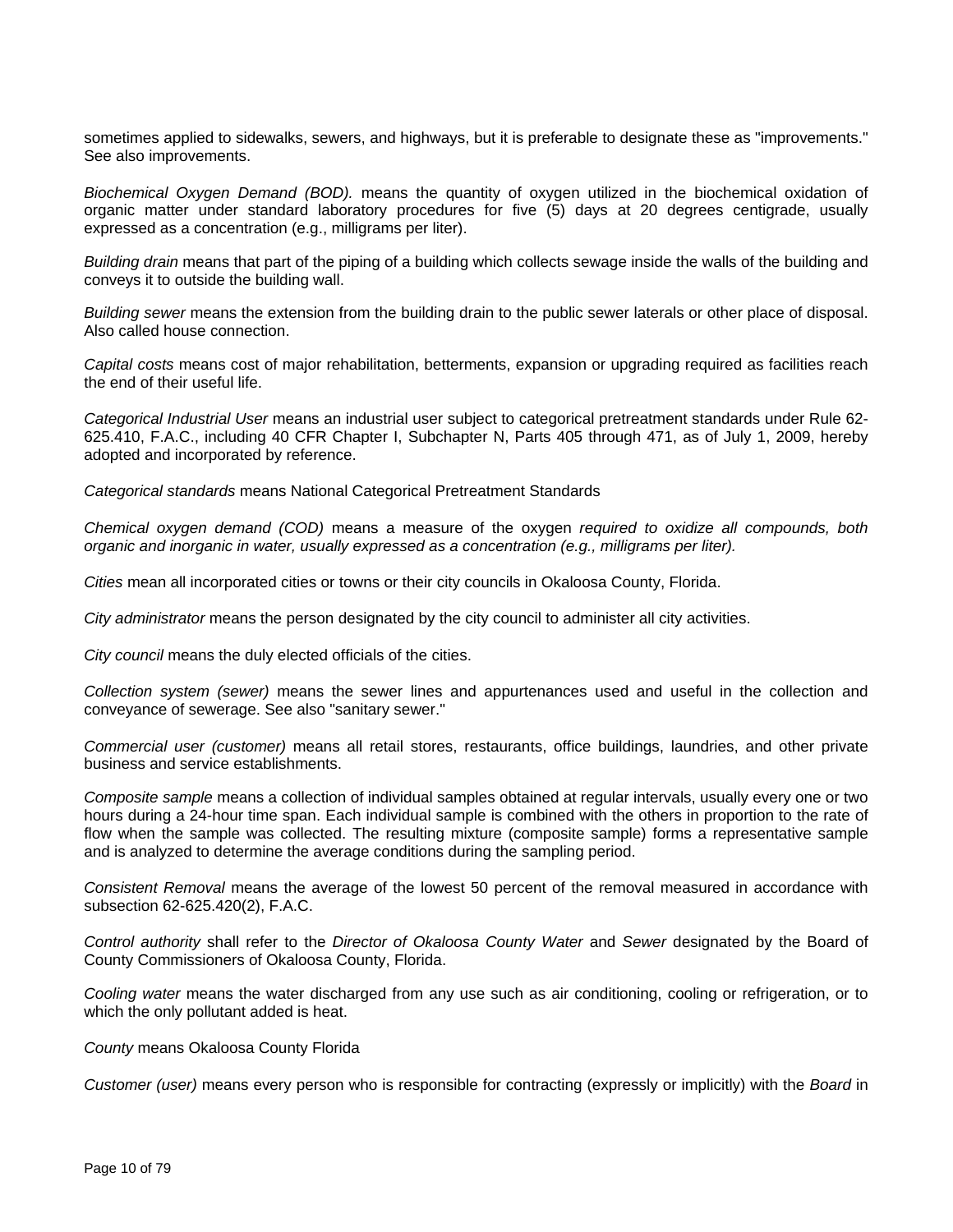obtaining, having or using water or connections with water or sewer taps to the water or sewer system of the *Board* and in obtaining, having, or using water or sewer and other related services furnished by the board for the purpose of using water and disposing of sewage through said sewer system. Said term shall not include the occupants of each unit of a multiple-family dwelling unit building. They are a separate and distinct customer or user.

*Daily Maximum.* The arithmetic average of all effluent samples for a pollutant collected during a calendar day*.*

*Daily Maximum Limit* means the maximum allowable discharge limit of a pollutant during a calendar day. Where Daily Maximum Limits are expressed in units of mass, the daily discharge is the total mass discharged over the course of the day. Where Daily Maximum Limits are expressed in terms of a concentration, the daily discharge is the arithmetic average measurement of the pollutant concentration derived from all measurements taken that day.

*Direct discharge* means the discharge of treated or untreated sewage directly to the waters of the State of Florida.

*Director means the Director of the Okaloosa County Water and Sewer Department or his/her designee.*

*Discharge means the introduction of pollutants into a WWF from any non-domestic source regulated under Chapter 403, F.S.*

*Easement* means an acquired legal right for the specific use of land owned by others.

*Enterprise fund* means a fund established to account for operations (a) that are financed and operated in a manner similar to private business enterprises where the intent of the governing body is that the costs (expenses, including depreciation) of providing goods or services to the general public on a continuing basis be financed or recovered primarily through user charges; or (b) where the governing body has decided that periodic determination of revenues earned, expenses incurred, and/or net income is appropriate for capital maintenance, public policy, management control, accountability, or other purposes. Examples of enterprise funds are those for water, sewer, gas, and electric utilities; swimming pools; airports; parking garages; and transit systems.

*Environmental Protection Agency* or EPA means the U.S. Environmental Protection Agency, or where appropriate the term may also be used as a designation for the administrator or other duly authorized official of said agency.

*Existing Source* means any source of discharge that is not a "New Source."

*Fixed* means permanent property, such as land, buildings, sewer collection pipelines, tanks, rights and benefits (tangible and intangible), permanently employed in the rendering of a service or in the production of a product.

*Floatable oil* means oil, fat or grease in a physical state such that it will separate by gravity from sewage by treatment in an approved pretreatment sewage facility. Sewage shall be considered free of floatable fat if it is properly pretreated and the sewage does not interfere with the sewage collection system.

*Flush toilet* means the common flush commode in general use for the disposal of human excrement.

*Garbage* means the animal and vegetable waste resulting from the handling, preparation, cooking and serving of foods.

*Governmental* shall include legislative, judicial, administrative, and regulatory activities of federal, state, and local governments.

*Governmental user* includes legislative, judicial, administrative, and regulatory activities of federal, state and local governments.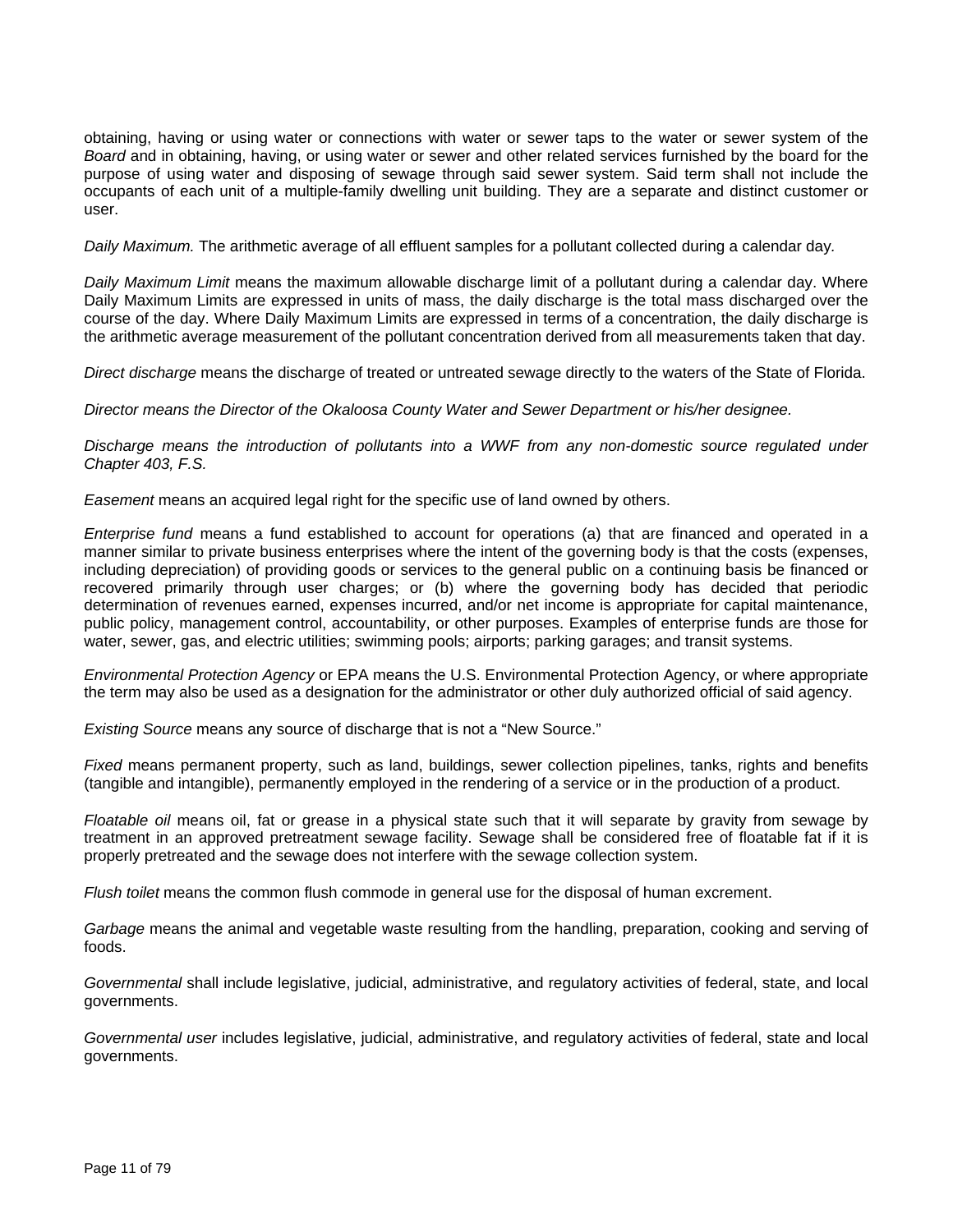*Grab Sample* means an individual, discrete sample collected at a specific time. A grab sample includes all sub samples or aliquots (e.g. individual containers for specific analytes or analyte groups), sample fractions (e.g. total and filtered samples), and all applicable field quality control samples (e.g. field sample duplicates or split samples) collected at the same locations within a time not exceeding 15 minutes.

*Health officer* means the Okaloosa County Environmental Health Director.

*Holding tank sewage* means any sewage from holding tanks such as vessels, chemical toilets, campers, trailers, septic tanks, cesspools, and vacuum-pump tank trucks.

*Improvements* means buildings, other structures, and other attachments or annexations to land which are intended to remain so attached or annexed, such as sidewalks, trees, drives, tunnels, drains, and sewers. Sidewalks, curbing, sewers, and highways are sometimes referred to as "betterments", but the term "improvements" is preferred.

*Indirect discharge* means the discharge or the introduction of non-domestic pollutants from any source regulated under Section 307(b) or (c) of the CWA, (33 U.S.C. 1317), into the POTW (including holding tank sewage discharged into the system).

*Industrial user* shall include any non-governmental, non-residential user of publicly owned sewer treatment works which is identified in the Standard Industrial Classification Manual, 1972, Office of Management and Budget, as amended and supplemented, under the following divisions: Division A-Agriculture, Forestry, and Fishing; Division B Mining; Division D Manufacturing; Division E Transportation, Communications, Electric, Gas and Sanitary; and Division I Services.

*Industrial waste surcharge* means the charge made in excess of the sewer service charge for all sewage over and above normal domestic sewage (wastewater).

*Industrial wastes* mean the sewage from industrial processes as distinct from domestic sewage.

*Infiltration/inflow* means groundwater and surface water which leaks into the sewers through cracked pipes, joints, manholes or other openings.

*Institutional user* includes social, charitable, religions and educational activities such as schools, churches, hospitals, nursing homes, penal institutions and similar institutional users.

*Instantaneous Limit* means the maximum concentration of a pollutant allowed to be discharged at any time, determined from the analysis of any discrete or composited sample collected, independent of the industrial flow rate and the duration of the sampling event*.*

*Intangible* means any element of value applied to permanent property of a non-physical nature such as a franchise, trademark, patent, copyright, good will, cost of organizing, developing, and establishing; also, such items as going value, right of access, water right, and power right

*Interference* means the inhibition or disruption of the POTW treatment processes or operations which contributes to a violation of any requirement of the POTW operating permit. The term includes prevention of sewage sludge use or disposal by the POTW in accordance with 405 of the CWA, (33 U.S.C. 1345) or any criteria, guidelines, or regulations developed pursuant to the Solid Waste Disposal Act (SWDA), the Clean Air Act, the Toxic Substances Control Act, or more stringent State criteria (including those contained in any State sludge management plan prepared pursuant to Title IV of SWDA) applicable to the method of disposal or use employed by the POTW.

*Local Limit* means specific discharge limits developed and enforced by the County upon industrial or commercial facilities to implement the general and specific discharge prohibitions listed in 40 CFR 403.5(a)(1) and (b).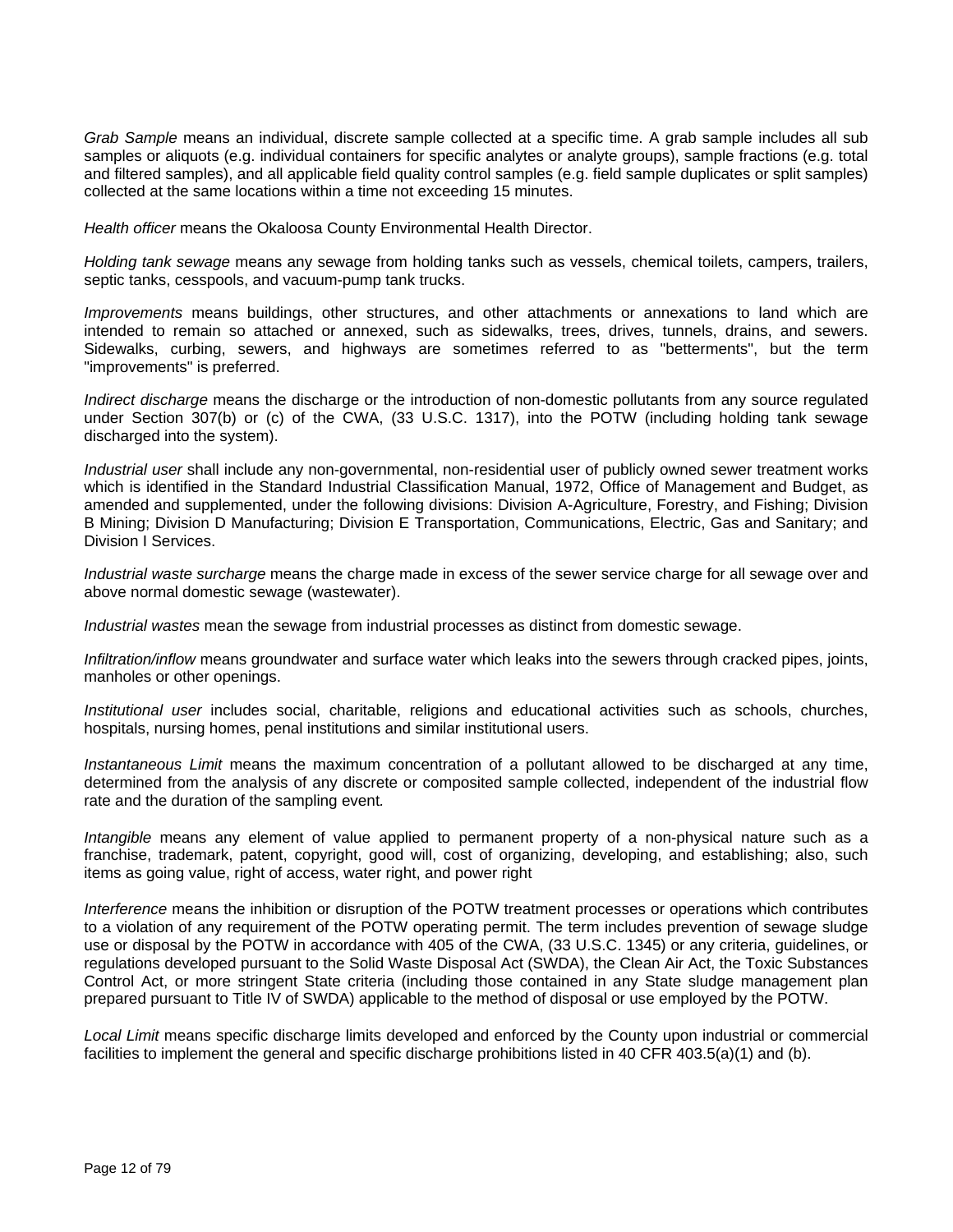*Maximum Allowable Industrial Loading* means the total mass of a pollutant that all industrial users and other controlled sources may discharge without causing pass through or interference.

*Medical Waste* means isolation wastes, infectious agents, human blood and blood products, pathological wastes, sharps, body parts, contaminated bedding, surgical wastes, potentially contaminated laboratory wastes, and dialysis wastes.

*Method Detection Limit or "MDL"* means an estimate of the minimum amount of a substance that an analyte process can reliably detect. An MDL is analyte-specific and matrix-specific and is laboratory dependent.

*Monthly Average* means the sum of all "daily discharges" measured during a calendar month divided by the number of "daily discharges" measured during that month.

*Monthly Average Limit* means the highest allowable average of "daily discharges" over a calendar month, calculated as the sum of all "daily discharges" measured during a calendar month divided by the number of "daily discharges" measured during that month*.*

*National Categorical Pretreatment Standard* means any regulation containing pollutant discharge limits promulgated by the EPA in accordance with Section 307(b) and (c) of the CWA (33 U.S.C. 1347) which applies to a specific category of industrial users.

*National Pollution Discharge Elimination System* or *NPDES permit* means a permit issued pursuant to Section 402 of the CWA (33 U.S.C. 1342).

*National prohibitive discharge standard* or *prohibitive discharge standard* means any regulation developed under the authority of 307(b) of the CWA and 40 CFR, Section 403.5.

*Natural outlet* means any outlet, including storm sewers and combined sewer overflows, into a watercourse, pond, ditch, lake or other body or surface of groundwater.

*Normal domestic wastewater (sewage)* means sewage discharged into the sewers in which the average concentration of total suspended solids and BOD is not more than 250 mg/l, total phosphorus is not more than 15 mg/l, total Kjeldahl nitrogen is not more than 30 mg/l; and total flow is not more than 25,000 gallons per day.

*New Source* means:

- (1) Any building, structure, facility or installation from which there is or may be a discharge. The construction of which commenced after the publication of proposed pretreatment standards under section 307(c) of the CWA which will be applicable to such source if such standards are thereafter promulgated in accordance with that section, provided that:
	- a. The building, structure, facility or installation is constructed at a site at which no other source is located,
	- b. The building, structure, facility or installation totally replaces the process or production equipment that causes the discharge of pollutants at an existing source, or
	- c. The production or wastewater generating processes of the building, structure, facility or installation are substantially independent of an existing source at the same site. In determining whether these are substantially independent, factors such as the extent to which the new facility is integrated with the existing plant and the extent to which the new facility is engaged in the same general type of activity as the existing source shall be considered.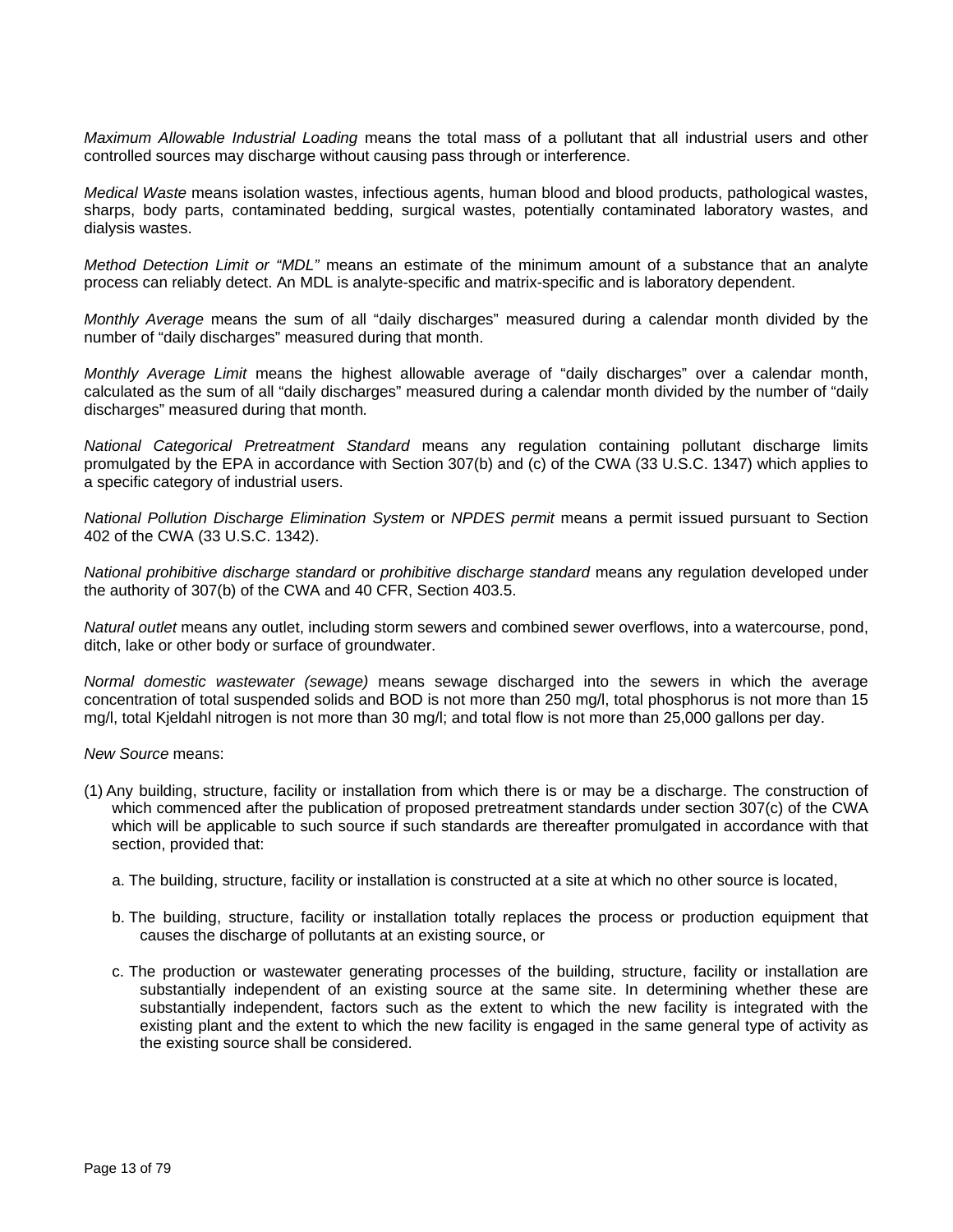- (2) Construction on a site at which an existing source is located results in a modification rather than a new source if the construction does not create a new building, structure, facility or installation meeting the criteria of subparagraph (1)b. or (1)c. above but otherwise alters, replaces, or adds to existing process or production equipment; or
- (3) Construction of a new source, as defined in this chapter, has commenced if the owner or operator has:
	- a. Begun, or caused to begin as part of a continuous on-site construction program
		- 1. Any placement, assembly, or installation of facilities or equipment, or
		- 2. Significant site preparation work including clearing, excavation, or removal of existing buildings, structures, or facilities which is necessary for the placement, assembly, or installation of new source facilities or equipment.
	- b. Entered into a binding contractual obligation for the purchase of facilities or equipment which are intended to be used in its operation within a reasonable time. Options to purchase or contracts which can be terminated or modified without substantial loss, and contracts for feasibility, engineering, and design studies do not constitute a contractual obligation under this rule.

*Non-contact Cooling Water* means water used for cooling that does not come into direct contact with any raw material, intermediate product, waste product or finished product.

*Non-Significant Categorical Industrial User* means an industrial user that discharges 100 gallons per day (gpd) or less of total categorical wastewater (excluding sanitary, non-contact cooling and boiler blowdown wastewater, unless specifically included in the pretreatment standard) and:

(1) Has consistently complied with all applicable categorical pretreatment standards and requirements;

(2) Annually submits the certification statement required in subsection 62-625.600(17), F.A.C., together with any additional information necessary to support the certification statement; and

(3) Never discharges any untreated categorical process wastewater.

*Operation and maintenance* means those functions that result in expenditures during the useful life of the water or sewage works for materials, labor, utilities, and other items which are necessary for managing and maintaining the water or sewage works to achieve the capacity and performance for which such works were designed and constructed. The term "operation and maintenance" includes replacement.

*Pass Through* means a discharge which exits the WWF into waters of the State in quantities or concentrations which, alone or in conjunction with a discharge or discharges from other sources, is a cause of a violation of any requirement of the WWF's permit (including an increase in the magnitude or duration of a violation).

*Permit* means a permit issued to a WWF in accordance with Chapter 62-620, F.A.C.

*Person* means any individual, partnership, co-partnership, firm, company, governmental entity or any other legal entity, or their legal representatives, agents or assigns. The masculine gender shall include the feminine, the singular shall include the plural where indicated by the context. This definition includes all Federal, State, and local governmental entities*.*

*pH* means a measure of the acidity or alkalinity of a solution, expressed in standard units.

*Pit Privy* means shored, vertical pit in the earth completely covered with a flytight slab on which is securely located a flytight riser covered with hinged flytight seat and lid.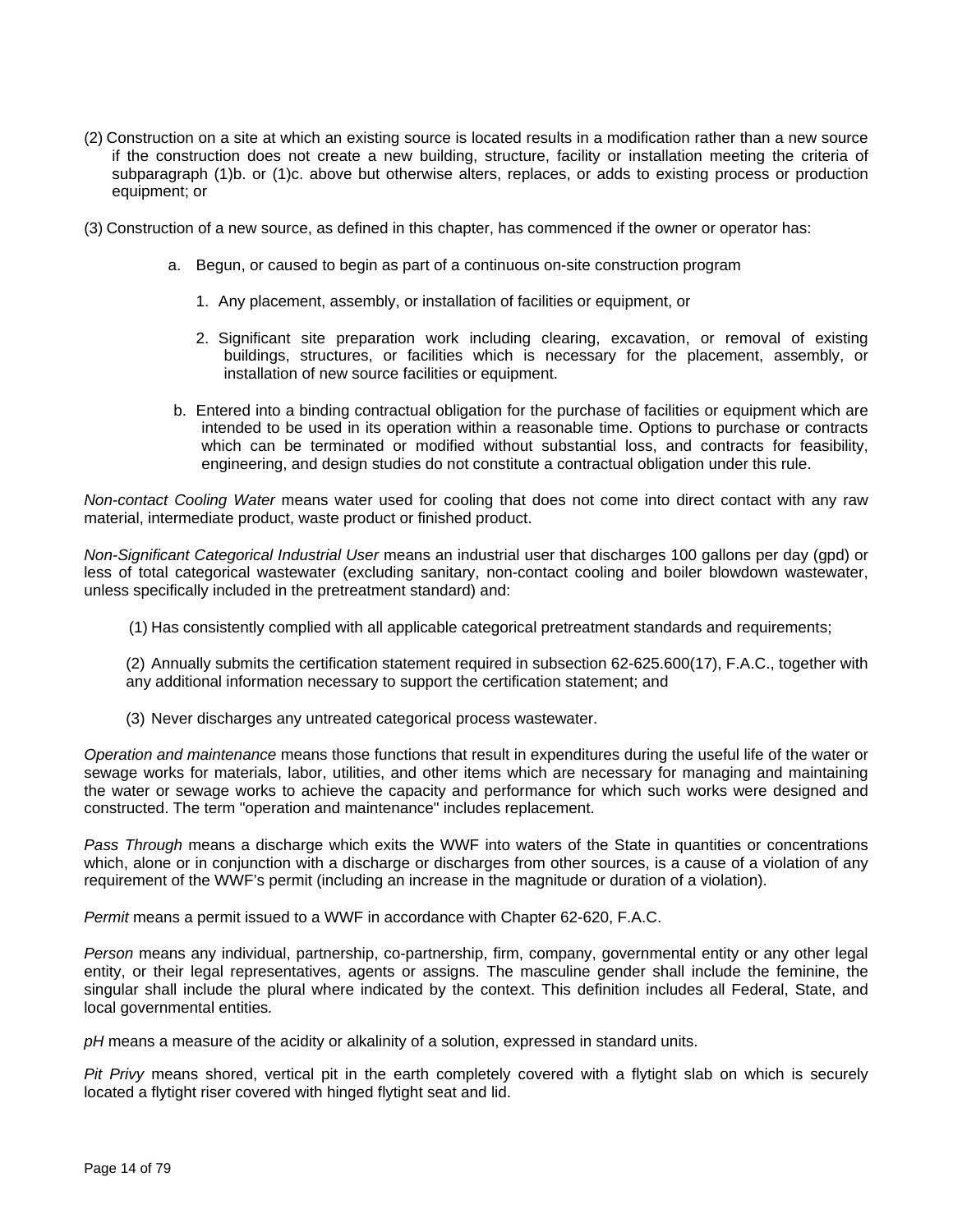*Pollutant means* dredged spoil, solid waste, incinerator residue, *filter backwash,* sewage, garbage, sewage sludge, munitions, *Medical Wastes,* chemical wastes, biological materials, radioactive materials, heat, wrecked or *discarded* equipment, rock, sand, cellar dirt, municipal, agricultural *and industrial wastes, and certain characteristics of wastewater (e.g., pH, temperature, TSS, turbidity, color, BOD, COD, toxicity, or odor).*

*Pollution* means the manmade or man-induced alteration of the chemical, physical, biological, and radiological integrity of water.

*POTW* means public owned treatment works.

*POTW wastewater treatment plant* means that portion of the POTW designed to provide treatment to sewage.

*Pretreatment* or *treatment* means the reduction of the amount of pollutants, the elimination of pollutants, the alteration of the nature of pollutants or the alteration of the nature of pollutant properties in sewage to a less harmful state prior to or in lieu of discharging or otherwise introducing such pollutants into a POTW. The reduction or alteration can be obtained by physical, chemical or biological processes, or by process changes or other means, except as prohibited by 40 CFR Section 403.6(d).

*Pretreatment Program* means a program administered by a public utility that meets the criteria established in Rule 62-625.500, F.A.C.

*Pretreatment requirements* means any substantive or procedural requirement related to pretreatment, other than a National Pretreatment Standard imposed on an industrial or commercial user.

*Pretreatment Standard* means any regulation containing pollutant discharge limits promulgated by the EPA under Sections 307(b) and (c) of the CWA or by the Department under Chapter 403, F.S., which applies to industrial users. This term includes prohibitive discharge limits established in Rule 62-625.400, F.A.C.

*Prohibited Discharge Standards or Prohibited Discharges* means absolute prohibitions against the discharge of certain substances. These prohibitions appear in Section 24-234 of this ordinance.

*Properly shredded garbage* means the sewage from the preparation, cooking, and dispensing of food that has been shredded to such a degree that all particles will be carried freely under the flow conditions normally prevailing in public sewers, with no particle greater than one-half-inch in any dimension.

*Public sewer* means a common sewer controlled by the *Board* and is owned and maintained by the *Board* in public rights-of-way or easements.

*Publicly owned treatment works (POTW)* means a treatment works as defined by Section 212 of the CWA, (33 U.S.C. 1292) which is owned in this instance by the *Board*. This definition includes any sewers that convey sewage to the POTW but does not include pipes, sewers or other conveyances not connected to a facility providing wastewater treatment. For the purposes of this article, "POTW" shall also include any sewers that convey sewage to the POTW from persons outside the cities who are, by contract or agreement with the cities, users of the cities POTW.

*Readiness to serve charge* means a charge levied on a user of the water or sewage system which includes a user charge, a charge for capital reserve and debt service, other charges for current services, or all of these.

*Removal* means a reduction in the amount of a pollutant in the WWF's effluent or alteration of the nature of a pollutant during treatment at the WWF. The reduction or alteration can be obtained by physical, chemical or biological means and may be the result of specifically designed WWF capabilities or may be incidental to the operation of the treatment system. Removal as used in this chapter shall not mean dilution of a pollutant in the WWF.

*Replacement* means the expenditures for obtaining and installing equipment, accessories or appurtenances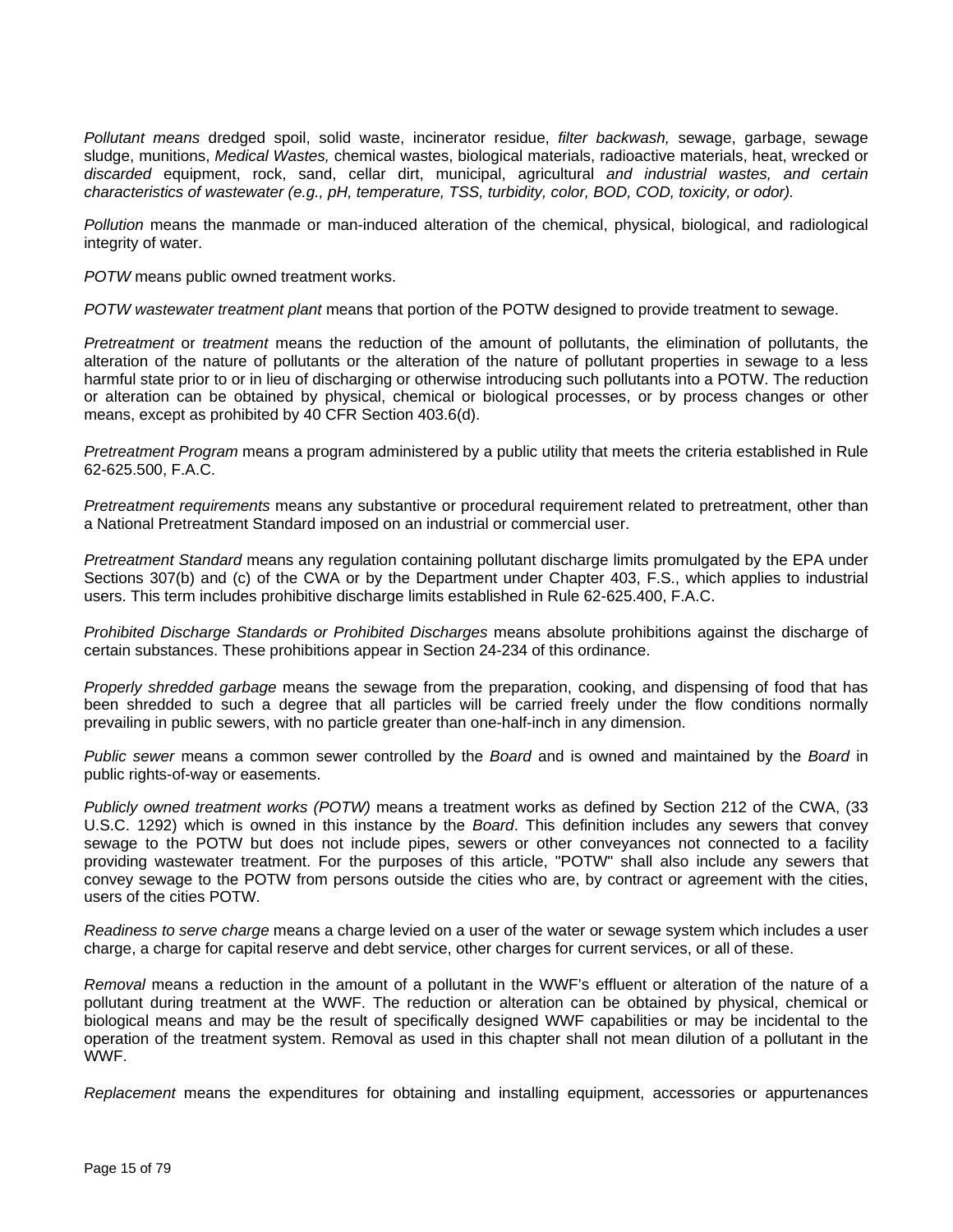which are necessary during the useful life of the treatment plant to maintain the capacity and performance for which such plants were designed and constructed. The term "operations and maintenance" ("O&M") includes replacement.

*Residential (domestic) user* means any contributor to the sewage system whose lot, parcel or real estate or building is used for residential (domestic) dwelling purposes only.

*Responsible Corporate Officer* means:

- (1) A president, secretary, treasurer, or vice-president of the corporation in charge of a principal business function, or any other person who performs similar policy or decision-making functions for the corporation; or
- (2) The manager of one or more manufacturing, production, or operating facilities, provided, the manager;

a. Is authorized to make management decisions which govern the operation of the regulated facility including having the explicit or implicit duty of making major capital investment recommendations;

b. Is authorized to initiate and direct other comprehensive measures to assure long-term environmental compliance with environmental laws and regulations;

c. Can ensure that the necessary systems are established or actions taken to gather complete and accurate information for control mechanism requirements;

d. Has been assigned or delegated the authority to sign documents in accordance with corporate procedures.

*Sanitary sewer* means a sewer that carries liquid and water-carried wastes from residences, commercial buildings, industrial facilities, and institutions together with minor quantities of ground, storm and surface waters that are not admitted intentionally.

*Septage* means septic tank waste or waste from portable toilets (AKA "porta potties").

*Septic tank* means a subsurface impervious tank designed to temporarily retain sewage or similar waterborne wastes together by means of:

(1) A sewer line constructed with solid pipe, with the joints sealed, connecting the impervious tank with a plumbing stub out; and

(2) A subsurface system of trenches, piping and other materials constructed to drain the clarified discharge from the tank and distribute it underground to be absorbed or filtered.

*Septic Tank Waste* means any sewage from holding tanks such as vessels, chemical toilets, campers, trailers, and septic tanks*.*

*Severe Property Damage* means substantial physical damage to property, damage to an industrial user's treatment facilities which causes them to become inoperable, or substantial and permanent loss of natural resources which can reasonably be expected to occur in the absence of a bypass. Severe property damage does not mean economic loss caused by delays in production.

*Sewage* means the spent water of a community. The equivalent term is "wastewater."

*Sewer* means a pipe or conduit that carries sewage.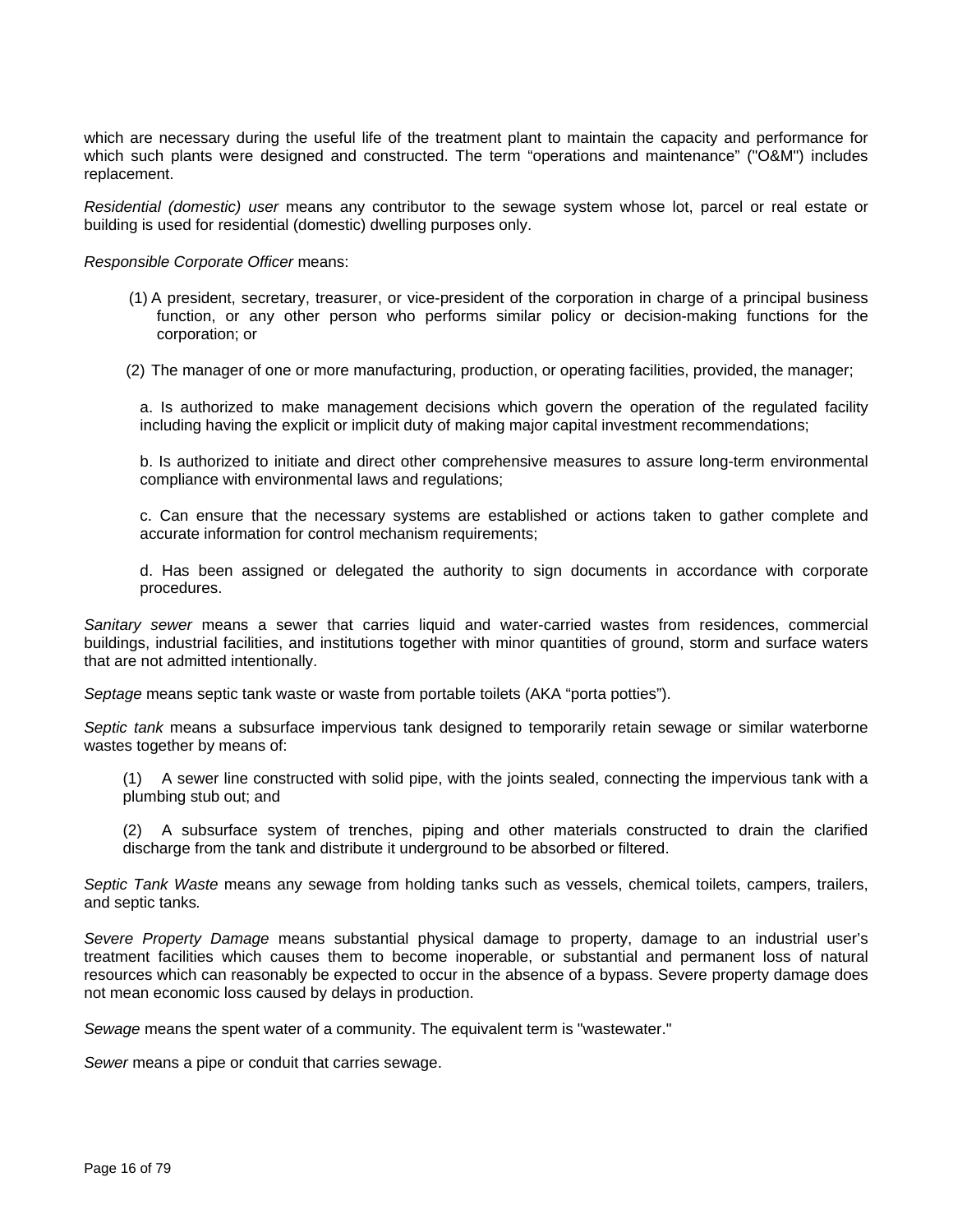*Shall* is mandatory; *may* is permissive.

*Significant Industrial User* means, except as provided in paragraphs (3) and (4) below, the following:

(1) Categorical Industrial Users; and

(2) Any other industrial user that discharges an average of 25,000 gallons per day or more of process wastewater to the WWF (excluding domestic wastewater, noncontact cooling and boiler blowdown wastewater); contributes a process waste stream which makes up 5 percent or more of the average dry weather hydraulic or organic capacity of the treatment plant; or is designated as such by the control authority on the basis that the industrial user has a reasonable potential for adversely affecting the WWF's operation or for violating any pretreatment standard or requirement in accordance with paragraph 62- 625.500(2)(e), F.A.C.

(3) The control authority (except where the Department is acting as the control authority) may determine that an industrial user subject to categorical pretreatment standards under Rule 62-625.410, F.A.C., including 40 CFR Chapter I, Subchapter N, Parts 405 through 471, is a non-significant categorical industrial user.

(4) Upon a finding that an industrial user meeting the criteria in paragraph (2) above has no reasonable potential for adversely affecting the WWF's operation or for violating any pretreatment standard or requirement, the control authority may at any time, on its own initiative or in response to a petition received from an industrial user, and in accordance with paragraph 62-625.500(2)(e), F.A.C., determine that such industrial user is not a significant industrial user.

*Slug Discharge* means any discharge of a non-routine, episodic nature, which has a reasonable potential to cause interference, pass through or in any other way violate the WWF's regulations, local limits or permit conditions.

*Standard Industrial Classification (SIC)* means a classification pursuant to the Standard Industrial Classification Manual issued by the Executive Office of the President, Office of Management and Budget, 1972.

*State* means State of Florida.

*Storm drain* sometimes termed storm sewer, it shall mean a drain or sewer for conveying surface water, groundwater, subsurface water, or unpolluted water from any source.

*Stormwater* means any flow occurring during or following any form of natural precipitation and resulting there from.

*Suspended solids (SS)* means total suspended solid matter that either floats on the surface of or is in suspension in water, sewage or other liquids, and that is removable by laboratory filtering as prescribed in "Standard Methods for the Examination of Water and Wastewater" and referred to as non-filterable residue.

*Toxic pollutant* means any pollutant or combination of pollutants listed as toxic in regulations promulgated by the Administrator of the Environmental Protection Agency (EPA) under the provision of CWA 307(1) or other Acts.

*Unpolluted water* means water of quality equal to or better than the effluent criteria in effect or water that would not cause violation of receiving water quality standards and would not be benefitted by discharge to the sewers and wastewater treatment facilities provided.

*Useful life* means the estimated period during which a wastewater treatment works will be operated.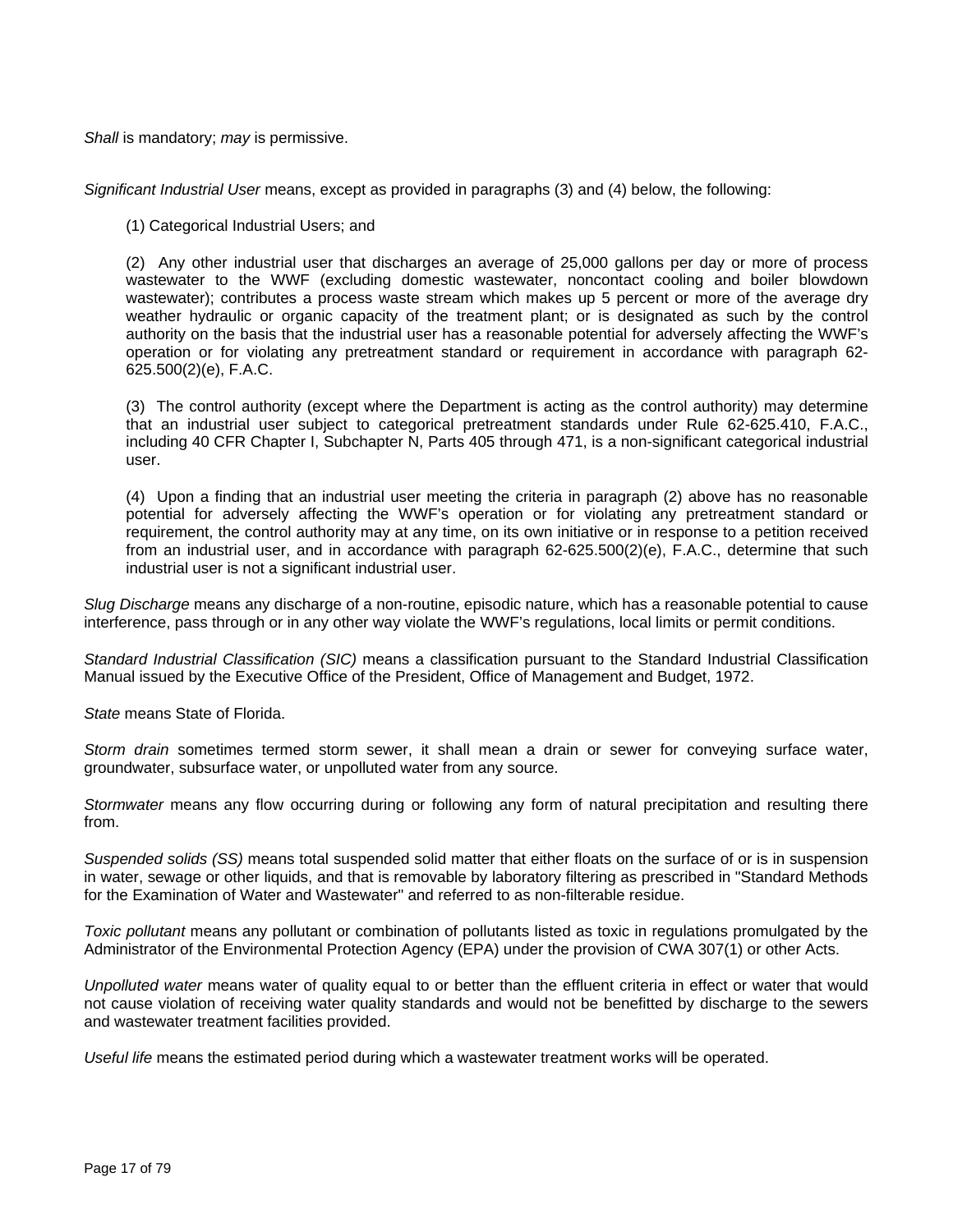*User charge* means that portion of the total water and sewage readiness to serve charge which is levied in a proportional and adequate manner for the cost of operation, maintenance and replacement of the water and sewage systems.

*User (customer)* means any person or firm who contributes causes or permits the contribution of sewage into board's POTW.

*Wastewater (sewage)* means the spent water of a community. From the standpoint of source, it may be a combination of the liquid and water carried sewage from residences, commercial buildings, industrial facilities and institutions together with any groundwater, surface water and stormwater that may be present.

*Wastewater treatment system* means the devices and systems for the storage, treatment, recycling and reclamation of municipal sewage, domestic sewage or liquid industrial sewage. These include intercepting sewers, outfall sewers, sewage collection systems, pumps, power and other equipment and their appurtenances; extensions improvement, remodeling, additions and alterations thereof; elements essential to provide a reliable recycled supply such as standby treatment units and clear well facilities; and any works, including site acquisition of the land that will be an integral part of the treatment process or is used for ultimate disposal of residues resulting from such treatment (including land for composting sludge, temporary storage of such compost and land used for the storage of treated sewage in land treatment systems before land application); or any other method or system for preventing, abating, reducing, storing, treating, separating or disposing of municipal sewage or industrial sewage, including sewage in combined stormwater and sewer systems.

*Water meter* means a water volume measuring and recording device, furnished and/or installed by the board or a user, and approved by the board.

*Waters of the state* means all streams, lakes, ponds, marshes, watercourses, waterways, wells, springs, reservoirs, aquifers, irrigation systems, drainage systems and all other bodies or accumulations of water, surface or underground, natural or artificial, public or private, which are contained within, flow through, or border upon the State of Florida or any portion.

*Watercourse* means shall mean a natural or artificial channel for the passage of water either continuously or intermittently.

*WWF* means wastewater facility or a POTW

#### **Sec. 24-103. - Abbreviations.**

| <b>ASTM</b>  |   | <b>American Society Testing Materials</b>        |
|--------------|---|--------------------------------------------------|
| <b>Board</b> | - | Board of Commissioners, Okaloosa County, Florida |
| <b>BOD</b>   |   | Biochemical Oxygen Demand                        |
| <b>CFR</b>   |   | <b>Code of Federal Regulations</b>               |
| <b>COD</b>   |   | Chemical Oxygen Demand                           |
| <b>CWA</b>   |   | Clean Water Act                                  |
| <b>EPA</b>   |   | <b>Environmental Protection Agency</b>           |
| <b>FDEP</b>  |   | Florida Dept. Of Environmental Protection        |
|              |   | Liter                                            |
| mg           |   | Milligrams                                       |
| mg/l         |   | Milligrams per liter                             |
| <b>NPDES</b> |   | National Pollutant Discharge Elimination System  |
| <b>OCWS</b>  |   | <b>Okaloosa County Water and Sewer</b>           |

The following abbreviations shall have the designated meanings: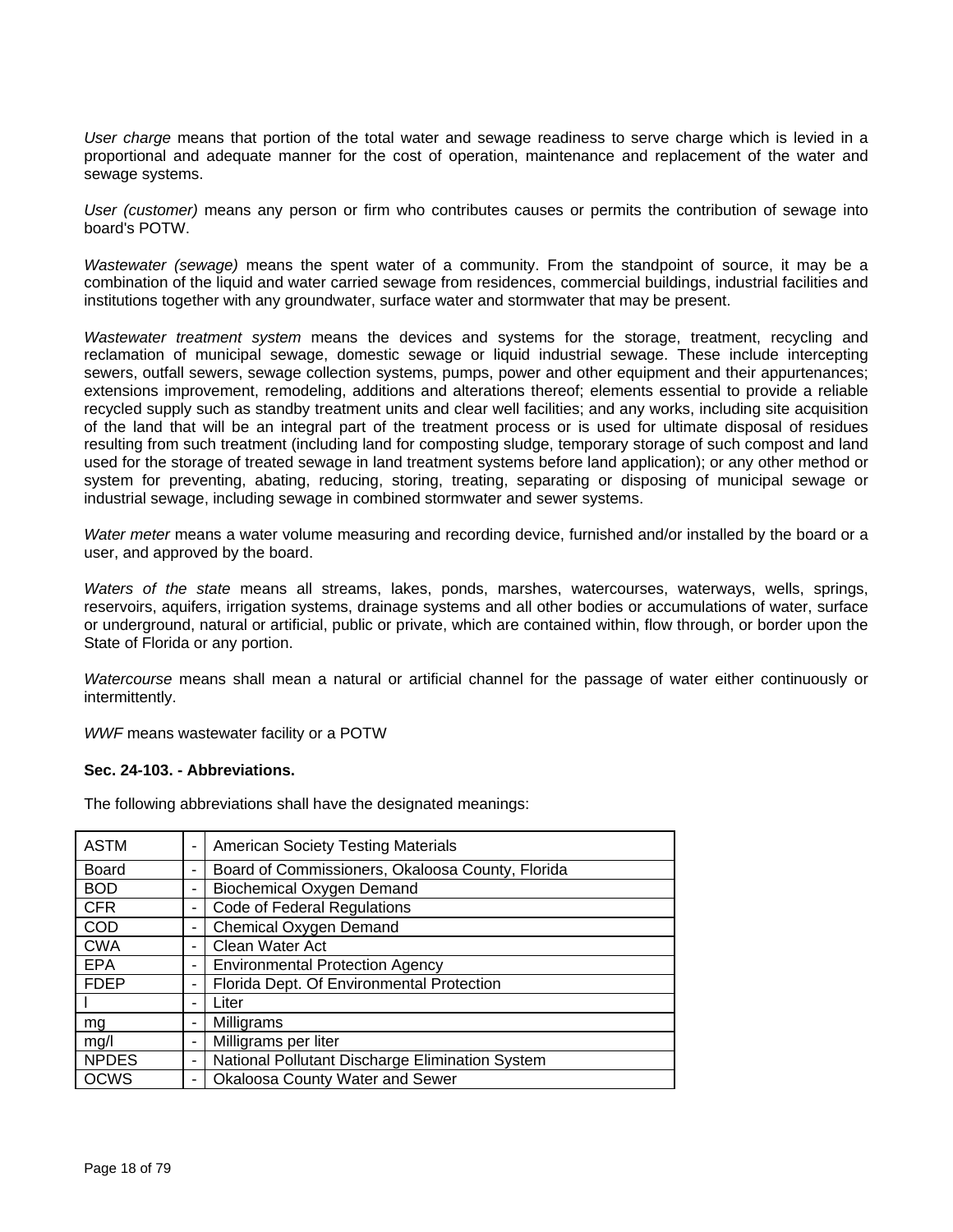| <b>POTW</b> | <b>Publicly Owned Treatment Works</b>              |
|-------------|----------------------------------------------------|
| <b>SIC</b>  | Standard Industrial Classification                 |
| <b>SWDA</b> | Solid Waste Disposal Act, 42 U.S.C. 6901, et. seq. |
| <b>TSS</b>  | <b>Total Suspended Solids</b>                      |
| <b>USC</b>  | <b>United States Code</b>                          |
| <b>WEF</b>  | <b>Water Environmental Federation</b>              |
| <b>WWF</b>  | <b>Wastewater Facility</b>                         |

#### **Sec. 24-104. - Ordinance adoption.**

The Board does hereby find that such rates, fees, charges, rules and regulations herein set forth shall be necessary to provide funds sufficient at all times to pay the cost of expanding, maintaining, repairing and operating the said water and sewer systems, including the reserves for such purposes and for replacements and depreciation and necessary extensions, and to pay the principal of, and the interest on, all bonds and other debts presently outstanding and payable from such revenues. A copy of the foregoing ordinance including a schedule of such rates, fees and charges shall be kept on file in the office of the Clerk of the Circuit Court for Okaloosa County and shall be open to inspection by all parties interested.

All ordinances or parts of ordinances in conflict herewith are hereby repealed.

The invalidity of any section, clause, sentence, or provision of this article shall not affect the validity of any other part of this article which can be given effect without such invalid part or parts.

#### **Secs. 24-105. - 24-130. - Reserved.**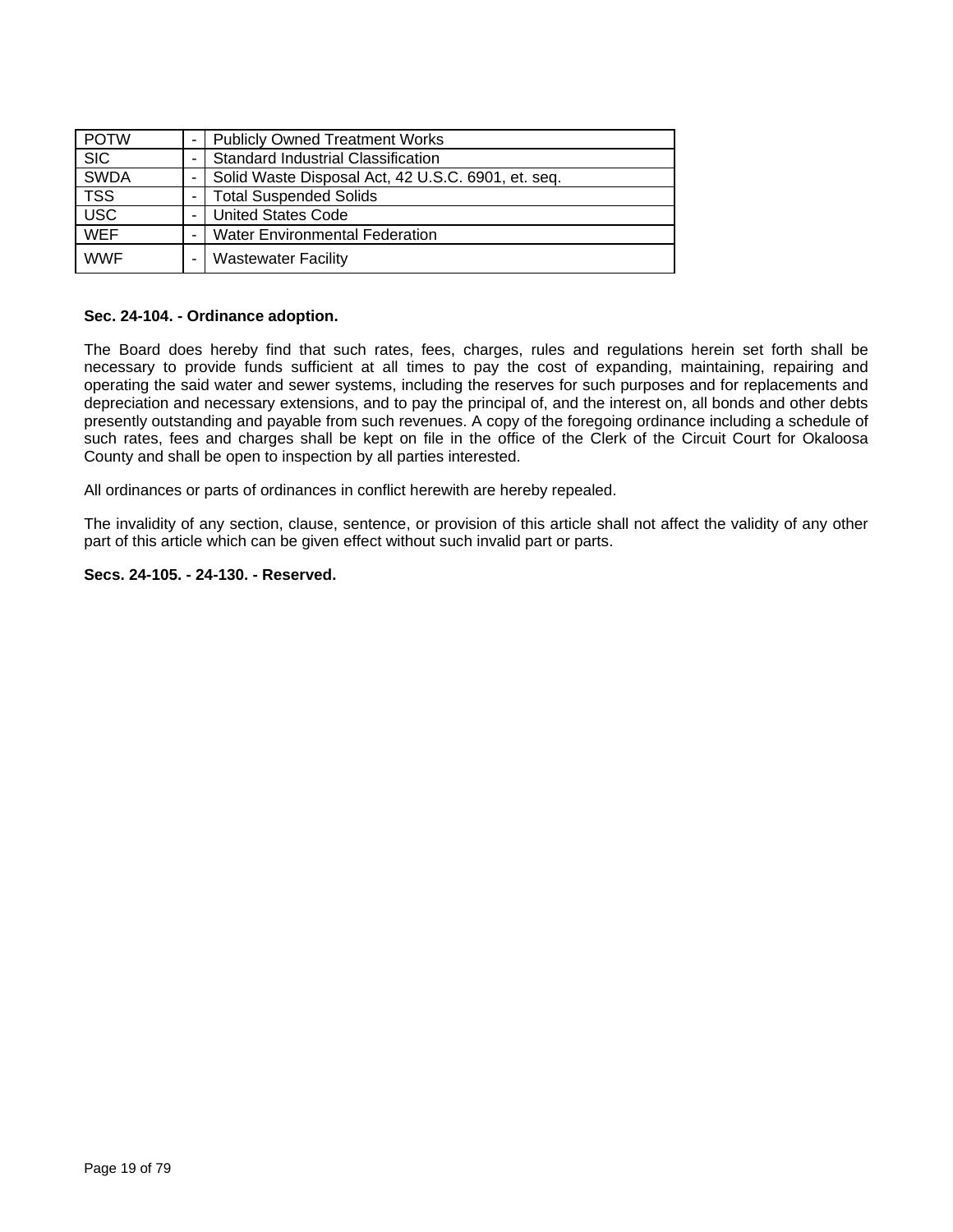## **DIVISION 2. - PERMITS, MONITORING, AND REPORTING**

- Sec. 24-131. Sewage dischargers.
- Sec. 24-132. Water and sewer permits.
- Sec. 24-133. Permit modifications and revocation.
- Sec. 24-134. Permit conditions.
- Sec. 24-135. Permit duration.
- Sec. 24-136. Permit transfer or changed conditions.
- Sec. 24-137. Permit fees.
- Sec. 24-138. Reporting requirements for permittee.
- Sec. 24-139. Monitoring facilities.
- Sec. 24-140. Inspection and sampling.
- Sec. 24-141. Pretreatment.
- Sec. 24-142. –Certification statements.
- Sec. 24-143. –Regulation of waste from other jurisdictions.
- Sec. 24-144. Confidential information.
- Secs. 24-145—24-160. Reserved.

## **Sec. 24-131. - Sewage dischargers.**

It shall be unlawful to use public water or discharge sewage to the public sewage system without a permit, except as authorized by the Board in accordance with the provisions of this article.

## **Sec. 24-132. - Water and sewer permits.**

(1) When requested by the Director, a User must submit information on the nature and characteristics of its wastewater within 45 days of the request. The Director is authorized to prepare a form for this purpose and may periodically require Users to update this information.

(2) The Director may designate a User to be a Non-Significant Categorical User in accordance with the definition in Section 24-102. Such a designation must be in writing and based on an annual update from the User as to the quantity and nature of the wastewater being discharged by the User to the sewer system.

(3) *Permits:*

a. All Significant Users, as defined in section 24-102, proposing to connect to the water and sewer system shall obtain a permit before connecting to the water system or contributing to the sewage system.

b. All existing Significant Users, as defined in section 24-102, connected to the water system or connected and contributing to the sewer system shall obtain a water or sewer permit within 180 days after the effective date of this article.

(4) *Permit Application:* Significant Users as defined in section 24-102 required to obtain a permit in accordance with this article shall complete and file, with the Board, an application on the form prescribed by the Board and accompanied by a fee as specified in Appendix A. Existing Significant Users shall apply for a water or sewer permit within 30 days after the effective date of this article. Proposed new significant users shall apply at least 30 days prior to connecting to water or sewer service. In support of the application, the significant users shall submit, in units and terms appropriate for evaluation, the following information:

a. Name, address, and location, (if different from the user's address);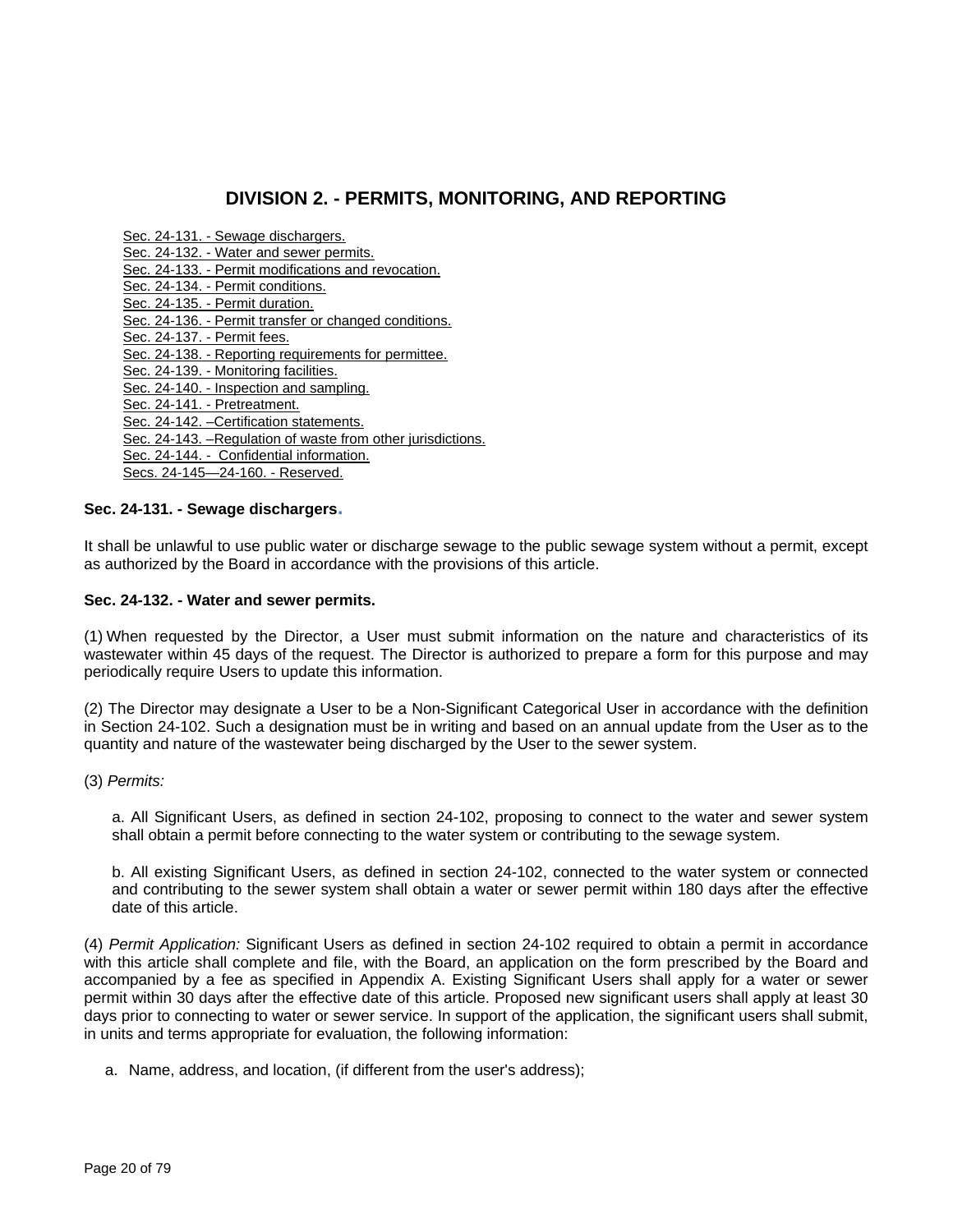b. SIC number according to the Standard Industrial Classification Manual, Bureau of the Budget, 1972, as amended;

c. Sewage constituents and characteristics including but not limited to those mentioned in this article as determined by a reliable analytical laboratory. Sampling and analysis shall be performed in accordance with procedures established by the EPA pursuant to Section 304(g) of the Act and contained in 40 CFR, Part 136, as amended;

d. Time and duration of sewage contribution;

e. Average daily and three-minute peak sewage flow rates including daily, monthly and seasonal variations if any;

f. Site plans, floor plans, mechanical and plumbing plans and details to show all water supply and sewers, water and sewer connections and appurtenances by the size, location and elevation.

g. Description of activities, facilities and plant processes on the premises including all materials which are or could be discharged to the sewer;

h. Where known, the nature and concentration of any pollutants in the discharge to the sewer which are limited by any county, state, or federal pretreatment standards along with a statement regarding whether or not the pretreatment standards are being met on a consistent basis and if not, whether additional operation and maintenance (O&M) and/or additional pretreatment is required for the user to meet applicable pretreatment standards;

i. If additional pretreatment and/or O&M will be required to meet the pretreatment standards, the shortest schedule by which the user will provide such additional pretreatment. The completion date in this schedule shall not be later than the compliance date established for the applicable pretreatment standard:

The following conditions shall apply to this schedule:

1. The schedule shall contain increments of progress in the form of dates for the commencement and completion of major events leading to the construction and operation of additional pretreatment equipment required for the user to meet the applicable pretreatment standards (e.g., hiring an engineer, completing preliminary plans, completing final plans, executing contract for major components, commencing construction, completing construction, etc.).

2. No increment referred to in this paragraph (a) shall exceed nine months.

3. Not later than 14 days following each date in the schedule and the final date for compliance, the user shall submit a progress report to the Board including, as a minimum, whether or not it complied with the increment of progress to be met on such date and, if not, the date on which it expects to comply with this increment of progress, the reason for delay, and the steps being taken by the user to return the construction to the schedule established. In no event shall more than 9 months elapse between such progress reports to the Board.

j. Each product produced by type, amount, process or processes and rate of production;

k. Type and amount of raw materials processed (average and maximum per day);

l. Number and type of employees, hours of operation of facility, and proposed or actual hours of operation of pretreatment system;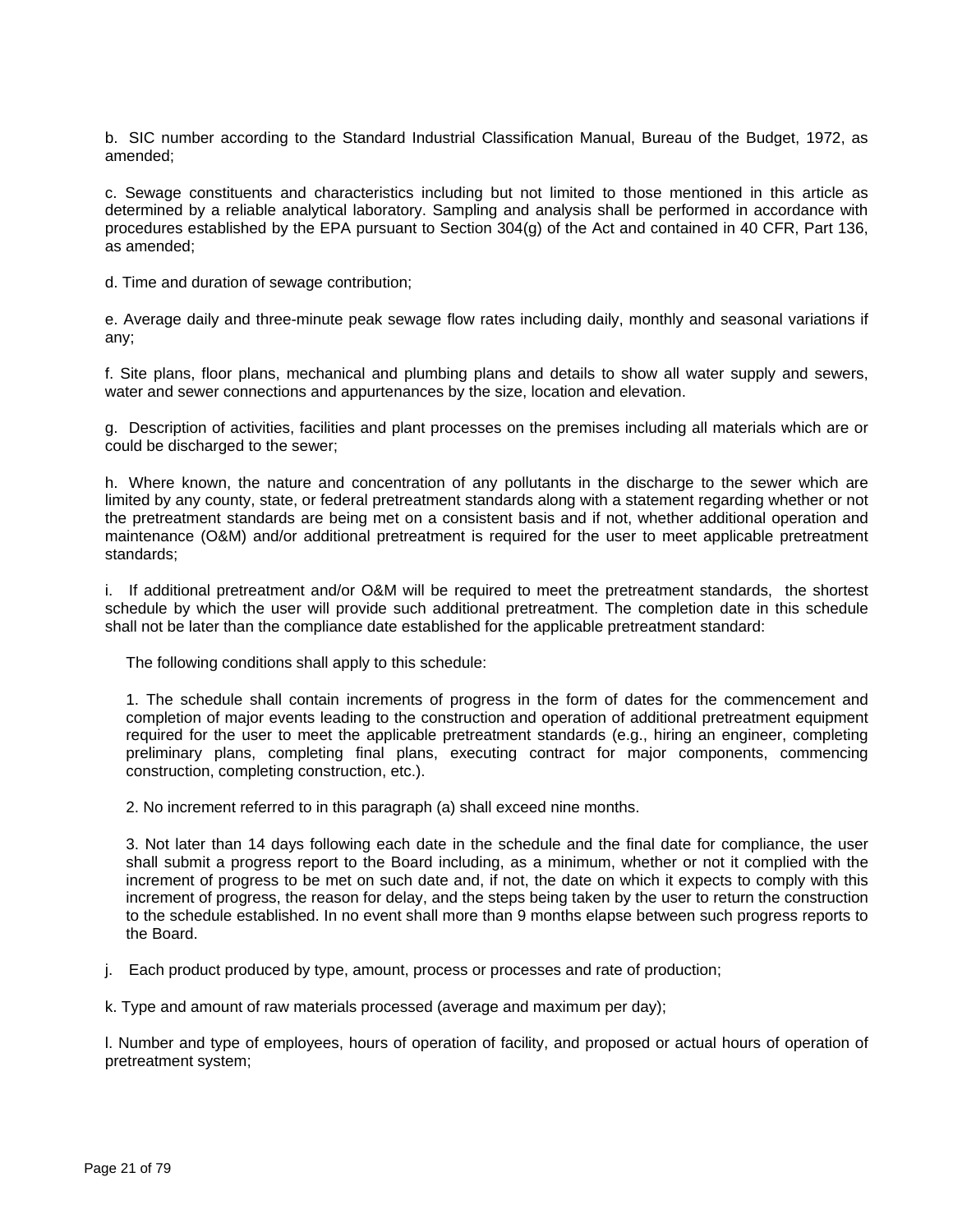m. Any other information as may be deemed by the Board to be necessary to evaluate the permit application.

n. A list of any current environmental permits held by the facility.

o. A list and a diagram showing the location of any existing monitoring locations.

1. All wastewater discharge permit applications, User reports and certification statements must be signed by an Authorized Representative of the User and contain the certification statement in Section 24-142.

2. If the designation of an Authorized Representative is no longer accurate because a different individual or position has responsibility for the overall operation of the facility or overall responsibility for environmental matters for the company, a new written authorization satisfying the requirements of this Section must be submitted to the Director prior to, or together with, any reports to be signed by an Authorized Representative

3. A facility determined to be a Non-Significant Categorical Industrial User by the Director must annually submit the signed certification statement in Section 24-142.

The Director will evaluate the data furnished by the user and may require additional information. Once the application is complete, the Director will act on the application within 30 days. Failure to act within this time limit does not grant a permit by default. If action is not taken within 30 days, the applicant may appeal directly to the Board. After evaluation and acceptance of the data furnished, the Board may issue a water or sewage user permit subject to terms and conditions provided herein. The applicant may appeal directly to the Board if the applicant objects to the action taken. Such an appeal must be represented to the Board within 45 days of the action taken.

#### **Sec. 24-133. - Permit modifications and revocation.**

(1) The Director may modify an individual wastewater discharge permit for good cause. The right and ability of the Director to make such modifications shall be included as an express term of any permit issued. Good cause shall be limited to, the following reasons:

a. To incorporate any new or revised Federal, State or local Pretreatment Standards or Requirements;

b. To address significant alterations or additions to the User's operation, processes, or wastewater volume or character since the time of the individual wastewater discharge permit issuance;

c. A change in the POTW that requires either a temporary or permanent reduction or elimination of the authorized discharge;

d. Information indicating that the permitted discharge poses a threat to the County's POTW, County personnel or the receiving waters;

e. Violation of any terms or conditions of the individual wastewater discharge permit;

f. Misrepresentations or failure to fully disclose all relevant facts in the wastewater discharge permit application or in any required reporting;

g. Revision of or a grant of variance from categorical Pretreatment Standards pursuant to 40 CFR 403.13;

h. To correct typographical or other errors in the individual wastewater discharge permit;

i. To reflect a transfer of the facility ownership or operation to a new owner or operator;

j. The development of revised more stringent local limits.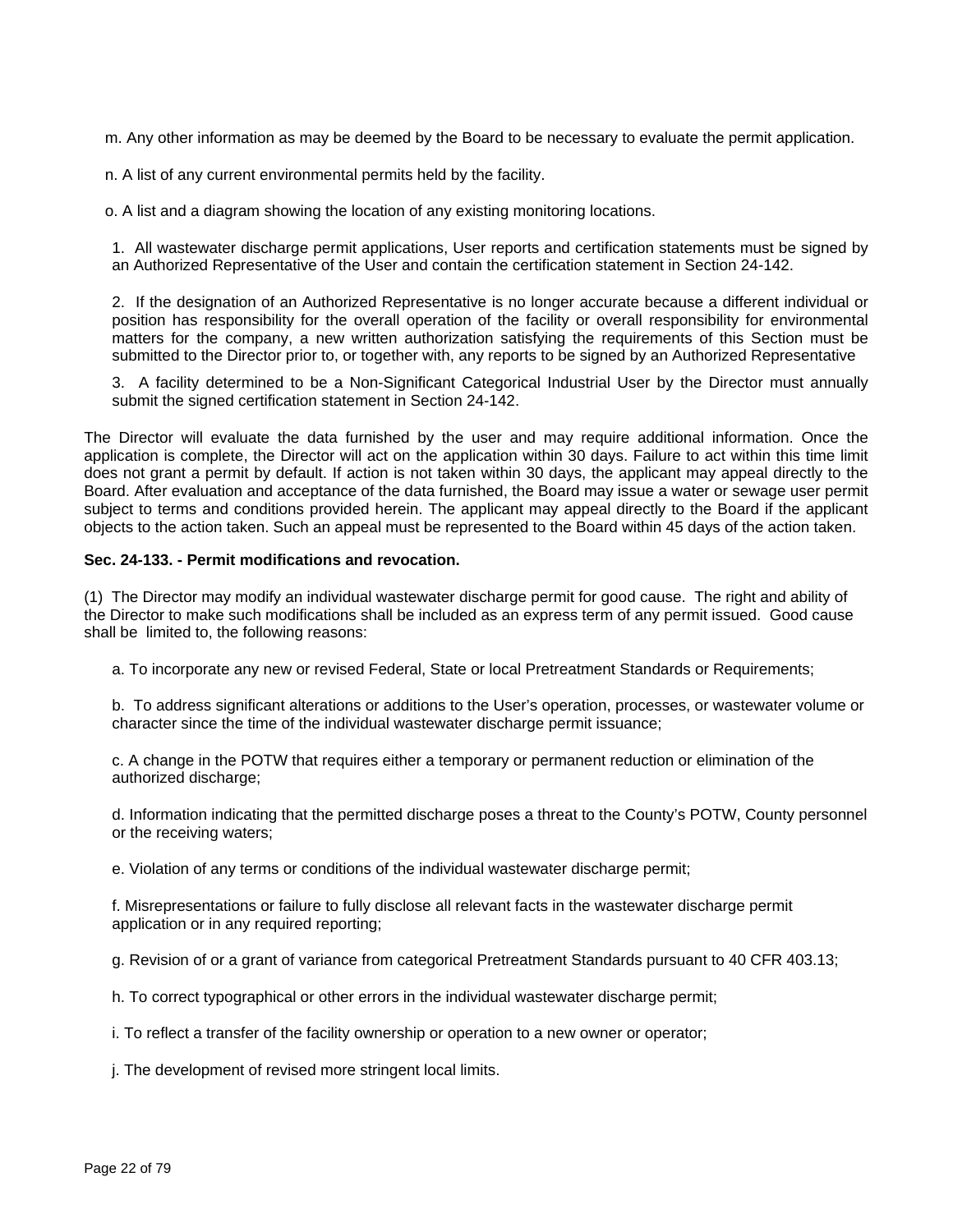(2) The Director may revoke an individual wastewater discharge permit for good cause, including, but not limited to, the following reasons:

a. Failure to notify the Director of significant changes to the wastewater prior to the changed discharge;

b. Failure to provide prior notification to the Director of changed conditions pursuant to Section 24-134 of this ordinance;

c. Misrepresentation or failure to fully disclose all relevant facts in the wastewater discharge permit application;

d. Falsifying self-monitoring reports and certification statements;

e. Tampering with monitoring equipment;

f. Refusing to allow the Director access to the facility premises and records;

g. Failure to meet effluent limitations;

h. Failure to pay fines;

i. Failure to pay sewer charges;

#### **Sec. 24-134. - Permit conditions.**

Water and sewer user permits shall be expressly subject to all provisions of this article, and all other applicable regulations, user charges and fees established by the Board. Permits shall contain the following:

(1) The unit charge or schedule of user charges and fees for the sewage to be discharged to the public sewer;

(2) Limits on the average and maximum sewage constituents and characteristics. These limits may prescribe limits based on the concentration or mass of constituents.

(3) Limits on average and maximum rate and time of discharge or requirements for flow regulations and equalization;

(4) Requirements for installation and maintenance of inspection and sampling facilities;

(5)Specifications for monitoring programs which may include sampling locations, frequency of sampling, number, types and standards for tests and reporting schedule;

(6) Compliance schedules;

(7) Requirements for submission of technical reports or discharge reports (see reporting requirements for permittee);

(8) Requirements for maintaining and retaining plan records relating to sewage discharge as specified by the Board, and affording Board access thereto;

(9) Requirements for notification of the Board of any new introduction of sewage constituents or any substantial change in the volume or character of the sewage constituents being introduced into the sewage treatment system;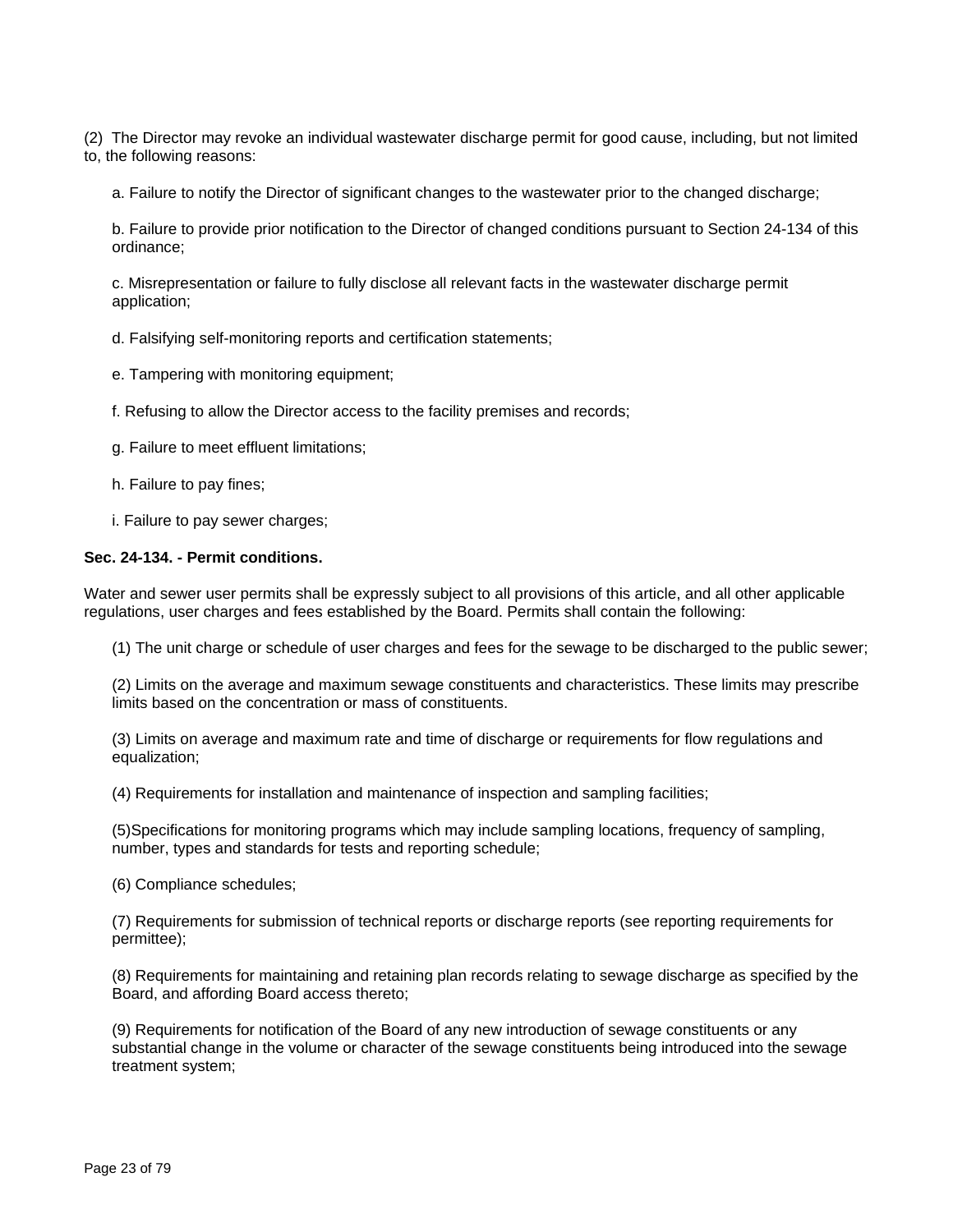(10) Requirements for notification of slug discharges as per this article;

(11) Statement of non-transferability without prior notification to the control authority and without providing a copy of the existing control mechanism to the new owner or operator;

(12) Statement of applicable civil and criminal penalties for violation of pretreatment standards and requirements, and any applicable compliance schedule. Such schedules shall not extend the compliance date beyond applicable State or Federal deadlines;

(13) Effluent limits, including best management practices, based on applicable general pretreatment standards in this chapter, categorical pretreatment standards, local limits, and State law and local law;

(14) A statement that indicates the wastewater discharge permit issuance date, expiration date and effective date;

(15) Other conditions as deemed appropriate by the Board to ensure compliance with this article.

#### **Sec. 24-135. - Permit duration.**

Permits shall be issued for a specified time period, not to exceed five years. A permit may be issued for a period less than a year or may be stated to expire on a specific date. The user shall apply for permit reissuance a minimum of 180 days prior to the expiration of the user's existing permit. The terms and conditions of the permit may be subject to modification by the Board during the term of the permit as limitation or other just cause exists. The user shall be informed of any proposed changes in their permit at least 30 days prior to the effective date of change. Any changes or new conditions in the permit shall include a reasonable time schedule for compliance.

#### **Sec. 24-136. - Permit transfer or changed conditions.**

Water user or sewage discharge permits are issued to a specific user for a specific operation. A water user or sewage discharge permit shall not be reassigned or transferred or sold to a new owner, new user, different premises, or a new or changed operation without the approval of the Board. Any succeeding owner or user shall also comply with the terms and conditions of the existing permit.

Each User must notify the Director of any significant changes to the User's operations or system which might alter the nature, quality, or volume of its wastewater at least 90 days before the change. The Director may require the User to submit such information as may be deemed necessary to evaluate the changed condition, including the submission of a wastewater discharge permit application under Section 24-132 of this ordinance.

#### **Sec. 24-137. - Permit fees.**

The Board may establish charges and fees when necessary which may include:

- (1) Fees for reimbursement of costs of setting up and operating the board's pretreatment program;
- (2) Fees for monitoring, inspections, and surveillance procedures;
- (3) Fees for reviewing accidental discharge procedures and construction;
- (4) Fees for mobile discharge operations permit;
- (5) Fees for permit applications;
- (6) Fees for permit renewal;
- (7) Fees for filing appeals;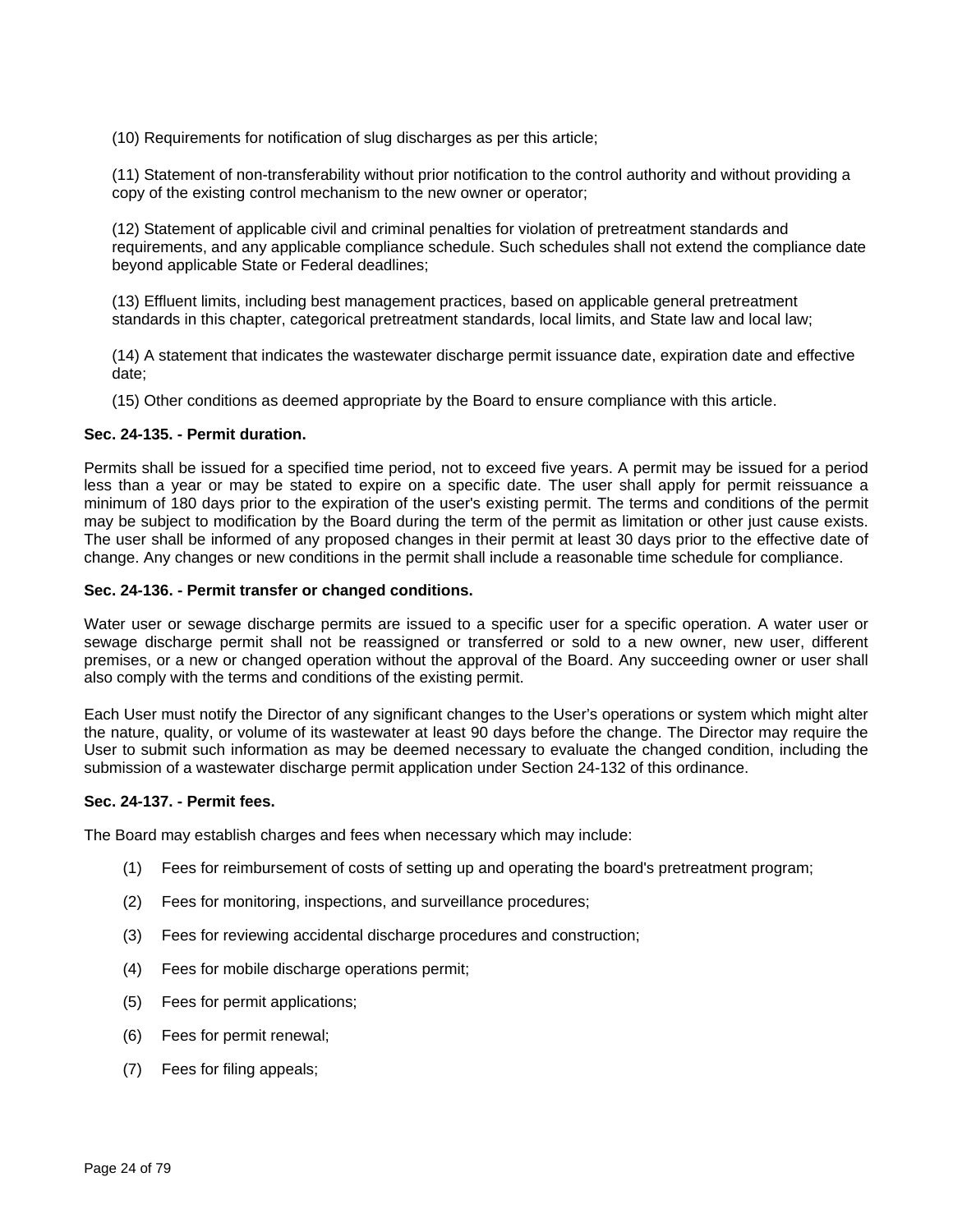(8) Other fees as the Board may deem necessary to carry out the requirements contained herein.

The current fees are listed in Appendix A.

#### **Sec. 24-138. - Reporting requirements for permittee.**

(1) Baseline Monitoring Reports.

Within either one hundred eighty (180) days after the effective date of a Categorical Pretreatment Standard, or the final administrative decision on a category determination under 40 CFR 403.6(a) (4), whichever is later, existing Categorical Industrial Users currently discharging to or scheduled to discharge to the POTW shall submit to the Director a report which contains the information listed in paragraph (2), below. At least ninety (90) days prior to commencement of their discharge, New Sources, and sources that become Categorical Industrial Users subsequent to the promulgation of an applicable categorical Standard, shall submit to the Director a report which contains the information listed in paragraph (2), below. A New Source shall report the method of pretreatment it intends to use to meet applicable categorical Standards. A New Source also shall give estimates of its anticipated flow and quantity of pollutants to be discharged.

- (2) Users described above shall submit the information set forth below:
	- a. All information required in Section 24-132 (4)
	- b. Measurement of pollutants.
		- 1. The User shall provide the information required in Section 24-132 (4)

The User shall take a minimum of one representative sample to compile that data necessary to comply with the requirements of this paragraph.

3. Samples should be taken immediately downstream from pretreatment facilities if such exist or immediately downstream from the regulated process if no pretreatment exists. If other wastewaters are mixed with the regulated wastewater prior to pretreatment, the User should measure the flows and concentrations necessary to allow use of the combined waste-stream formula in 40 CFR 403.6(e) to evaluate compliance with the Pretreatment Standards. Where an alternate concentration or mass limit has been calculated in accordance with 40 CFR 403.6(e), this adjusted limit along with supporting data shall be submitted to the Control Authority:

4. Sampling and analysis shall be performed in accordance with Section 24-138 (7) of this ordinance;

5. The Director may allow the submission of a baseline report which utilizes only historical data so long as the data provides information sufficient to determine the need for industrial pretreatment measures;

6. The baseline report shall indicate the time, date and place of sampling and methods of analysis, and shall certify that such sampling and analysis is representative of normal work cycles and expected pollutant Discharges to the POTW.

c. Compliance Certification. A statement, reviewed by the User's Authorized Representative as defined in Section 24-102 and certified by a qualified professional, indicating whether Pretreatment Standards are being met on a consistent basis. If not, it shall be indicated whether additional operation and maintenance (O&M) and/or additional pretreatment is required to meet the Pretreatment Standards and Requirements.

d. Compliance Schedule. If additional pretreatment and/or O&M will be required to meet the Pretreatment Standards, the shortest schedule by which the User will provide such additional pretreatment and/or O&M must be provided. The completion date in this schedule shall not be later than the compliance date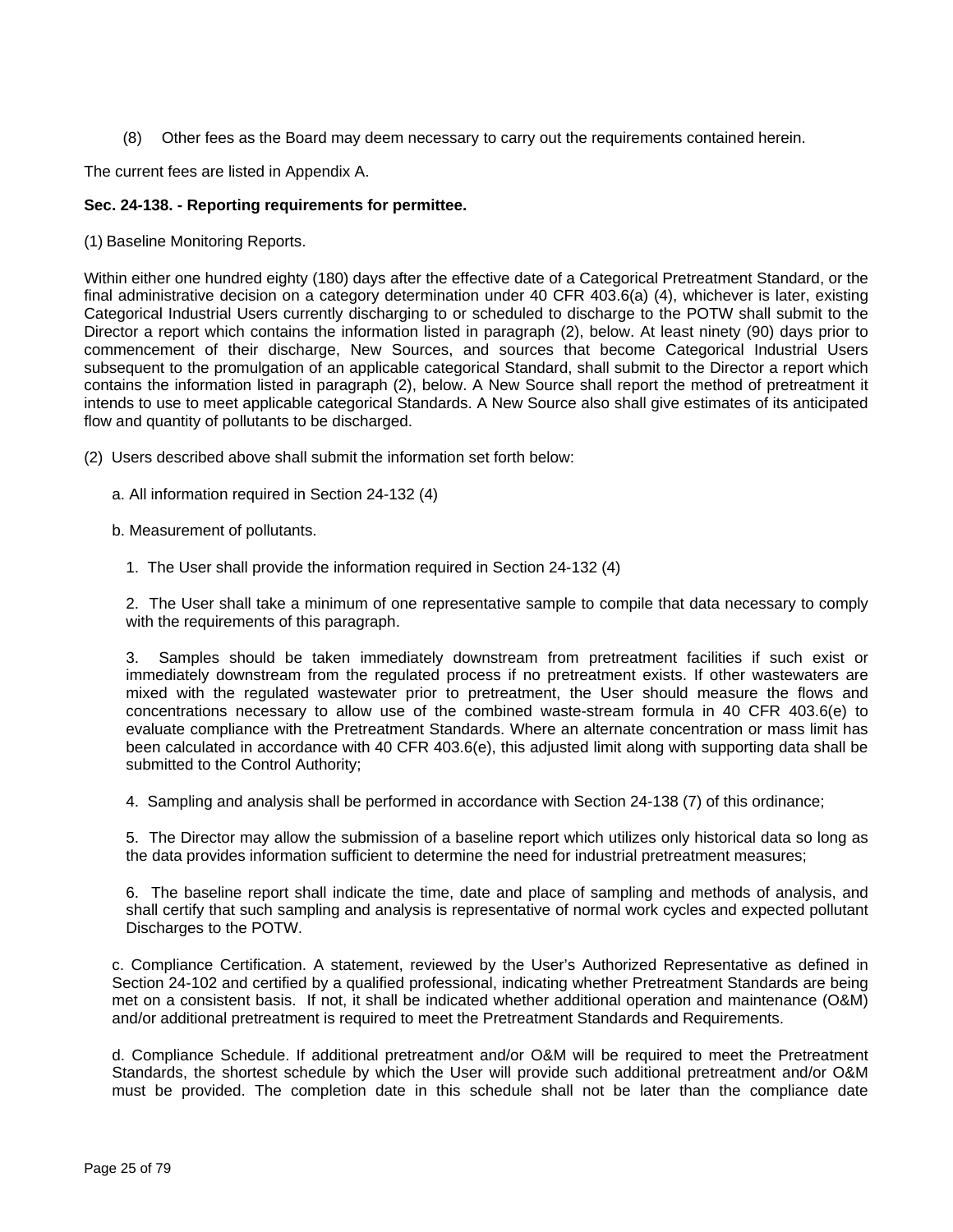established for the applicable Pretreatment Standard. A compliance schedule pursuant to this Section must meet the requirements set out in Section 24-132(4)(i) of this ordinance.

e. Signature and Report Certification. All baseline monitoring reports must be certified in accordance with Section 24-142 of this ordinance and signed by an Authorized Representative as defined in Section 24-102.

(3) Periodic compliance reports.

a. All Significant Industrial Users must, at a frequency determined by the Director, submit no less than twice per year (July 28 and January 28) reports indicating the nature, concentration of pollutants in the discharge which are limited by Pretreatment Standards and the measured or estimated average and maximum daily flows for the reporting period. In cases where the Pretreatment Standard requires compliance with a Best Management Practice (BMP) or pollution prevention alternative, the User must submit documentation, required by the Director of the Pretreatment Standard necessary to determine the compliance status of the User.

b. If the user's discharge is limited as to the mass of the pollutant in the discharge, the report required by subparagraph above of this paragraph shall indicate the mass of pollutants regulated by pretreatment standards in the sewage of the user. These reports shall contain the results of sampling and analysis of the discharge, including the flow and the nature and concentrations, or production and mass where requested by the Board or pollutants contained therein which are limited by the applicable pretreatment standards. The frequency of monitoring shall be prescribed in the applicable pretreatment standard. All analysis shall be performed in accordance with procedures established by the approval authority pursuant to Section 304(g) of the Act and contained in 40 CFR, Part 136 and amendments thereto or with any other test procedures approved by the EPA administrator. Sampling shall be performed in accordance with the techniques approved by the approval authority (FDEP).

c. All periodic compliance reports must be signed and certified in accordance with Section 24-142 of this ordinance.

d. All wastewater samples must be representative of the User's discharge. Wastewater monitoring and flow measurement facilities shall be properly operated, kept clean and maintained in good working order at all times. The failure of a User to keep its monitoring facility in good working order shall not be grounds for the User to claim that sample results are unrepresentative of its discharge.

e. If a User subject to the reporting requirement in this section monitors any regulated pollutant at the appropriate sampling location, more frequently than required by the Director, using the procedures prescribed in Section 138(g) of this ordinance, the results of this monitoring shall be included in the report.

(4) Reports of Potential Problems.

a. In the case of any discharge, including but not limited to, accidental discharges, discharges of a nonroutine, episodic nature, a non-customary batch discharge, a Slug Discharge or Slug Load that might cause potential problems for the POTW, the User shall immediately telephone and notify the Director of the incident. This notification shall include the location of the discharge, type of waste, concentration and volume, if known, and corrective actions taken by the User.

b. Within five (5) days following such discharge, the User shall, unless waived by the Director, submit a detailed written report describing the cause(s) of the discharge and the measures to be taken by the User to prevent similar future occurrences. Such notification shall not relieve the User of any expense, loss, damage, or other liability which might be incurred as a result of damage to the POTW, natural resources, or any other damage to person or property; nor shall such notification relieve the User of any fines, penalties, or other liability which may be imposed pursuant to this ordinance**.**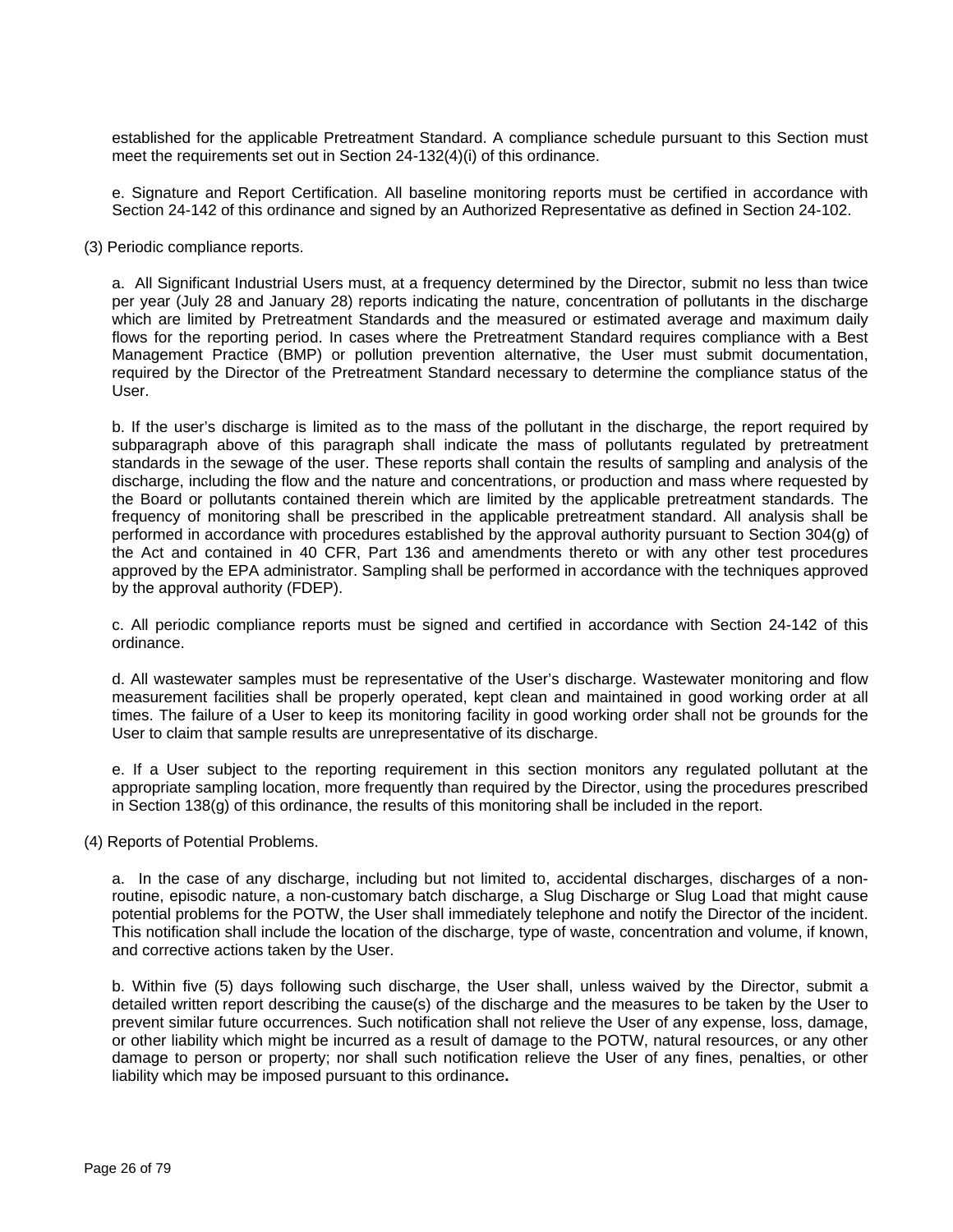c. A notice shall be permanently posted on the User's bulletin board or other prominent place advising employees who to call in the event of a discharge described in paragraph (a.)above Employers shall ensure that all employees, who could cause such a discharge to occur, are advised of the emergency notification procedure.

d. Significant Industrial Users are required to notify the Director immediately of any changes at its facility affecting the potential for a Slug Discharge.

(5) Notice of Violation/Repeat Sampling and Reporting.

If sampling performed by a User indicates a violation; the User must notify the Director within twenty-four (24) hours of becoming aware of the violation. The User shall also repeat the sampling and analysis and submit the results of the repeat analysis to the Director within thirty (30) days after becoming aware of the violation. Resampling by the Industrial User is not required if the County performs sampling at the User's facility at least once a month, or if the County performs sampling at the User between the time when the initial sampling was conducted and the time when the User or the County receives the results of this sampling, or if the County has performed the sampling and analysis in lieu of the Industrial User.

(6) Notification of the Discharge of Hazardous Waste.

a. Any User who commences the discharge of hazardous waste shall notify the POTW, the EPA Regional Waste Management Division Director, and State hazardous waste authorities, in writing, of any discharge into the POTW of a substance which, if otherwise disposed of, would be a hazardous waste under 40 CFR Part 261. Such notification must include the name of the hazardous waste as set forth in 40 CFR Part 261, the EPA hazardous waste number and the type of discharge (continuous, batch, or other). If the User discharges more than one hundred (100) kilograms of such waste per calendar month to the POTW, the notification also shall contain the following information to the extent such information is known and readily available to the User: an identification of the hazardous constituents contained in the wastes, an estimation of the mass and concentration of such constituents in the waste stream discharged during that calendar month, and an estimation of the mass of constituents in the waste stream expected to be discharged during the following twelve (12) months. All notifications must take place no later than one hundred and eighty (180) days after the discharge commences. Any notification under this paragraph need be submitted only once for each hazardous waste discharged. However, notifications of changed conditions must be submitted under Section 24-134 of this ordinance. The notification requirement in this Section does not apply under the self-monitoring requirements of Sections 24-138 of this ordinance.

b. Dischargers are exempt from the requirements of paragraph (a), above, during a calendar month in which they discharge no more than fifteen (15) kilograms of hazardous wastes, unless the wastes are acute hazardous wastes as specified in 40 CFR 261.30(d) and 261.33(e). Discharge of more than fifteen (15) kilograms of non-acute hazardous wastes in a calendar month, or of any quantity of acute hazardous wastes as specified in 40 CFR 261.30(d) and 261.33(e), requires a one-time notification. Subsequent months during which the User discharges more than such quantities of any hazardous waste do not require additional notification.

c. In the case of any new regulations under section 3001 of RCRA identifying additional characteristics of hazardous waste or listing any additional substance as a hazardous waste, the User must notify the Director, the EPA Regional Waste Management Waste Division Director, and State hazardous waste authorities of the discharge of such substance within ninety (90) days of the effective date of such regulations.

d. In the case of any notification made under this Section, the User shall certify that it has a program in place to reduce the volume and toxicity of hazardous wastes generated to the degree it has determined to be economically practical.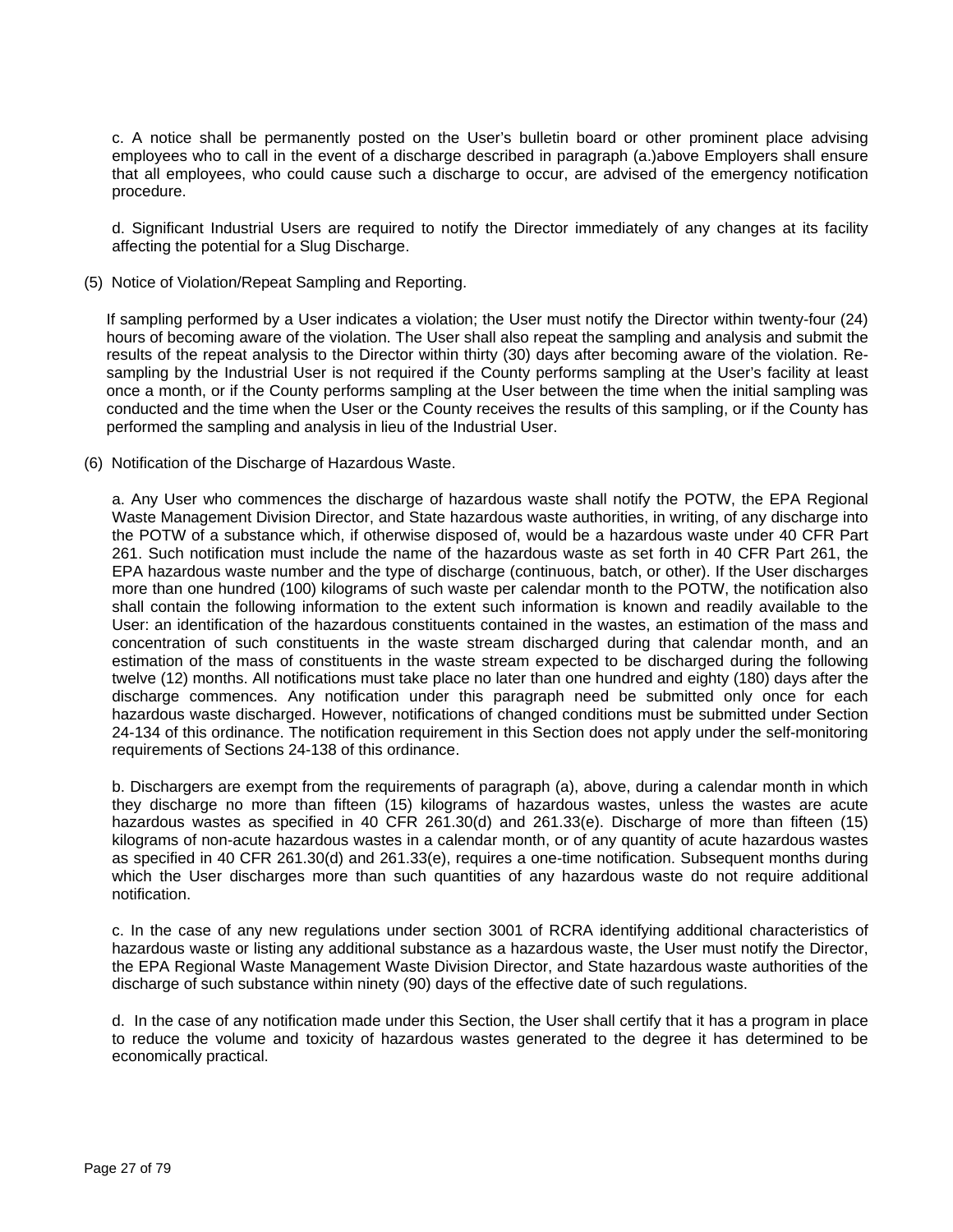e. This provision does not create a right to discharge any substance not otherwise permitted to be discharged by this ordinance, a permit issued there under, or any applicable Federal or State law.

(7) Analytical Requirements.

All pollutant analyses, including sampling techniques, to be submitted as part of a wastewater discharge permit application or report, shall be performed in accordance with the techniques prescribed in 40 CFR Part 136 and amendments thereto and Paragraph 62-625.600(1)(e), F.A.C., Chapter 62-160, F.A.C., and the Department of Environmental Protection Standard Operating Procedures for Field Activities, DEP-SOP-001/01 (DEP-SOP-001/01, FS 2400, Wastewater Sampling) unless otherwise specified in an applicable categorical Pretreatment Standard. If 40 CFR Part 136 does not contain sampling or analytical techniques for the pollutant in question, or where the EPA determines that the Part 136 sampling and analytical techniques are inappropriate for the pollutant in question, sampling and analyses shall be performed using validated analytical methods or any other applicable sampling and analytical procedures, including procedures suggested by the Director or other parties approved by EPA.

(8)Samples collected to satisfy reporting requirements must be based on data obtained through appropriate sampling and analysis performed during the period covered by the report and based on data that is representative of conditions occurring during the reporting period.

a. Except as indicated in Section (b) and (c) below, the User must collect wastewater samples using 24-hour flow-proportional composite sampling techniques, unless time-proportional composite sampling or grab sampling is authorized by the Director. Where time-proportional composite sampling or grab sampling is authorized by the Director, the samples must be representative of the discharge. Using protocols (including appropriate preservation) specified in 40 CFR Part 136 and appropriate EPA guidance, multiple grab samples collected during a 24-hour period maybe composited prior to the analysis as follows: for cyanide, total phenols, and sulfides, the samples may be composited in the laboratory or in the field. For volatile organics and oil and grease, the samples may be composited in the laboratory. Composite samples for other parameters unaffected by the compositing procedures as documented in approved EPA methodologies may be authorized by the Director, as appropriate. In addition, grab samples may be required to show compliance with Instantaneous Limits.

b. Samples for oil and grease, temperature, pH, cyanide, total phenols, sulfides, and volatile organic compounds must be obtained using grab collection techniques.

c. For sampling required in support of baseline monitoring and 90-day compliance reports required in Section 24-138 (a) and 24-138(j) [40 CFR 403.12(b) and (d)], a minimum of four (4) grab samples must be used for pH, cyanide, total phenols, oil and grease, sulfide and volatile organic compounds for facilities for which historical sampling data do not exist. For facilities for which historical sampling data are available, the Director may authorize a lower minimum. For the reports required by paragraphs Section 24-138 (40 CFR403.12(e) and 403.12(h)), the Industrial User is required to collect the number of grab samples necessary to assess and assure compliance by with applicable Pretreatment Standards and Requirements.

- (9) Users subject to the reporting requirements of this ordinance shall retain, and make available for inspection and copying, all records of information obtained pursuant to any monitoring activities required by this ordinance, any additional records of information obtained pursuant to monitoring activities undertaken by the User independent of such requirements and documentation associated with Best Management Practices. Records shall include the date, exact place, method, time of sampling, name of the person(s) taking the samples, dates analyses were performed, who performed the analyses, the analytical techniques or methods used, and the results of such analyses. These records shall remain available for a period of at least three (3) years. This period shall be automatically extended for the duration of any litigation concerning the User or the County, or where the User has been specifically notified of a longer retention period by the Director.
- (10) Reports on Compliance with Categorical Pretreatment Standard Deadline.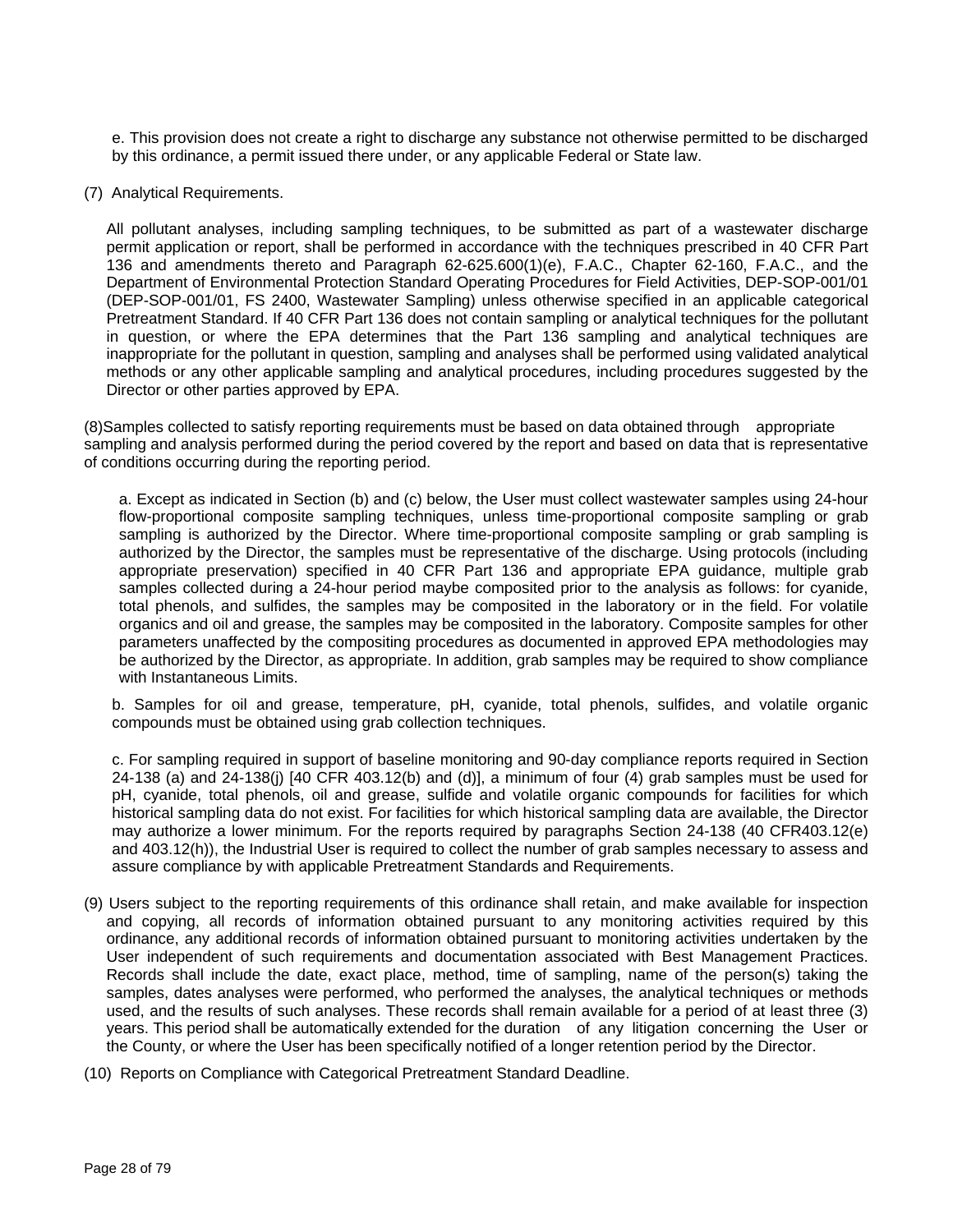Within ninety (90) days following the date for final compliance with applicable categorical Pretreatment Standards, or in the case of a New Source following commencement of the introduction of wastewater into the POTW, any User subject to such Pretreatment Standards and Requirements shall submit to the Director a report containing the information described in Section 24-132(c) and 24-138(b) 2 of this ordinance. For Users subject to equivalent mass or concentration limits established in accordance with the procedures in Section 24-134[Note: See 40 CFR 403.6(c)], this report shall contain a reasonable equivalent measure of the User's long-term production rate. For all other Users subject to categorical Pretreatment Standards expressed in terms of allowable pollutant discharge per unit of production (or other measure of operation), this report shall include the User's actual production during the appropriate sampling period. All compliance reports must be signed and certified in accordance with Section 24-142 of this ordinance. All sampling will be done in conformance with Section 24-138(g) and Section 23-138(h).

(11) All Users not required to obtain an individual wastewater discharge permit shall provide appropriate surveys and/or reports to the Director as the Director may require.

#### **Sec. 24-139. - Monitoring facilities.**

The Board shall require to be provided and operated at the users own expense, monitoring facilities to allow inspection, sampling, and flow measurement of the building sewer and/or internal drainage systems. The monitoring facility should normally be situated on the user's premises, but the Board may, when such a location would be impractical or cause undue hardship on the user, allow the facility to be constructed in the public street or sidewalk area and located so that it will not be obstructed by landscaping or parked vehicles.

There shall be ample room in or near such sampling manhole or facility to allow accurate sampling and preparation of samples for analysis. The facility, sampling, and measuring equipment shall be maintained at all times in a safe and proper operating condition at the expense of the User.

Whether constructed on public or private property, the sampling and monitoring facilities shall be provided in accordance with the Board's requirements and all applicable local construction standards and specifications. Construction shall be completed within 90 days following written notification by the Board.

#### **Sec. 24-140. - Inspection and sampling.**

The Board shall inspect the facilities of any User to ascertain whether the purpose of this article is being met and all requirements are being complied with. Persons or occupants of premises where sewage is created or discharged shall allow the Board or their duly authorized representative ready access at all reasonable times to all parts of the premises for the purposes of inspection, sampling, records examination and copying of records or in the performance of any of their duties. The Board, approval authority and (where the state is the approval authority), EPA shall have the right to setup on the User's property such devices as are necessary to conduct sampling inspection, compliance monitoring and/or metering operations. Where a User has security measures in force which would require proper identification and clearance before entry into their premises, the User shall make necessary arrangements with their security guards so that upon presentation of suitable identification, personnel from the Board, approval authority and EPA will be permitted to enter, without delay, for the purposes of performing their specific responsibilities.

- (1) Any temporary or permanent obstruction to safe and easy access to the facility to be inspected and/or sampled shall be promptly removed by the User at the written or verbal request of the Director and shall not be replaced. The costs of clearing such access shall be borne by the User.
- (2) Unreasonable delays in allowing the Director access to the User's premises shall be a violation of this ordinance.
- (3) Search Warrants: If the Director has been refused access to a building, structure, property, or any part thereof, and is able to demonstrate probable cause to believe that there may be a violation of this ordinance, or that there is a need to inspect and/or sample as part of a routine inspection and sampling program of the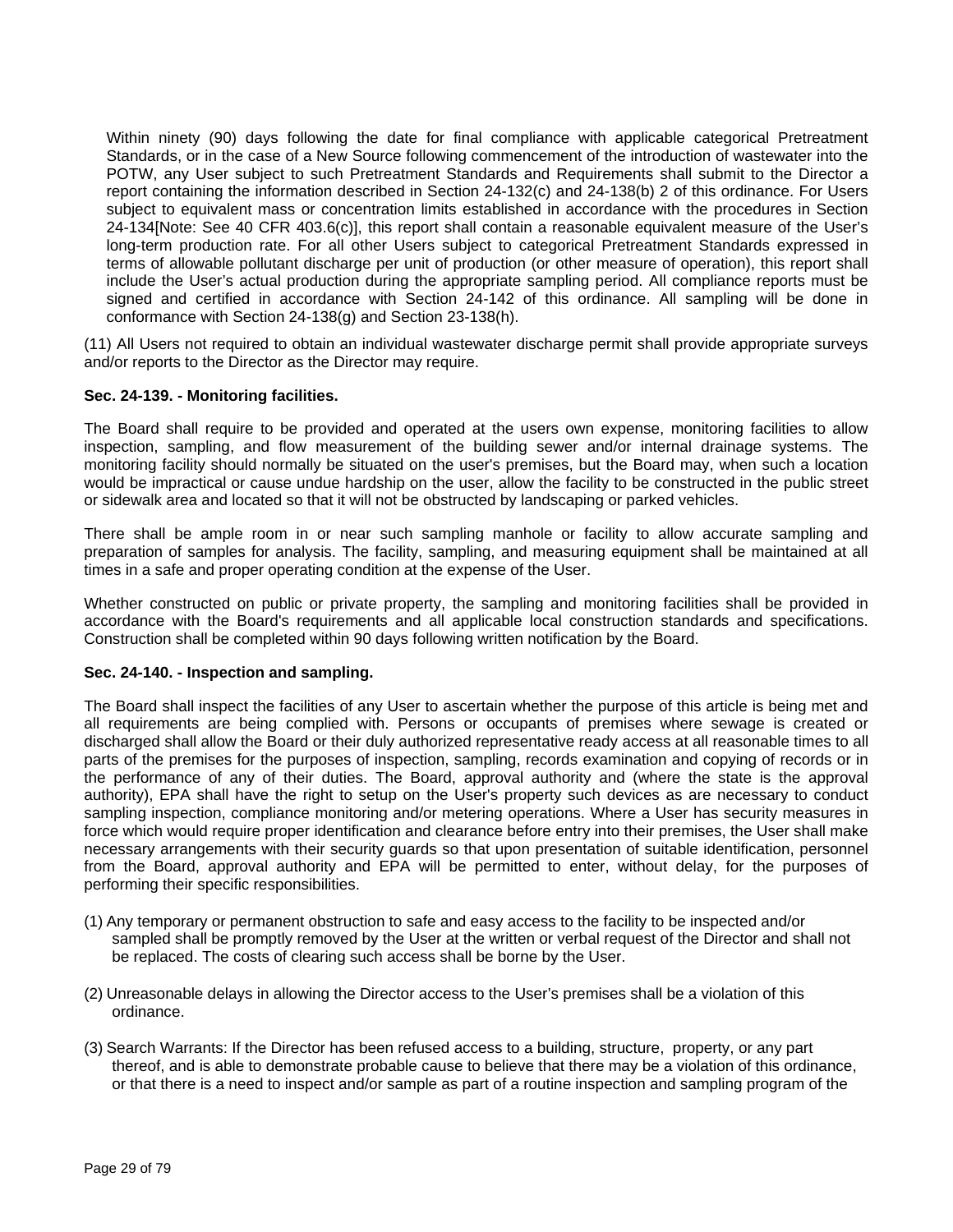County designed to verify compliance with this ordinance or any permit or order issued hereunder, or to protect the overall public health, safety and welfare of the community, the Director may seek issuance of a search warrant from the 1<sup>st</sup> Judicial Circuit Court in and for Okaloosa County, Florida.

#### **Sec. 24-141. - Pretreatment.**

Significant Users shall provide necessary wastewater pretreatment as required to comply with this article and shall achieve compliance with all Federal Categorical Pretreatment Standards within the time limitations as specified by the Federal Pretreatment Regulations. Any facilities required to pretreat wastewater to a level acceptable to the Board shall be provided, operated and maintained at the User's expense. Detailed plans showing the pretreatment facilities and operating procedures shall be submitted to the Board for review, and shall be acceptable to the Board before construction of the facility. The review of such plans and operating procedures will in no way relieve the User from the responsibility of modifying the facility as necessary to produce wastewater acceptable to the Board under the provisions of this article. Any subsequent changes in the pretreatment facilities or method of operation shall be reported to and be acceptable to the Board prior to the User's initiation of the changes.

All records relating to compliance with pretreatment standards will be made available to officials of the EPA or approval authority upon request.

#### **Sec. 24-142 - Certification statements.**

(1) Certification of Permit Applications and User Reports

The following certification statement is required to be signed and submitted by Users

submitting permit applications in accordance with Section 24-132 and Users submitting periodic compliance reports required by Section 24-138. The following certification statement must be signed by an Authorized Representative as defined in Section 24-102:

*I certify under penalty of law that this document and all attachments were prepared under my direction or supervision in accordance with a system designed to assure that qualified personnel properly gather and evaluate the information submitted. Based on my inquiry of the person or persons who manage the system, or those persons directly responsible for gathering the information, the information submitted is, to the best of my knowledge and belief, true, accurate, and complete. I am aware that there are significant penalties for submitting false information, including the possibility of fine and imprisonment for knowing violations.*

(2) Annual Certification for Non-Significant Categorical Industrial Users—A facility determined to be a Non-Significant Categorical Industrial User by the Director pursuant to 24-132 must annually submit the following certification statement signed in accordance with the signatory requirements in Section 138(b)(5). This certification must accompany an alternative report required by the Director:

*Based on my inquiry of the person or persons directly responsible for managing compliance with the Categorical Pretreatment Standards under 40 CFR, I certify that, to the best of my knowledge and belief that during the period from \_\_\_\_\_\_\_\_\_\_, \_\_\_\_\_\_\_\_ to \_\_\_\_\_\_\_\_, \_\_\_\_\_\_\_\_ [months, days, year]:*

*(a) The facility described as \_\_\_\_\_\_\_\_\_\_\_\_\_\_\_\_\_\_\_\_ [facility name] met the definition of a Non-Significant Categorical Industrial User as described in Section 24-102*

*(b) The facility complied with all applicable Pretreatment Standards and requirements during this reporting period; and*

*(c) The facility never discharged more than 100 gallons of total categorical wastewater on any given day during this reporting period. This compliance certification is based on the following information.*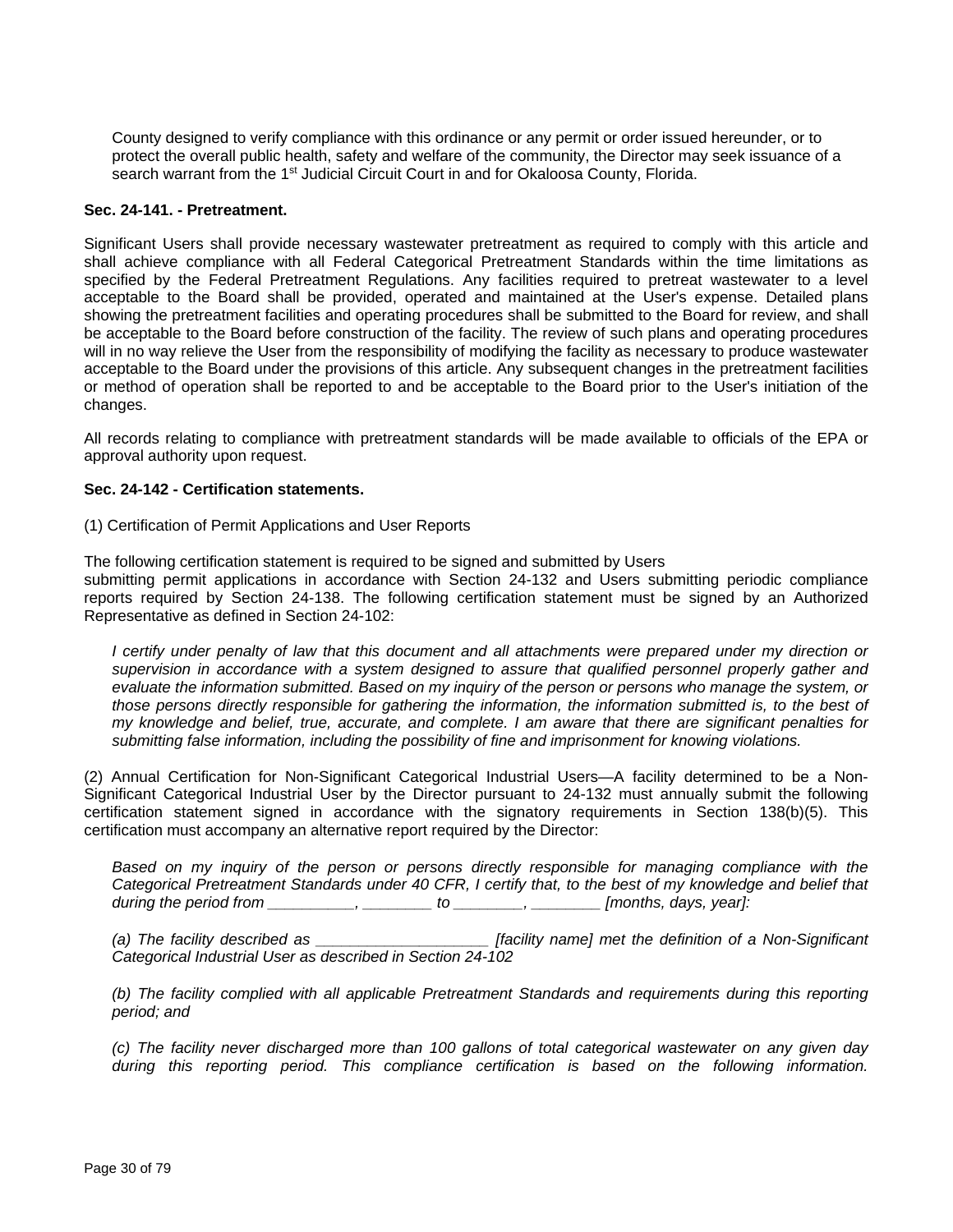*\_\_\_\_\_\_\_\_\_\_\_\_\_\_\_\_\_\_\_\_\_\_\_\_\_\_\_\_\_\_\_\_\_\_\_\_\_\_\_\_\_\_\_\_\_\_\_\_ \_\_\_\_\_\_\_\_\_\_\_\_\_\_\_\_\_\_\_\_\_\_\_\_\_\_\_\_\_\_\_\_\_\_\_\_\_\_\_\_\_\_\_\_\_\_\_\_*

## **Sec. 24-143 - Regulation of waste received from other jurisdictions.**

(1) If another municipality, or User located within another municipality, contributes wastewater to the POTW, the Director shall enter into an inter-local agreement with the contributing municipality.

(2) Prior to entering into an agreement required by paragraph (1), above, the Director shall request the following information from the contributing municipality:

a. A description of the quality and volume of wastewater discharged to the POTW by the contributing municipality;

b. An inventory of all Users located within the contributing municipality that are discharging to the POTW; and

c. Any other information as the Director may deem necessary.

(3) An inter-local agreement, as required by paragraph (1), above, shall contain the following conditions:

a. A requirement for the contributing municipality to adopt a sewer use ordinance which is at least as stringent as this ordinance and Local Limits, including required Baseline Monitoring Reports (BMRs) which are at least as stringent as those set out in Section 138 of this ordinance. The requirement shall specify that such ordinance and limits must be revised as necessary to reflect changes made to County's ordinance or Local Limits;

b. A requirement for the contributing municipality to submit a revised User inventory on at least an annual basis;

(c. A provision specifying which pretreatment implementation activities, including individual wastewater discharge permit issuance, inspection and sampling, and enforcement, will be conducted by the contributing municipality; which of these activities will be conducted by the Director; and which of these activities will be conducted jointly by the contributing municipality and the Director;

d. A requirement for the contributing municipality to provide the Director with access to all information that the contributing municipality obtains as part of its pretreatment activities;

e. Limits on the nature, quality and volume of the contributing municipality's wastewater at the point where it discharges to the POTW;

f. Requirements for monitoring the contributing municipality's discharge;

g. A provision ensuring the Director access to the facilities of Users located within the contributing municipality's jurisdictional boundaries for the purpose of inspection, sampling, and any other duties deemed necessary by the Director; and

h. A provision specifying remedies available for breach of the terms of the inter-local agreement.

## **Sec. 24-144 - Confidential information.**

Information and data on a User obtained from reports, surveys, wastewater discharge permit applications, individual wastewater discharge permits, monitoring programs, and from the Director's inspection and sampling activities, shall be available to the public without restriction, unless the User specifically requests, and is able to demonstrate to the satisfaction of the Director, that the release of such information would divulge information,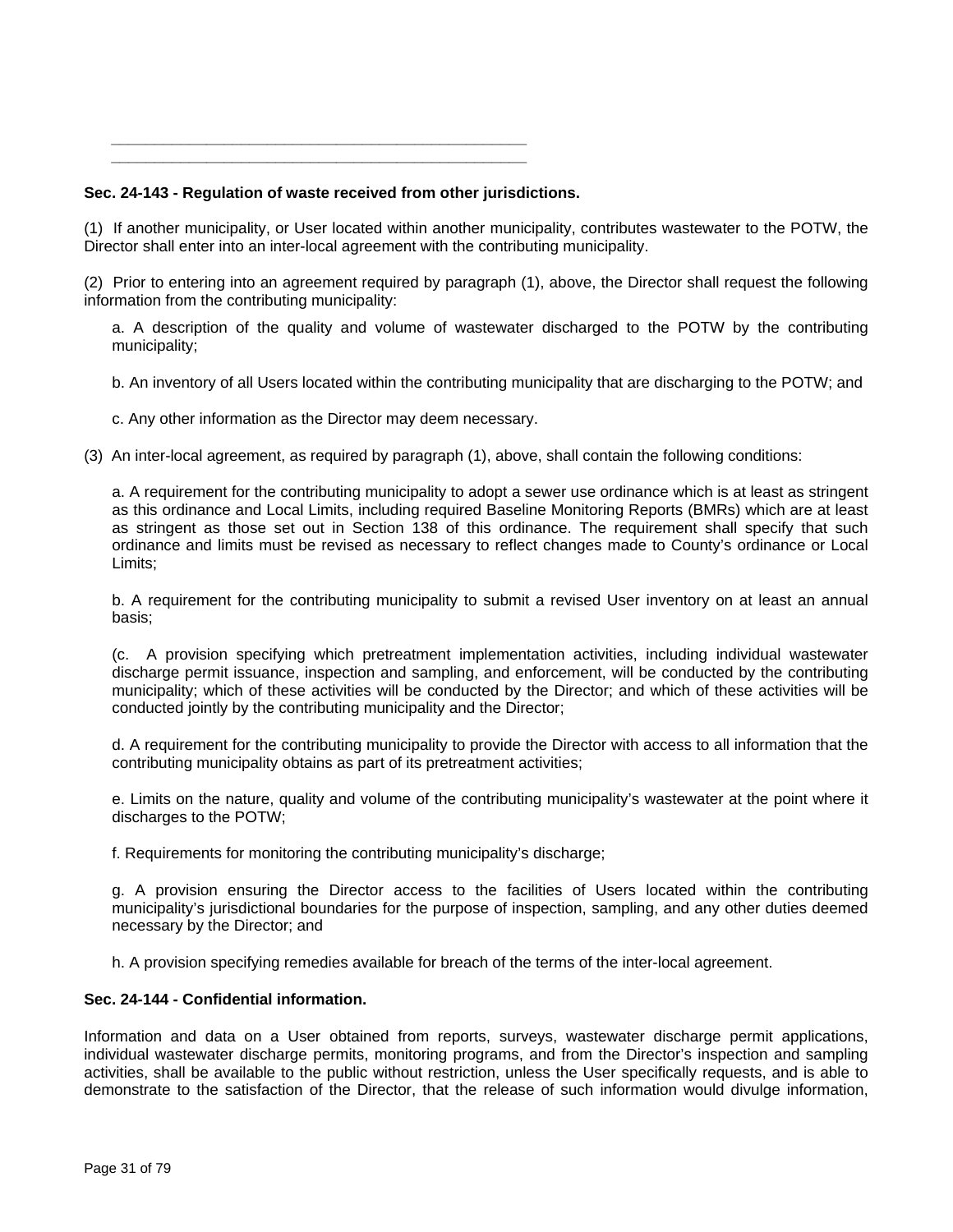processes, or methods of production entitled to protection as trade secrets under applicable State law. Any such request must be asserted at the time of submission of the information or data. When requested and demonstrated by the User furnishing a report that such information should be held confidential, the portions of a report which might disclose trade secrets or secret processes shall not be made available for inspection by the public, but shall be made available immediately upon request to governmental agencies for uses related to the NPDES, or State Wastewater Program, or pretreatment program, and in enforcement proceedings involving the person furnishing the report. Wastewater constituents and characteristics and other effluent data, as defined at 40 CFR 2.302 shall not be recognized as confidential information and shall be available to the public without restriction.

#### **Secs.24-145.-24-160. - Reserved.**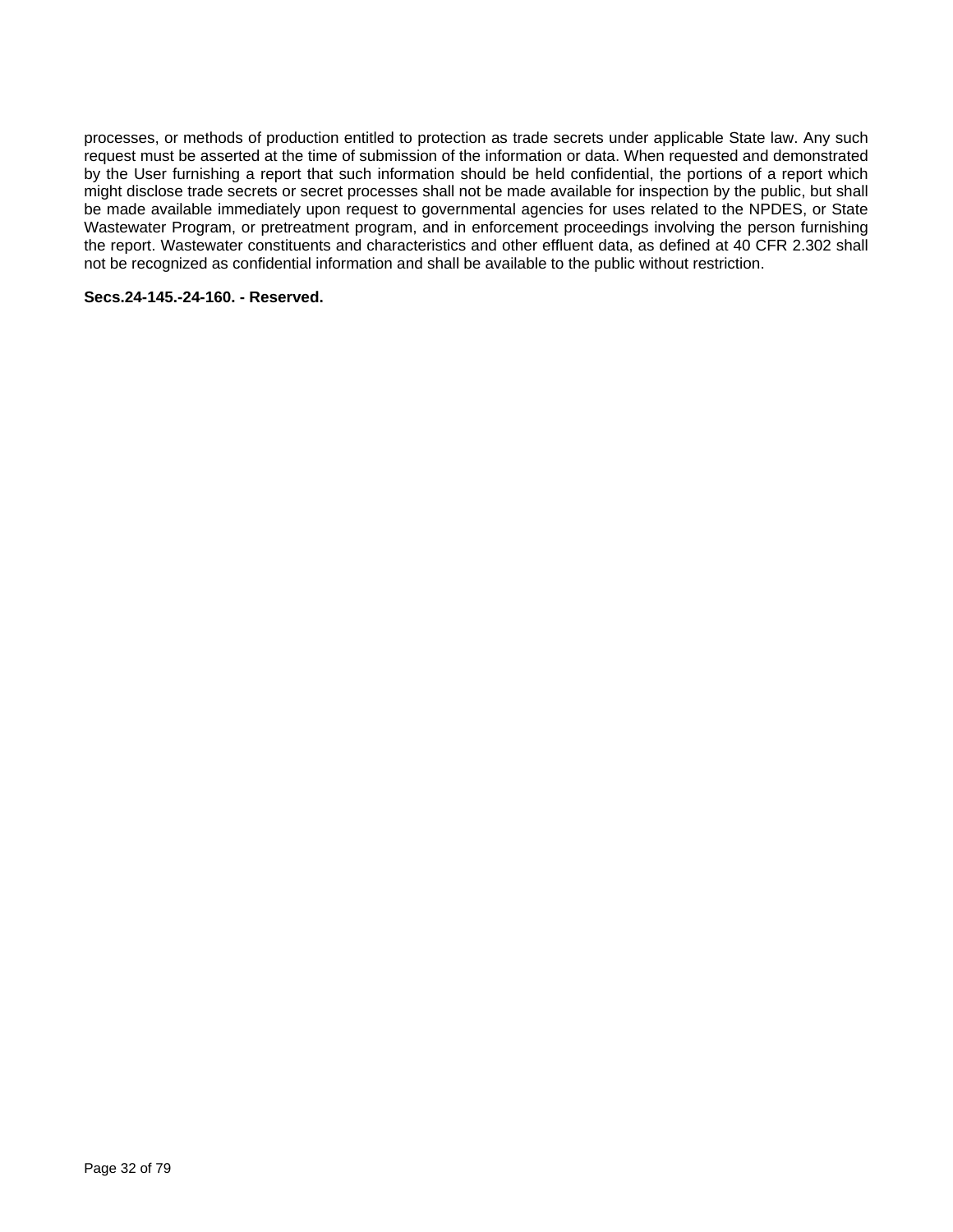## **DIVISION 3. - USER CHARGES; COMBINED WATER, SEWER SERVICE AND WASTEWATER TREATMENT RATES**

| Sec. 24-161. - Generally.                                                                   |
|---------------------------------------------------------------------------------------------|
| Sec. 24-162. - Inclining block rate structure.                                              |
| Sec. 24-163. - Water conservation rate—Residential single-family customers only.            |
| Sec. 24-164. - Life line water rate.                                                        |
| Sec. 24-165. - Sewer consumption rate billing cap—Residential single-family customers only. |
| Sec. 24-166. - Potable water.                                                               |
| Sec. 24-167. - Sanitary sewer.                                                              |
| Sec. 24-168. - Late charges.                                                                |
| Sec. 24-169. - Service availability.                                                        |
| Sec. 24-170. - Expansions and extensions.                                                   |
| Sec. 24-171. - Customer deposits.                                                           |
| Sec. 24-172. - Site specific water and sewer capacity expansion charges.                    |
| Sec. 24-173. - Non-site specific capacity expansion charges sold by Okaloosa County.        |
| Sec. 24-174. - User classification.                                                         |
| Sec. 24-175. - Collection fees.                                                             |
| Sec. 24-176. - Hold harmless.                                                               |
| Sec. 24-177. - Construction water.                                                          |
| Sec. 24-178. - Fire hydrant meters.                                                         |
| Sec. 24-179. - Customer adjustments.                                                        |
|                                                                                             |

#### Secs. 24-180—24-190. - Reserved.

#### **Sec. 24-161. - Generally.**

The water and sewer rates contained within this section shall be synonymous with the term "user charges" as defined in section 24-102 of this article. The charges set forth are for customers meeting the treatment parameters set forth in Division 5. In such cases where a User exceeds the normal treatment standards and the Board agrees to treat such waste, a surcharge will be placed in order to cover additional treatment costs. The method for determining all charges shall include all costs necessary to provide proper system O & M, replacement, and meet debt service requirements in order to maintain the system as an "enterprise fund" as defined in section 24-101 and Division 5. These rates shall be reviewed annually during the County's budget formulation period to reflect the ongoing needs of the system. The County's budget shall be available for review during the public hearing phase of the County's budget preparation. Additionally, any rate changes, if adopted, will be advertised in a paper of major circulation prior to final implementation.

The water and sewer system budget shall be produced in accordance with GAMP standards and State of Florida accounting codes, to include, but not limited to: salaries and wages; indirect salary and wage costs; contractual services; materials and supplies; utilities; mechanical and vehicular equipment replacement; and, debt service.

#### **Sec. 24-162. - Inclining block rate structure**.

The water rate structure for single family residential customers includes an inclining block rate structure. An inclining block rate structure is one in which the rate per 1,000 gallons of water usage increases as water usage increases. The rate increases in usage blocks, or ranges of usage. For example, in the Okaloosa County residential single family water rate structure specified in Appendix A of this Ordinance, the lowest rate is paid for water usage between 0 and 3,000 gallons per month. The rate is higher for water usage between 3,001 and 10,000 gallons per month.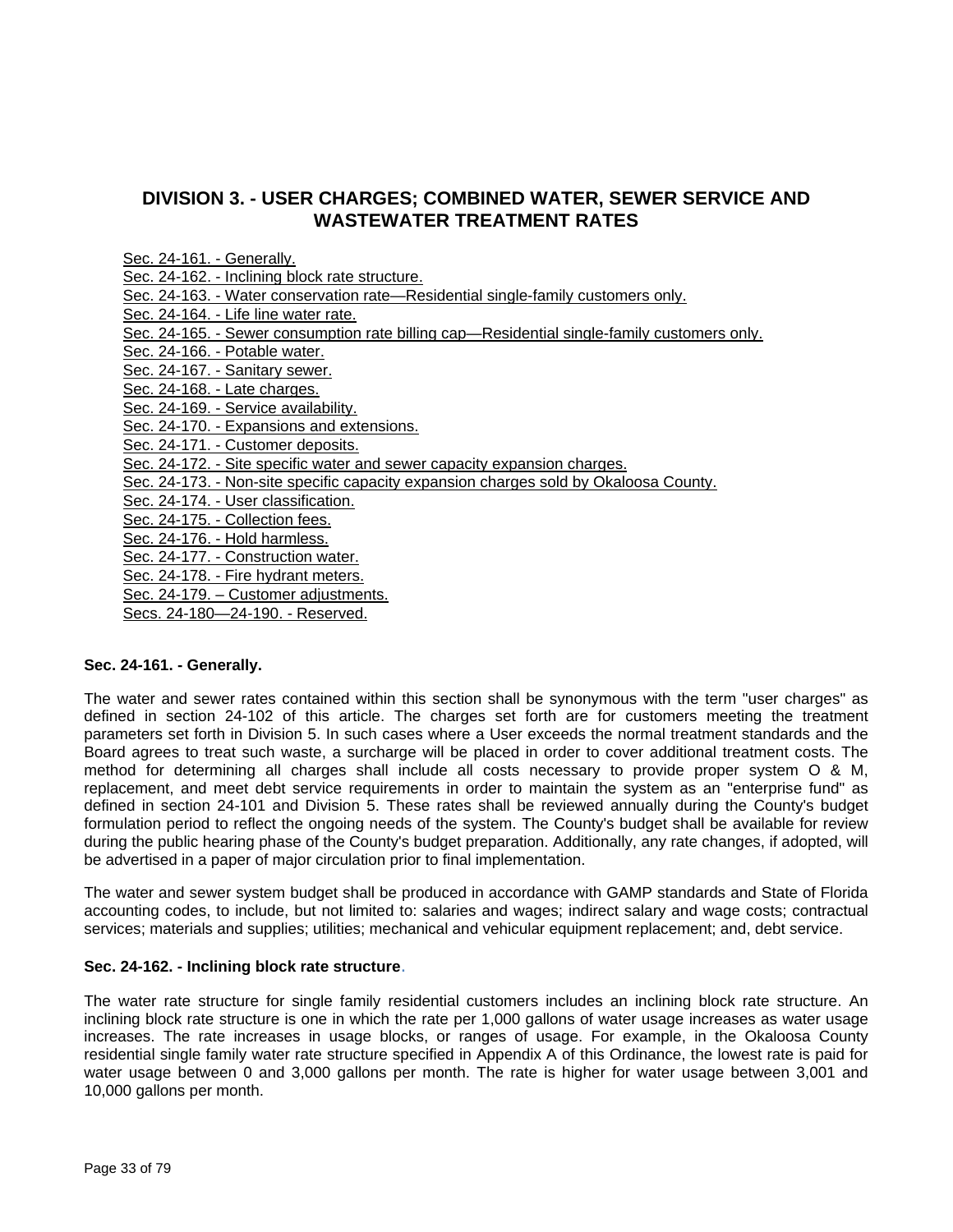#### **Sec. 24-163. - Water conservation rate—Residential single-family customers only.**

For water usage over 10,000 gallons per month, the rate is even higher and represents a conservation rate, as all usage by a single family customer over this amount can be considered to be excessive relative to the typical usage requirements of this customer class. This higher rate is intended to provide a financial incentive to encourage water conservation.

#### **Sec. 24-164. - Life line water rate.**

The lowest rate block in the inclining block rate described in the preceding paragraphs can be considered a "life line" rate. The intent of a life line rate is to shelter the amount of water usage typically required for essential domestic requirements from high rates. This is accomplished in the Okaloosa County water rate structure as part of the total inclining block rate structure and serves not only as a life line rate, but also as a conservation incentive in that it provides an economic benefit for lower water usage, even at the low end of the usage profile of single family residential customers.

#### **Sec. 24-165. - Sewer consumption rate billing cap—Residential single-family customers only.**

When an inclining block water rate structure is implemented, which includes a conservation block, it is appropriate to cap sewer billings for single-family residential users at a level consistent with the usage at which the conservation rate takes effect. The theory of this sewer billing cap is that water usage above the conservation rate level is for irrigation and is not being returned to the sewer for treatment; therefore, there should not be a charge for sewage treatment for water use above that level. The Okaloosa County sewer rate structure has such a sewer billing cap for residential single family customers for all water usage above 10,000 gallons per month, which is also the usage level at which the water conservation rate takes effect.

#### **Sec. 24-166. - Potable water.**

(1) *User charges.* The charges fixed in Appendix A—User Charge Tables For Okaloosa County Water and Sewer User Charge Ordinance, are hereby designated and fixed as the basic charges for potable water sold to customers within the County service area and which shall be paid by each customer of the Board using potable water within the County service area and these charges shall be included and become part of the combined water and sewer charges as fixed hereof in Appendix A—User Charge Tables For Okaloosa County Water and Sewer User Charge Ordinance.

A Customer shall be deemed to mean a connection to this system which receives one billing even though many "Users" may receive service from the system through such "Customers." "User" shall be deemed to mean one of a multiple number being provided service together with others of that number through one "Customer." For example, the apartment house is the "Customer" and each apartment is a "User", and a mobile home park is a "Customer", while each of the mobile homes parked therein is a "User."

The inter-utility emergency water rate which is set by inter-local agreements shall remain unchanged at \$1.00 per 1,000 gallons.

(2) *Capacity expansion charges.* The Water and Sewer department will perform all connections and disconnections to the water and sewer system. The fees fixed in Appendix A—User Charge Tables For Okaloosa County Water and Sewer Charge Ordinance, are hereby designated and fixed as water capacity expansion charges (formerly referred to as "tapping fees") and shall be paid by each new connection to the water system. These charges are for the purpose of defraying the cost of providing water supply capacity to serve each new connection. The actual cost of construction of any line required to make the connection will be charged to the customer in addition to the charges specified herein. The cost of construction and cost of meter sets over one inch may include a fifteen percent administrative charge, added to the subtotal of material, labor, and contracted services.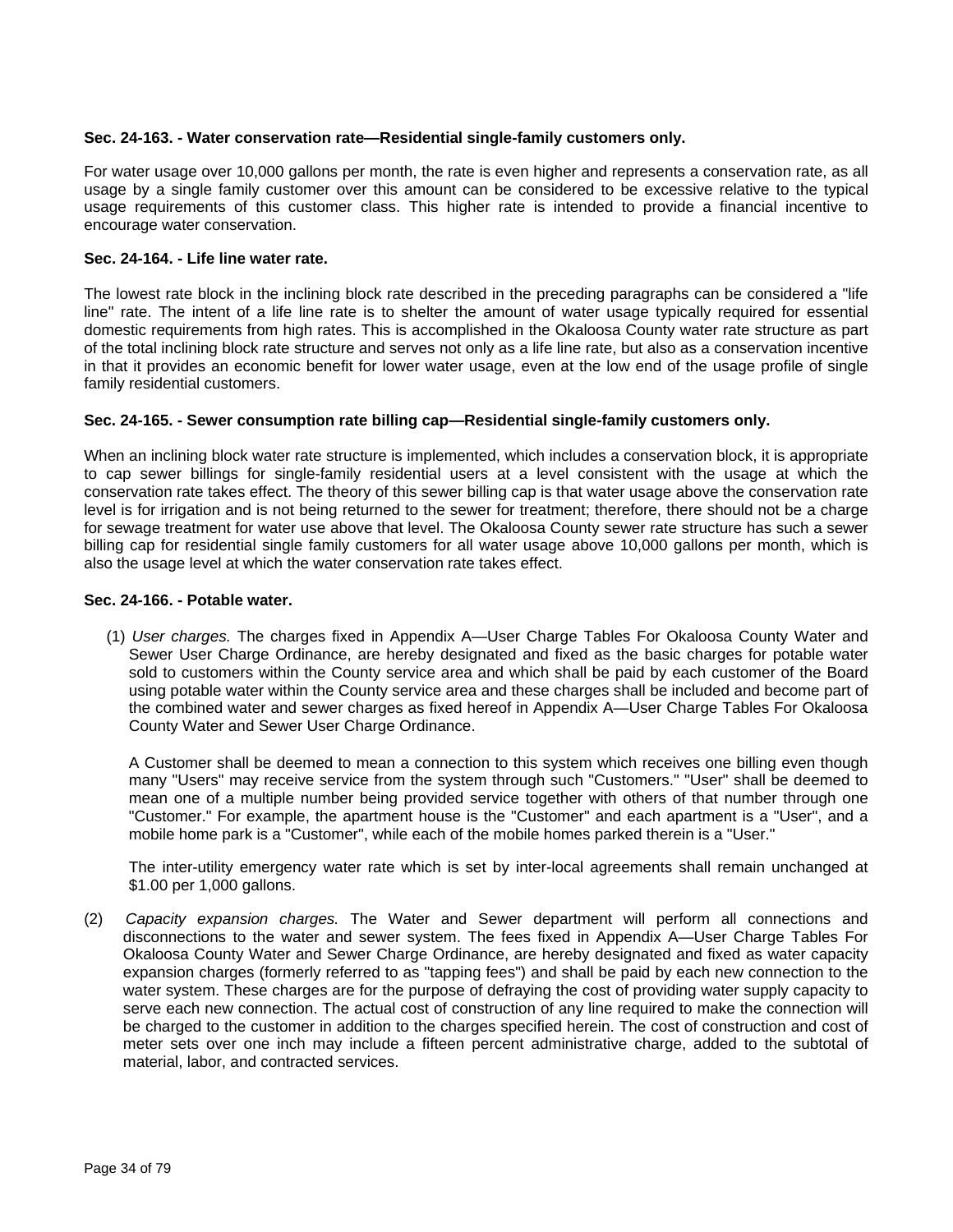(3) *Maintenance responsibility.* It is the responsibility of the property owner to install and maintain water service lines from the end of the County's water service line to the property owner's building or facility. The County's maintenance responsibility for water service lines is for that portion of the service line which is within County rights-of-way or dedicated or public easements. Water service lines are defined as the following: the water service line itself plus the meter box or vault, the water meter and all associated plumbing, valves and fixtures inside the meter box or vault. If the Customer's water service line or lines are connected to a private water main on private property controlled by a private subdivision, mobile home park, condominium, townhouse, apartment or similar entity, then only the meter box or vault, the water meter and all associated plumbing, valves and fixtures inside the meter box or vault will be the responsibility of the Water and Sewer department. If the County provides water service to a customer, then the County owns and maintains the meter box or vault, the water meter and all associated plumbing, valves and fixtures inside the meter box or vault – regardless of the location of the meter box or vault. Further, the County has the right to perform any meter-related duties on meters owned by the County, including, but not limited to reading, maintenance, replacement, service initiation, and service termination. If there exists a leak on a privately owned main or service line, it is the responsibility of the owner to report and repair the leak in a timely manner. Failure to do so shall result in the service being terminated by the Water and Sewer department until the repairs are completed to the satisfaction of the Water and Sewer department.

#### **Sec. 24-167. - Sanitary sewer.**

- (1) *User charges.* The charges fixed in Appendix A—User Charge Tables for Okaloosa County Water and Sewer User Charge Ordinance, are hereby designated and fixed as the basic charges for sanitary sewer services made available to Customers within the County service area and which shall be paid by each Customer for whom sewer service is available within the area served and these charges shall be included and become part of the combined water and sewer charges as fixed hereof in Appendix A—User Charge Tables For Okaloosa County Water and Sewer User Charge Ordinance.
- (2) *Capacity expansion charges.* The Water and Sewer department will perform all connections and disconnections to the sanitary sewer system. The fees fixed in Appendix A—User Charge Tables for Okaloosa County Water and Sewer User Charge Ordinance, are hereby designated and fixed as sewer capacity expansion charges (formerly referred to as "tapping fees") and shall be paid by each new connection to the sanitary sewer system.

These charges are for the purpose of defraying the cost of providing sanitary sewer treatment and disposal capacity to serve each new connection. The actual cost of construction of any line required to make the connection will be charged to the Customer in addition to the charges specified herein. The cost of construction may include a fifteen percent administrative charge, added to the subtotal of material, labor, and contracted services.

(3) *Maintenance responsibility.* It is the responsibility of the property owner to install and maintain sewer lateral lines from the end of the County's lateral, including the connection point, to the property owner's building or facility. Maintenance of the County's laterals which lie within County rights-of-way or dedicated or public easements, to the trunk line will be the responsibility of the Water and Sewer department up to, but not including, the connection point. If there exists a leak on a privately owned main or service line (for a private subdivision, mobile home park, condominium townhouse, apartment or similar entity) where unauthorized inflow occurs (such as sand, stormwater, or potable water), it is the responsibility of the owner to report and repair the leak in a timely manner. Failure to do so shall result in the water and/or sewer service being terminated by the Water and Sewer department until the repairs are completed to the satisfaction of the Water and Sewer department.

#### **Sec. 24-168. - Late charges.**

The Board shall collect a late charge of ten percent of the amount of any bill for any User of the services and/or facilities of the water or sewer system which has not been paid within 15 days after the bill date as printed on the Customer's utility bill.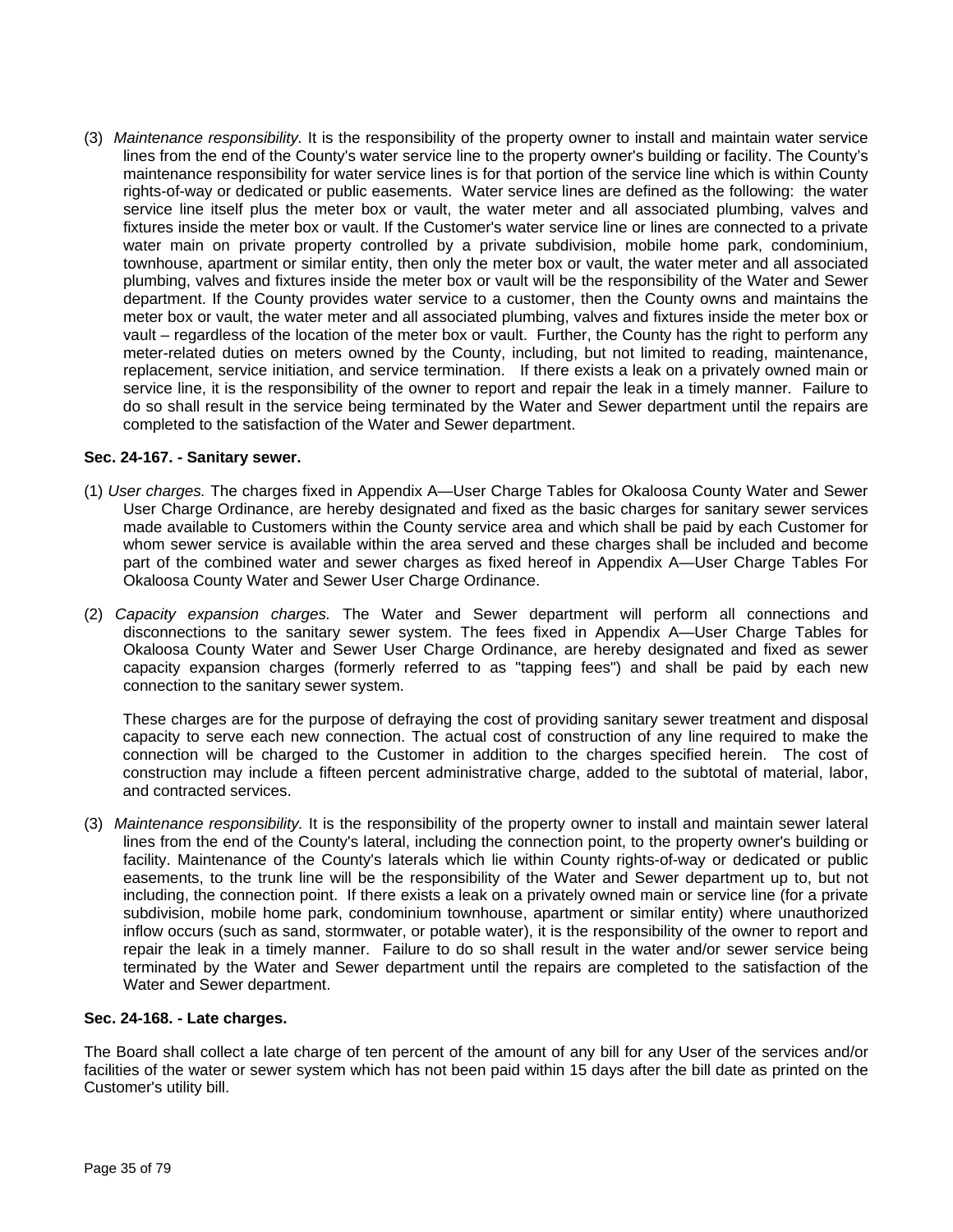#### **Sec. 24-169. - Service availability.**

The Board recognizes that there will be instances where the service is not available and cannot be made available within a reasonable time, and the Board will consider each case presented to the Board in writing and will determine in its discretion whether or not the service is available or will become available within a reasonable time and the Board reserves the right to make no water or sewer charge in those cases where the service is not available or cannot be made available within a reasonable time.

#### **Sec. 24-170. - Expansions and extensions.**

The sewer charges include estimated sums required to continue the expansion, extension and development of the sewer system to areas not now served by such system, and the Board recognizes that it cannot complete the services to these areas except in an orderly and planned expansion program extending over a reasonable time. The Board will consider each case upon the merits and the facts peculiar to such case and will determine in its discretion whether or not the sewer service is available to the location or will become available to the location within a reasonable time.

#### **Sec. 24-171. - Customer deposits.**

The Board shall collect deposits from all County water and sewer system Customers to ensure payment of final bills. The schedule of deposits in Appendix A—User Charge Tables For Okaloosa County Water and Sewer User Charge Ordinance, are hereby designated and fixed as the deposits to be paid by all Customers of the County water and sewer system connecting after the effective date of this article.

Any interest earned by the Board on the deposits while held by the board shall be deemed an additional charge for water and sewer service.

The current deposit on record will be credited to the account of single family residential customers who have remained in good standing for a minimum of 10 years. Good standing shall be defined as no late payments. If a customer receives a deposit back and then is delinquent on a payment, the deposit at the current rate may be reinstated on the next bill.

#### **Sec. 24-172. - Site specific water and sewer capacity expansion charges**.

Water and sewer capacity expansion charges (formerly referred to as "tapping fees") shall be for a specific project at a specific site and shall not be transferable, except as noted in section 24-173 below. No water and/or sewer capacity expansion charge that has been physically connected to the Okaloosa County Water and/or Sewer System shall be allowed to be moved to any other site. Water and sewer capacity expansion charges are nonrefundable, unless the physical connection to the Okaloosa County Water and/or Sewer System has not been made; in that case, any refunds would be for the original charges paid (not necessarily the current charges listed in Appendix A) to the current land owner. Capacity expansion charges run with the land. Any interest earned by the Board on capacity expansion charges while being held by the Board shall be deemed an additional charge for water and sewer service.

#### **Sec. 24-173. - Non-site specific capacity expansion charges sold by Okaloosa County.**

Any non-site specific water and sewer capacity expansion charges (formerly referred to a "tapping fees") sold by Okaloosa County between March of 1982 and April of 1985, for which no physical connection has been made to the Okaloosa County Water and/or Sewer System, may be used toward payment of capacity expansion charges for new construction projects. Each of the non-site specific capacity expansion charges sold by Okaloosa County between March of 1982 and April of 1985, for which no physical connection has been made to the Okaloosa County Water and/or Sewer System shall be valued at one equivalent residential unit (ERU) based on the charges in effect at the time of the passage of this article as listed in Appendix A. This value shall be applied as a credit toward the payment of any applicable water or sewer capacity expansion charges. The ERU credit value for these non-site specific capacity expansion charges shall be permanently fixed at the price in effect at the time of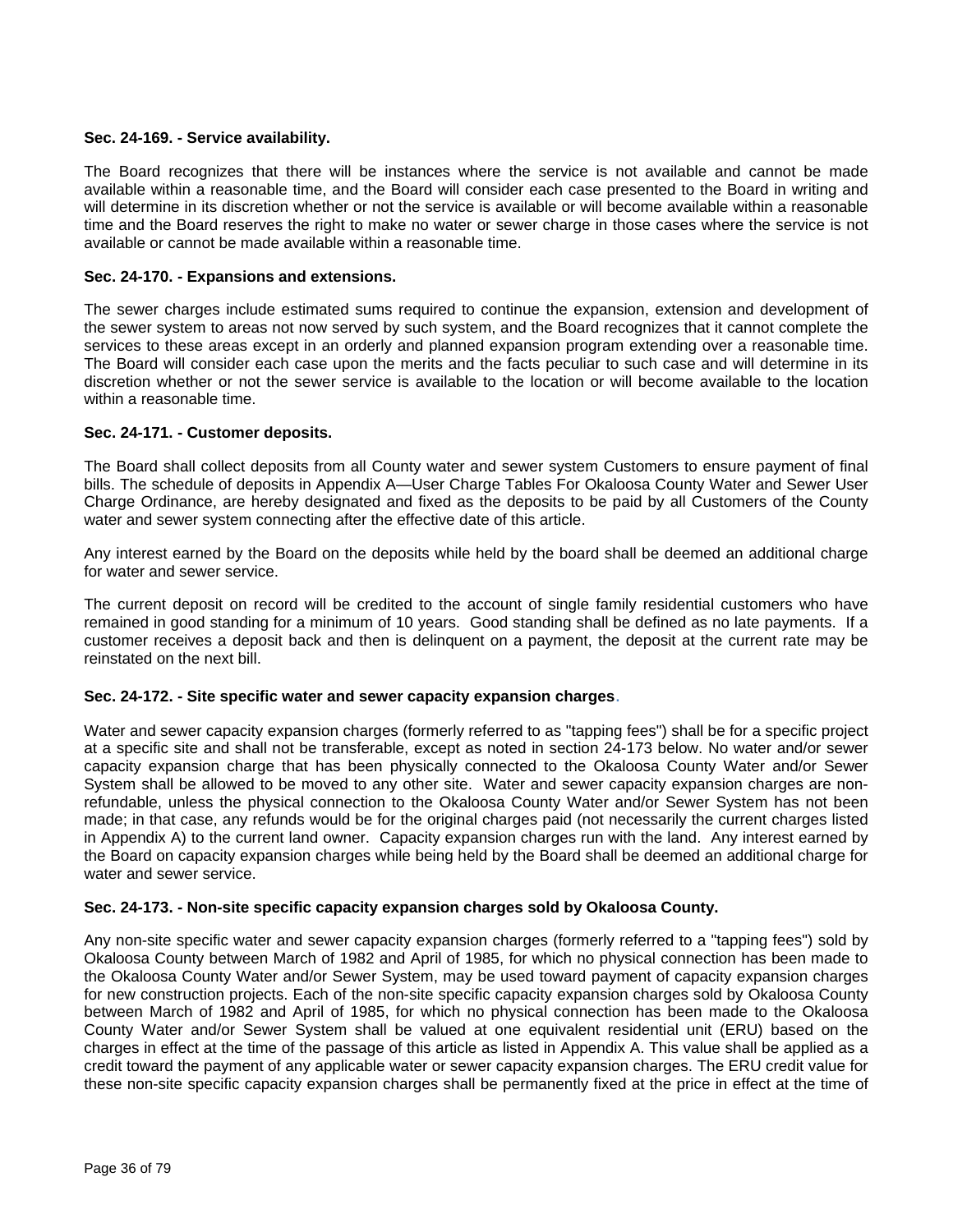the passage of this article and shall never increase.

## **Sec. 24-174. - User classification.**

Where a Commercial User and Residential User are billed through the same meter, the account will be billed as a commercial account.

## **Sec. 24-175. - Collection fees.**

A five percent collection fee will be charged to all other agencies or entities for which the Board bills and collects from Customers.

## **Sec. 24-176. - Hold harmless.**

The Customer accepts responsibility for the interior plumbing being in proper working order and turned off when requesting new service or reconnection of water service. The Customer expressly assumes responsibility and all liability for any damage to the premises and to any damage that may occur to the property of others. The Customer will indemnify and hold harmless the Board and its representatives for any resulting damage to the owner and/or tenant's premises and the real and personal property of others due to the aforementioned turning on of service at the water meter.

## **Sec. 24-177. - Construction water.**

Water used for construction purposes shall be metered and shall be billed in accordance with the "potable water charges" as specified in Appendix A. If sewer is available as defined in this article, usage shall be billed in accordance with the "sanitary sewer charges" as specified in Appendix A. Such billing for sewer is to commence 120 days from the meter set date.

## **Sec. 24-178. - Fire hydrant meters.**

Fire hydrants shall be operated only by the employees of the water department and employees of legal fire districts approved by the Board, in the proper exercise of their duties. Temporary use of fire hydrants by other persons, corporations or entities shall only be permitted with the approval of the Director of the water department and only after the installation by water department employees of a fire hydrant meter and approved backflow prevention assembly. A deposit and set charge in the amount specified in Appendix A must be paid in advance of the installation. Consumption charges shall be billed in accordance with the "potable water charges" as specified in Appendix A.

## **Sec. 24-179. - Customer Adjustments.**

For residential users, in the case of a water leak, adjustments to monthly billing may occur on a case-by-case basis, as determined by the Director, or his/her designee. Adjustments for commercial users will be per the provisions of written policy adopted by the Board on July 1, 2008.

## **Secs. 24-180. - 24-190. - Reserved.**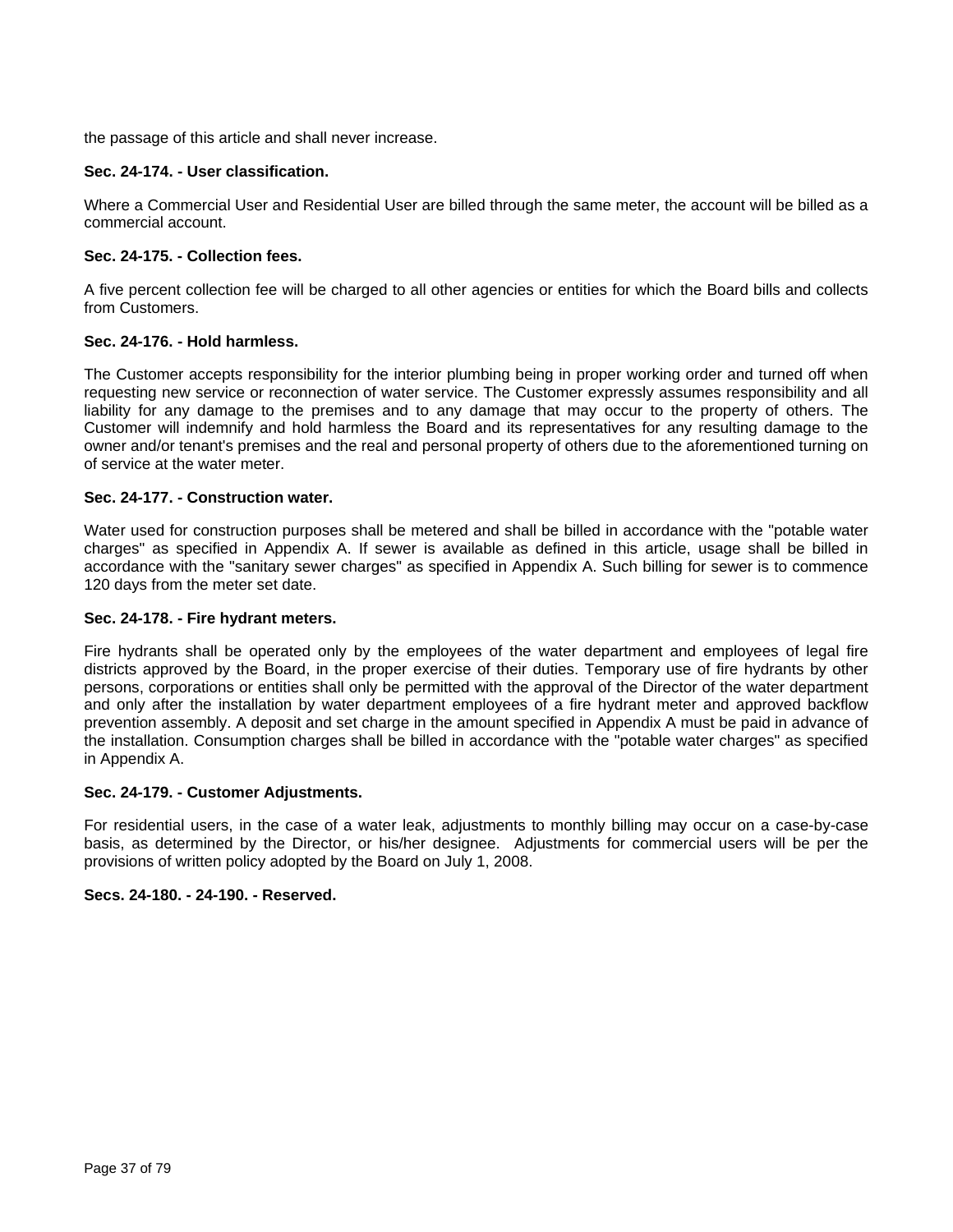# **DIVISION 4. - FIRE AND IRRIGATION WATER SERVICE RATES**

Sec. 24-191. - Irrigation sprinkler system. Sec. 24-192. - Reclaimed water. Sec. 24-193. - Fire line connections. Secs. 24-194—24-210. - Reserved.

## **Sec. 24-191. - Irrigation sprinkler system.**

The rates charged for irrigation systems shall be the standard water and sewer rates for the appropriate customer class, as specified in Appendix A—User Charge Tables For Okaloosa County Water and Sewer User Charge Ordinance. Separate water meters for irrigation purposes are prohibited, except for residential single family customers meeting all of the following strict conditions:

(1) That the Customer shall have both water and sewer service provided by Okaloosa County Water and Sewer.

(2) That the Customer shall provide written documentation that they cannot install an irrigation well utilizing the sand and gravel aquifer. This shall consist of a notarized written statement from a licensed well drilling contractor stating that the sand and gravel aquifer is not accessible on that customer's property, or a notarized copy of a legally binding homeowner's association covenant which prohibits the customer from installing irrigation well.

(3) That the Customer shall be responsible for the cost of the installation of the irrigation meter by the Okaloosa County Water and Sewer System as specified in Appendix A—User Charge Tables For Okaloosa County Water and Sewer User Charge Ordinance. The Customer shall be responsible for having a licensed plumber or licensed lawn irrigation contractor connect their irrigation system to the irrigation meter, after obtaining all required permits. Installation of an automatic rain sensor shutoff shall also be required.

(4) That the total consumption of the Customer's domestic and irrigation meters shall be combined and subject to the inclining block rate structure for residential single family water consumption as specified in Appendix A—User Charge Tables For Okaloosa County Water and Sewer User Charge Ordinance. The consumption recorded by the irrigation meter shall not be subject to sewer consumption charges.

The Board discourages the use of potable water for irrigation purposes and encourages the use of reclaimed water and sand and gravel aquifer wells for irrigation purposes, where available, for irrigation.

## **Sec. 24-192. - Reclaimed water.**

The Board encourages the use of reclaimed water for irrigation, where available, and is progressively expanding its system. When available, the Board requires utilization in lieu of the potable water system.

## **Sec. 24-193. - Fire line connections.**

For fire connections to provide fire sprinkler systems on private property, Capacity Expansion Charges shall be as designated and fixed in Appendix A—User Charge Tables For Okaloosa County Water and Sewer User Charge Ordinance. *Connection Size In Inches* is defined as the nominal diameter of the dedicated fire line as it enters the building; should a dedicated fire line enter multiple buildings, the *Connection Size In Inches* is defined as the nominal diameter of the dedicated fire line where it connects to the distribution system (public or private). The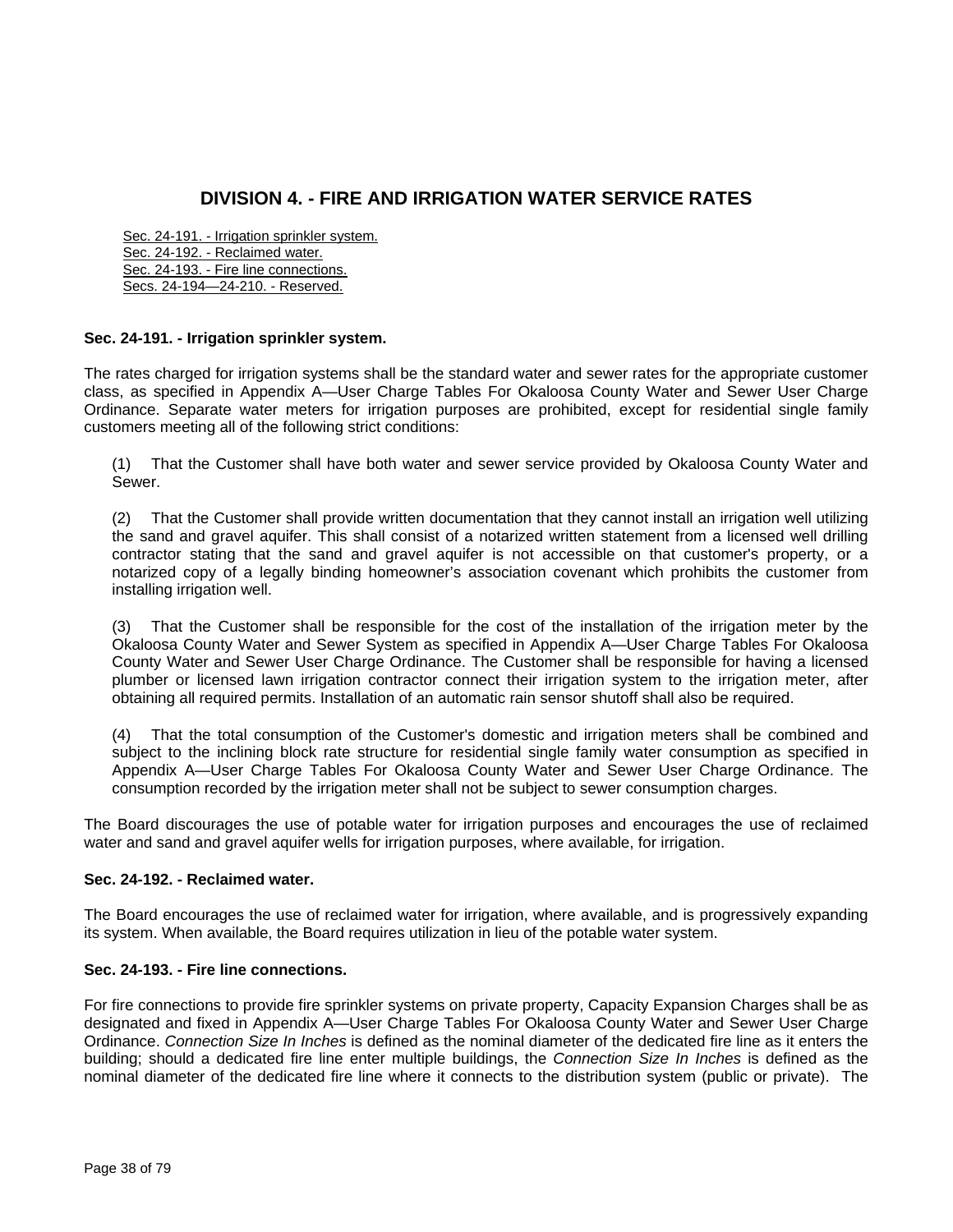actual cost of construction of any line required to make the connection will be charged to the Customer in addition to the charges specified herein. The cost of construction may include a fifteen percent administrative charge, added to the subtotal of material, labor, and contracted services.

Customers with fire connections shall pay a monthly charge for availability as designated and fixed in Appendix a—User Charge Tables for Okaloosa County Water and Sewer User Charge Ordinance. In the case of multiple unit buildings or facilities, the Owner of the real property shall be responsible for the payment of the monthly fire line charges as specified in Appendix A, even if the domestic water service is individually metered.

Fees for fire line connections to provide sprinkler systems must be paid in advance.

Should the Board have reason to believe that water is being used from any fire line connection for other than fire protection purposes, then the Board shall install a detector check. Should the detector check indicate such use, then the Owner shall be required to furnish and pay for the installation of a fire line meter in addition to other penalties imposed by the Board.

**Secs. 24-194. - 24-210. - Reserved.**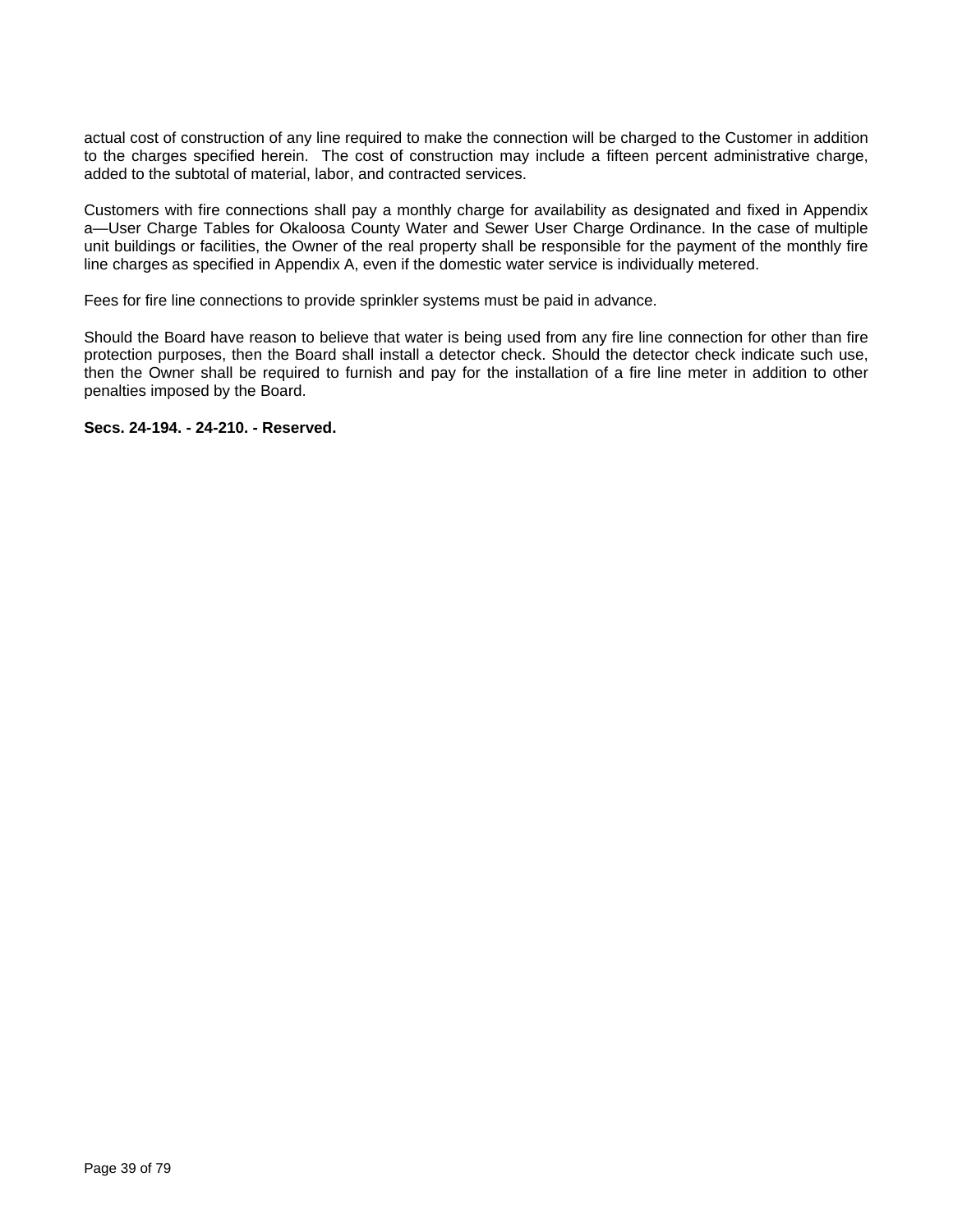## **DIVISION 5. - ASSESSMENTS, CAPACITY EXPANSION CHARGES, SEWER REQUIREMENTS AND RESTRICTIONS**

Subdivision I. - In General Subdivision II. - Wastewater Treatment

## **Subdivision I. - In General**

Sec. 24-211. - Water and sewer assessments. Sec. 24-212. - Capacity expansion charge, date of charge and extended payment. Sec. 24-213. - Multiple users defined. Sec. 24-214. – Deferral of payment of capacity expansion charges for economic development purposes. Secs. 24-215—24-230. - Reserved.

#### **Sec. 24-211. - Water and sewer assessments.**

The Board officially finds that there are instances where the Board may find it expedient to cooperate with the cities and/or residents in the Okaloosa County Service Area under an agreement between the cities and/or residents and the Board, under which the County will provide water and/or sewer improvements, and will assess the Owners of property on a front-foot basis for said improvements, such assessment not to exceed the measure of the charge which the Board fixes in this article unless specifically stated otherwise herein.

#### **Sec. 24-212. - Capacity expansion charge, date of charge and extended payment.**

The Board finds and declares that on and after the date of passage of this article, for each new connection to the water and/or sewer system, the fee unless otherwise specified by an acquisition agreement (related to non-county water and/or sewer system acquisition) shall be at a minimum, the amount specified in Appendix A—User Charge Tables For Okaloosa County Water and Sewer User Charge Ordinance for each equivalent residential unit (ERU), based upon ERU equivalencies as specified in the aforementioned Appendix A, payable in advance of the issuance of a construction permit, to defray the cost of providing the sanitary sewer lines and wastewater treatment and disposal plant capacity to serve such area. Such sums shall be paid by cash, certified check or partial payment contract within 90 days from the date that the service becomes available as applied to sewer system extension into areas where sanitary sewer service is not available.

(1) The partial payment plan shall apply to the total charges in such amounts as are respectively set out above, including the amount of any penalty, and shall be the cash rate plus a charge of ten percent of the total cash basis, such ten percent to include recording and cancellation fees, interest and agreement preparation costs. If the partial payment plan is elected, the initial payment shall be ten percent of the charges as identified plus an amount equal to a monthly payment of \$20.00 water and/or \$75.00 sewer. Thereafter, amount noted above shall be billed monthly, with the last payment amount being any unpaid balance.

(2) The partial payment plan shall only be available in those instances where the customer is currently being supplied with water or sewer services through a private well and/or septic tank located on the specific parcel of property that is being required to connect to the Board's service as the result of the extension of Board's water or sewer lines contiguous to the parcel of property to be served, and is intended to offset the impact to customers financially affected by the Board's water and sewer connection requirement.

(3) Effective with the passage of this article, any existing structures or facilities where the correct number of water and/or sewer capacity expansion charge ERUs have not been paid, shall be considered as having been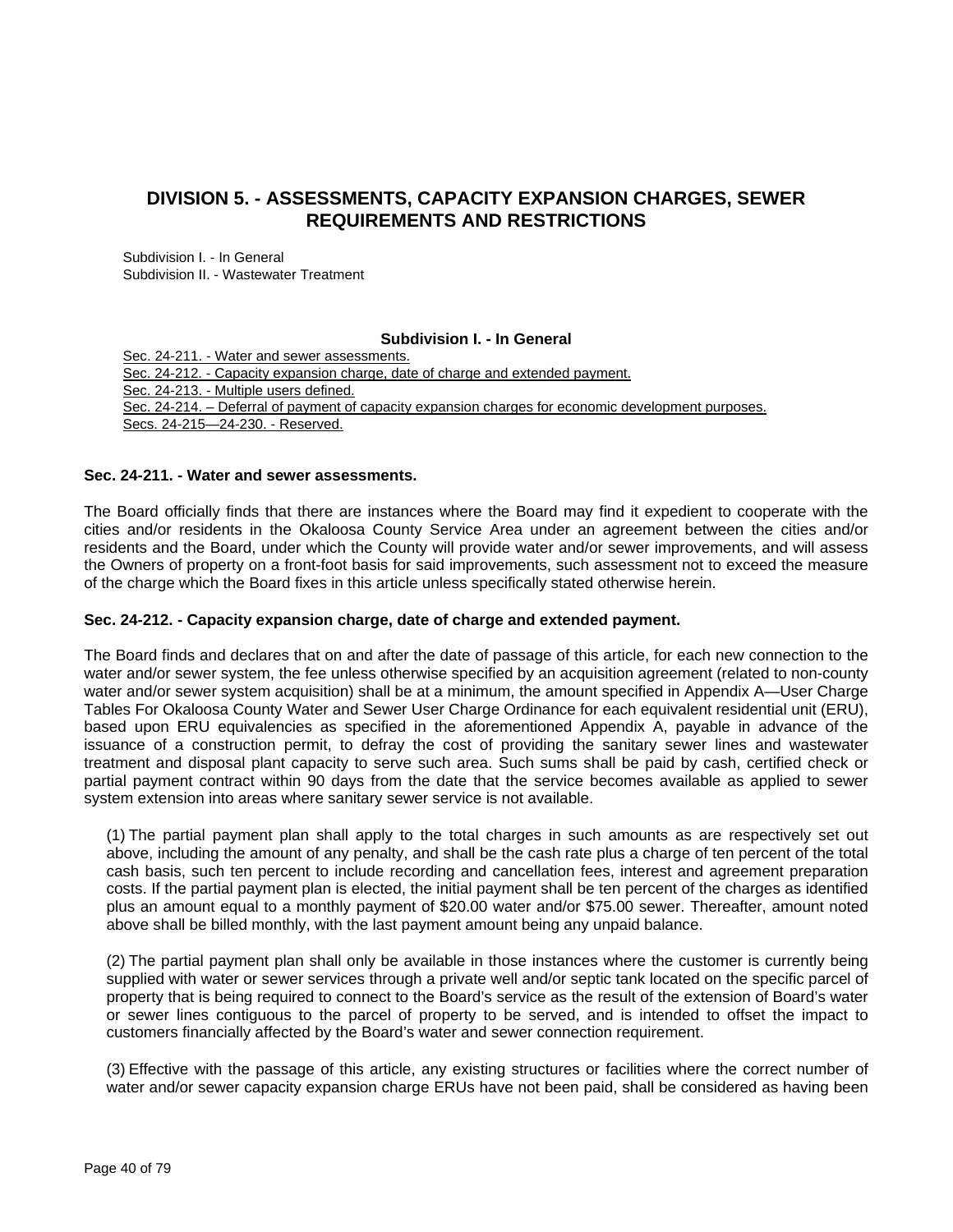paid if the sewer has been connected as defined in this article for more than five years prior to the adoption of this article. This section shall only apply to capacity expansion fee requirements. Any other mandatory requirements in this article concerning sewer availability, mandatory connection to available sewer, or payment of water and sewer readiness to serve charges, consumption charges and flat fees, are not affected by this section.

## **Sec. 24-213. - Multiple users defined.**

All water or sewer capacity expansion charges levied in the form of a fee collected at the time of the connection, to serve multiple-dwelling units, such as apartment houses, duplex apartments, office buildings, hotels, motels, mobile home parks and other buildings occupied by more than one commercial tenant such as stores within shopping centers and all other multiple-use establishments, shall pay the amount as fixed in Appendix A—User Charge Tables For Okaloosa County Water and Sewer User Charge Ordinance for each equivalent residential unit (ERU).

(1) The Board does hereby officially find and declare by this article that all such charges are necessary to partially defray the cost of providing a trunk water and/or sewer capacity sufficient to provide adequate water and/or sewer service for units involved.

(2) When any Applicant requests authorization to connect to a sewer line or water line of the Board for service to a multiple unit connection, or sub-division, such applicant shall file a certified statement showing the number of units within each multiple dwelling, apartment house, multiplex apartment, office building, hotel, motel, or other multiple-unit structure. The Applicant must execute the necessary agreements and make available to the Engineers for the Board, all plans and specifications covering the construction of the improvements which will use the sewer and/or water service system of the Board through the connection applied for. The Engineers for the Board shall determine the number of appropriate ERUs based on number of multiple units and the appropriate meter and/or connection size required to adequately serve the connection.

(3) In the event any Applicant requesting authorization to connect to the sewer system or water system of the Board incorrectly states, or misrepresents the facts to the Board in giving the information required in the application, an additional and further charge for each ERU is hereby fixed at 100 percent of the amount set forth above and levied as a penalty for failure to comply herewith.

(4) In the event subsequent additional demand is placed upon the system capacity by an existing Customer, additional charges shall apply as shown in the aforementioned Appendix A.

(5) The Board does hereby officially find and declare that a substantial part of providing water and sewer service is the cost of the large water and sewer mains and wastewater treatment plants and the charge for connections to such lines is in fact a charge which is levied to partially pay for the cost of the infrastructure.

(6) In the event any application is made for the right to connect to the sewer or water system of the Board, and payment for the permit is made after the date of this article, and a permit issued by the Board, the Board assumes no liability if there is no water line or sewer line then available and accessible to the location. Service may be provided at such future time as the Board may determine.

Each applicant must determine the location of the existing, proposed, available, or accessible sewer line or water line prior to making such application and must advise the Board of this location at the time of application.

(7) The Board does hereby officially find and declare that a substantial part of providing water and sewer service is the cost of the large water and sewer mains and wastewater treatment plants and the charge for connections to such lines is in fact a charge which is levied to partially pay for those costs. Multiple-unit customers are an additional burden on the capacity of the water or sewer lines, and the capacity of the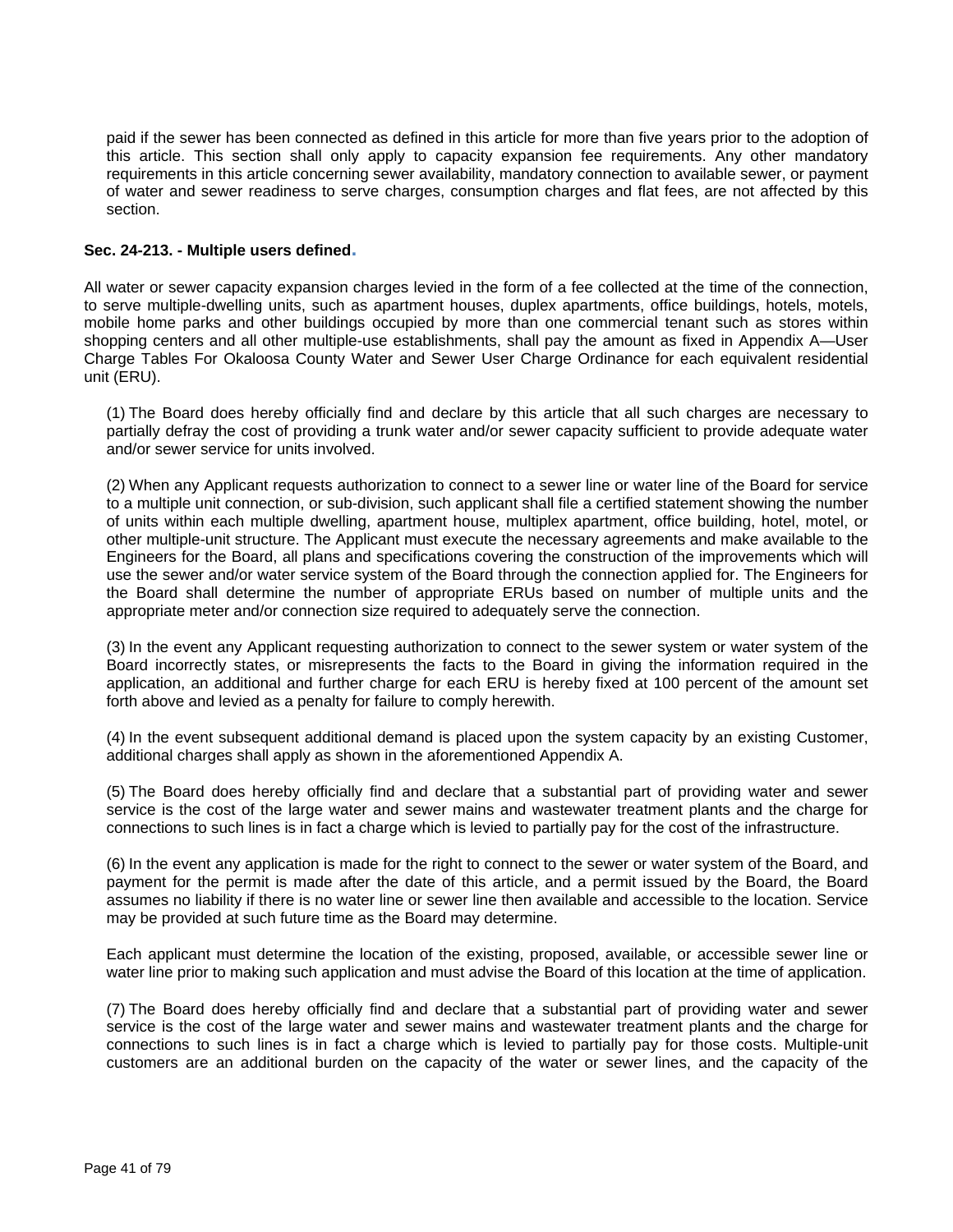wastewater treatment plants, and an increase in charges must be levied against any user, based on the extent of such use.

#### **Sec. 24-214. – Deferral of Payment of Capacity Expansion Charges for Economic Development Purposes.**

(1)The Board hereby establishes a deferral program that allows the payment of water and sewer capacity expansion charges over time for those non-residential projects which have been determined to qualify as an Economic Development Project by the Okaloosa County Economic Development Council.

(2) Eligibility. In order to qualify for the deferral program, the non-residential business must have applied for and received an Economic Development Ad Valorem Tax Exemption by the County either prior to or concurrently with the approval of the deferral. In addition, the non-residential business must be certified by the Economic Development Council of Okaloosa County as a high impact economic development project within a target industry business as established under the provisions of section 288.106, Florida Statutes. A high impact economic development project shall be a project which creates one hundred (100) new high impact jobs and/or will provide a capital investment of at least ten million dollars (\$10,000,000).

(3) Terms of the deferral shall be as follows:

a. The payment of the water and sewer capacity expansion charges, which would normally be required to be paid in advance of the issuance of a building permit and the setting of the water meter, shall be deferred. Only the water and sewer capacity expansion charges shall be eligible for deferral and not the cost of expansion of any lines or infrastructure necessary to provide service to the project. The County is authorized, but not obligated, to enter into additional agreements to address the provision and funding of necessary capital infrastructure to serve a project based upon the specific circumstances of a particular project.

b. In lieu of payment prior to construction, the business shall be allowed to pay the water and sewer capacity expansion charges on their utility bill once service is instituted and shall be paid over a period of three years in equal monthly payments. The deferred payment plan shall apply to the total charges in such amounts as respectively set out in Appendix A-User Charge Tables for Okaloosa County Water and Sewer User Charge Ordinance except for an up-front charge of ten percent of the total amount deferred, including interest, recording and cancellation fees, and agreement preparation costs.

c. Prior to approval of the deferral program for the property, the owner must enter into an agreement with the County, which is approved by the board, requiring that they will pay the amounts of the water and sewer capacity expansion charges and that in the event, they fail to pay the full amount in any given month, water service will be cut off/locked in accordance with existing cut off practice, including due dates, past due dates and cut off dates. If the monthly charges are not paid for three months after the first due date, that the property owner consents that the remaining amount owed and any administrative costs involved may be assessed against the property and collected on the ad valorem tax bill as a non-ad valorem assessment against the property.

## **Secs. 24-215. - 24-230. - Reserved.**

#### **Subdivision II. - Wastewater Treatment**

| Sec. 24-231. - Findings; revenue.                                                            |
|----------------------------------------------------------------------------------------------|
| Sec. 24-232. - Connection mandatory; permit termination.                                     |
| Sec. 24-233. - Prohibited discharges generally; application for service, etc.                |
| Sec. 24-234. - Discharge; consent and permission required; prohibited discharges enumerated. |
| Sec. 24-235. - Discharge alternatives.                                                       |
| Sec. 24-236. - Federal standards applicable; reporting requirements.                         |
| Sec. 24-237. - Local discharge limits.                                                       |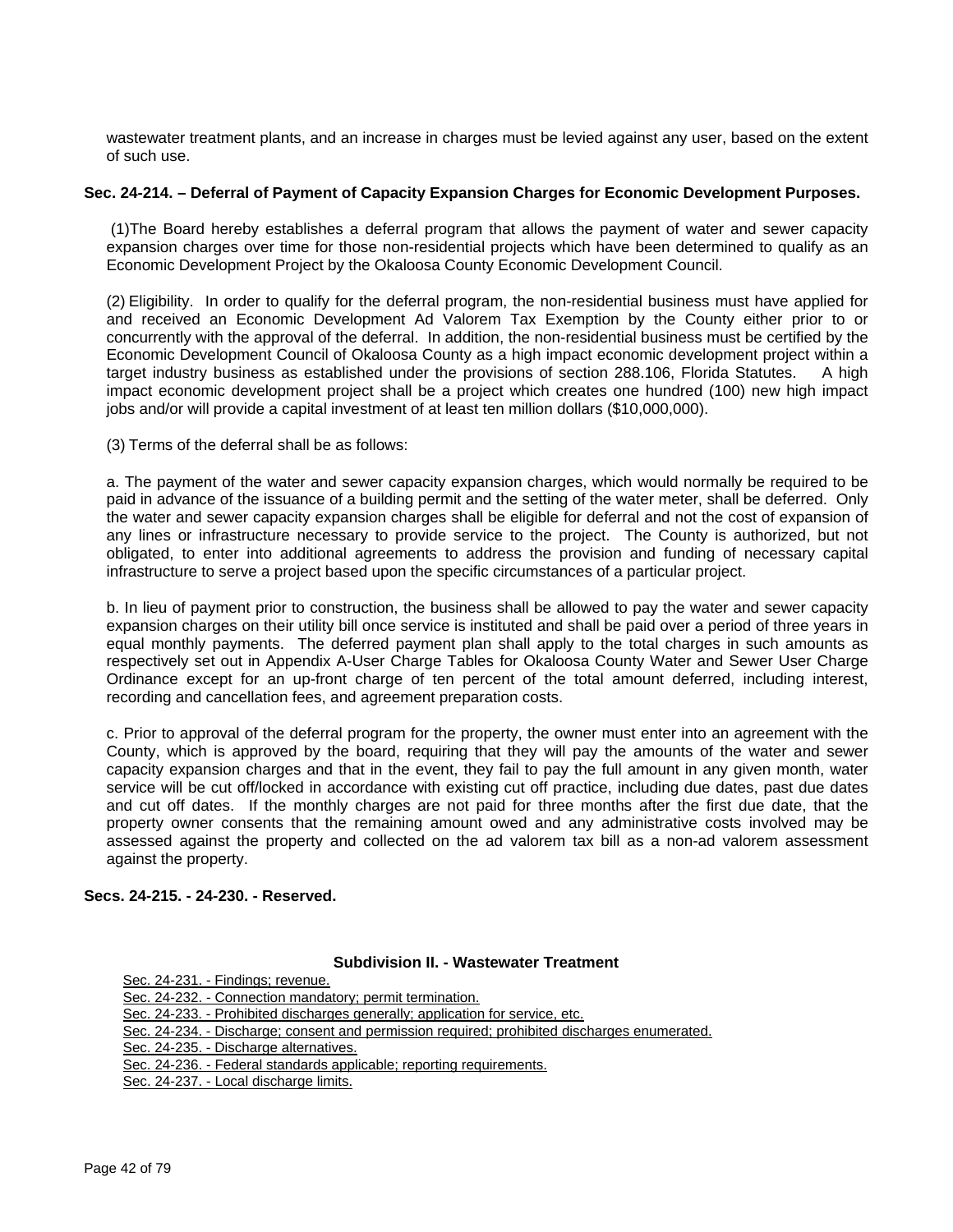Sec. 24-238. - Enforcement; penalty. Sec. 24-239. - Interceptors. Sec. 24-240. - Pretreatment or flow-equalizing facilities. Sec. 24-241. - Significant industrial or commercial users. Sec. 24-242. - Discharge of sewage into storm sewer prohibited. Sec. 24-243. - Permit required for discharge of cooling and/or condensing water. Sec. 24-244. - Compliance requirements. Sec. 24-245. - Industrial charges and regulations. Sec. 24-246. - Services for below grade users. Secs. 24-247—24-260. - Reserved.

#### **Sec. 24-231. - Findings; revenue.**

The Board does hereby officially find and declare that each year it spends a substantial sum for the continued operation of its wastewater treatment plants, and that this service is essential to the health and welfare of the Users and to the Board and is necessary to prevent pollution of bayous, local waterways and waterbodies. It further declares and finds that they cannot perform this service unless it obtains revenue for that purpose.

#### **Sec. 24-232. - Connection mandatory; permit termination.**

Where no water service is made available by the Board and sewer service is available, sewer treatment service will be provided at the prevailing rates. The Board may, at its discretion, terminate any such person's permit to discharge such waste or sewage into the lines of the Board.

Where both water service and sewer service are available, connection to both is mandatory. Failure to connect does not relieve the customer from required billing.

#### **Sec. 24-233. - Prohibited discharges generally; application for service, etc.**

No person shall discharge or cause to be discharged any stormwater, surface water, ground water, roof run-off, sub-surface drainage, cooling water or unpolluted industrial process water into any sewer line.

Any person, firm, corporation, or other legal entity desiring to obtain service from the Board shall make written application to the Board for such service and shall in such application state all pertinent facts incident to the operations of the Applicant, including a statement of whether or not the Applicant obtains and uses water for industrial purposes from the Board, the estimated volume of sewage proposed to be included within the service of the Board, the estimated average amount of B.O.D., of suspended solids, and the percentage of fats and other defined materials to be disposed of. The Board shall determine whether or not it can or shall render the service and shall fix the terms and conditions on which the service shall be provided.

The Owner or his Agent shall make application on a special form furnished by the Board. The permit application shall be supplemented by any plans, specifications, or other information considered pertinent in the judgment of the Board. A permit and inspection fee as specified in Appendix A shall be paid at the time the application is filed.

All costs and expenses incidental to the installation and connection of the building sewer shall be borne by the Owner. The Owner shall indemnify the Board from any loss or damage that may directly or indirectly be occasioned by the installation of the building sewer.

A separate and independent building sewer shall be provided for every building; except where one building stands at the rear of another on an interior lot and no private sewer is available or can be constructed to the rear building through an adjoining alley, courtyard, or driveway, the front building may be extended to the rear building. The Board does not and shall not assume any obligation or responsibility for damage caused by or resulting from any such single connection aforementioned.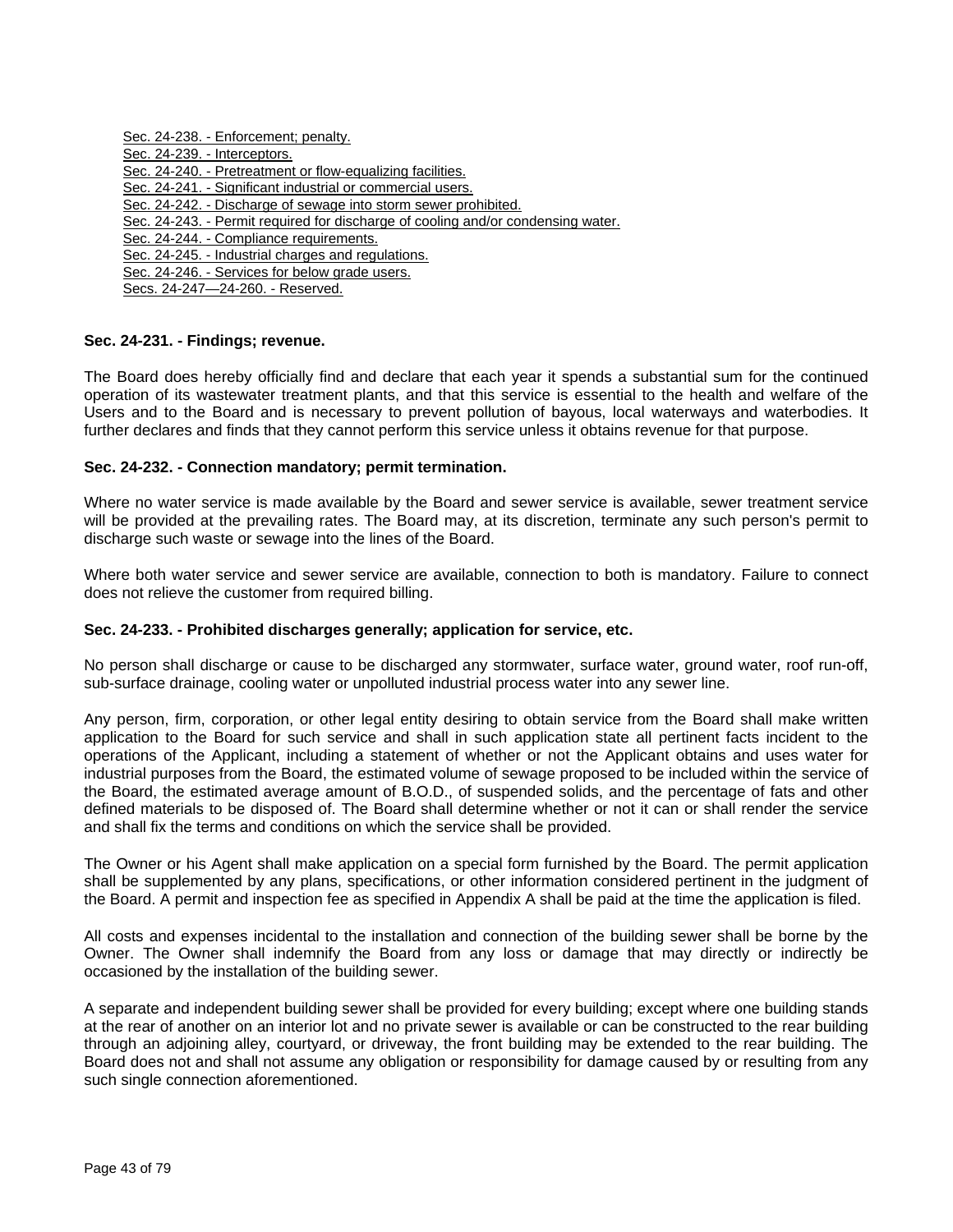Old building sewers may be used in connection with new buildings only when they are found, on examination and test by the Board, to meet all requirements of this article.

The size, slope, alignment, materials of construction of a building sewer, and the methods to be used in construction shall all conform to the requirements of the building and plumbing code or other applicable rules and regulations of the Board. In the absence of code provisions or in amplification thereof, the materials and procedures set forth in appropriate specifications of the ASTM and WEF Manual of Practice No. 9 shall apply.

Whenever possible, the building sewer shall be brought to the building at an elevation below the basement floor. In all buildings in which any building drain is too low to permit gravity flow to the public sewer, sanitary sewage carried by such building drain shall be lifted by an approved means and discharged to the building sewer, at the expense of the Owner.

No person shall make connection of roof downspouts, foundation drains, areaway drains, or other sources of surface runoff or groundwater to a building sewer or building drain which in turn is connected directly or indirectly to a public sanitary sewer unless such connection is approved for purposes of disposal of polluted surface drainage.

The Applicant for the building sewer permit shall notify the Board when the building sewer is ready for inspection and connection to the public sewer. The connection and testing shall be made under the supervision of the Board.

All excavations for building sewer installations shall be adequately guarded with barricades and lights in compliance with all OSHA requirements so as to protect the public from hazard. Streets, sidewalks, parkways, and other public property disturbed in the course of the work shall be restored in a manner satisfactory to the Board.

The Board will define the availability of sewers and costs associated with sewer permits or constructions.

The connection of the building sewer into the public sewer shall conform to the requirements of the building and plumbing code or other applicable rules and regulations of the Board, or the procedures set forth in appropriate specifications of the ASTM and the WEF Manual of Practice No. 9. All such connections shall be made air tight and water tight and verified by proper testing. Any deviation from the prescribed procedures and materials must be approved by the Board before installation.

If any house sewer permits entrance of infiltration or inflow, the Board may:

(1) Require the Owner to repair the house sewer.

(2) Charge the Owner a sewer rate that reflects the additional cost of sewage treatment from the Owner's property.

(3) Require the Owner to temporarily disconnect his sewer from the Board's sewer system while repairs are being made.

Where sewer service is unavailable, all cost associated with permit, construction and extension shall be the responsibility of the permit applicant.

#### **Sec. 24-234. - Discharge; consent and permission required; prohibited discharges enumerated.**

No person shall discharge or cause to be discharged any waters or wastes into the sewer system of the Board until written application is made to, and written consent and permission granted by the Board and only upon such terms and conditions as the Board may fix. No person shall, without such consent, discharge or cause to be discharged into any public sewer any of the hereinafter described waters or wastes, substances or materials: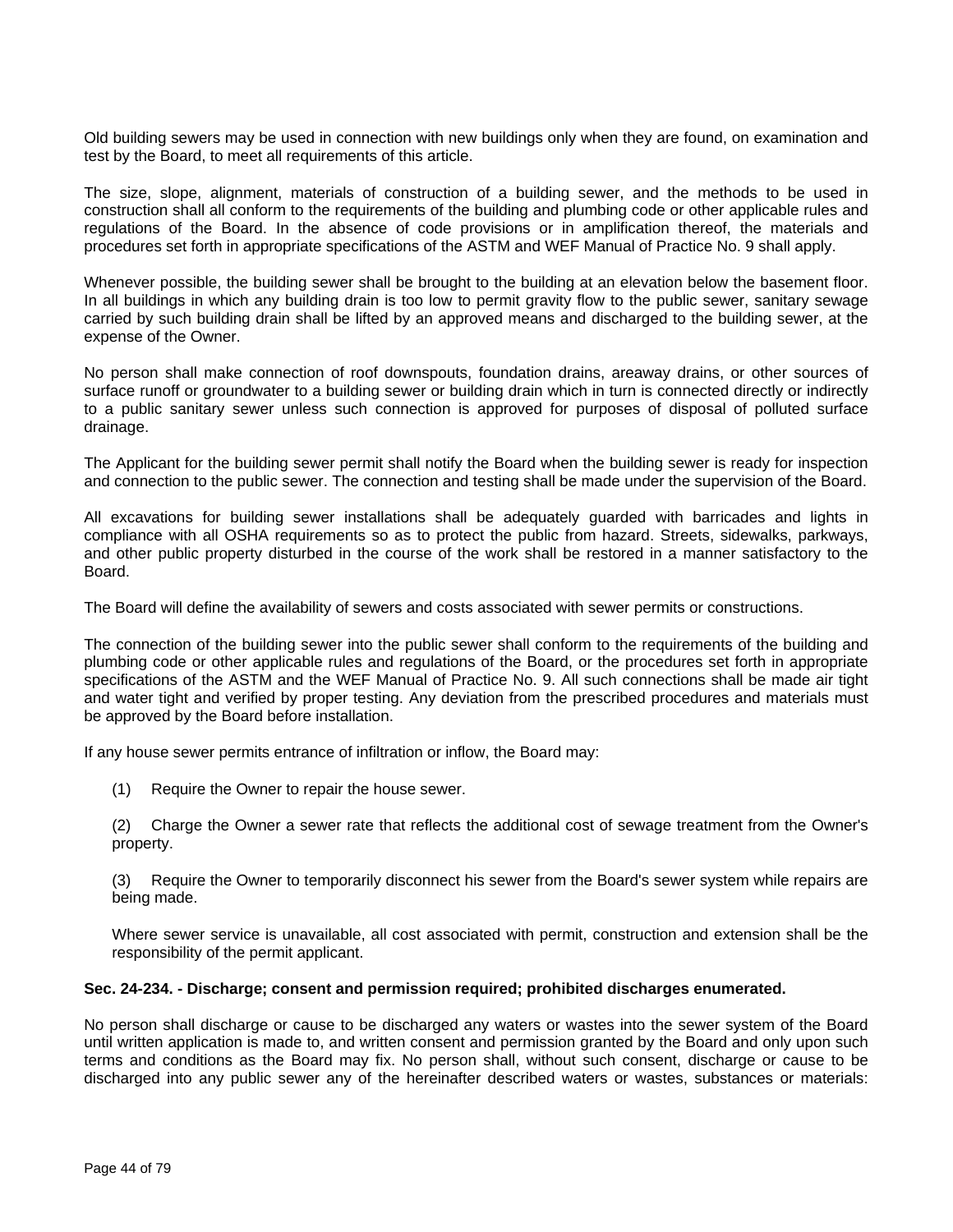Waters or waste shall be limited in discharges to sewage systems to concentrations or quantities which will not harm either the sewers, wastewater treatment process or equipment, will not have an adverse effect on the receiving waters of the treated sewage, or will not otherwise endanger lives, limb, public property, or constitute a nuisance. The Board may set limitations lower than the limitations established hereinafter, if, in their opinion, such more severe limitations are necessary to meet the above objectives. In forming their opinion as to the acceptability, the Board will give consideration to such factors as the quantity of subject waste in relation to flows and velocities in the sewers, materials of construction of the sewers, the wastewater treatment process employed, capacity of the wastewater treatment facilities, degree of treatability of the sewage in the wastewater treatment facility, and other pertinent factors.

(1) General prohibitions: An Industrial User shall not introduce into a WWF any pollutant which causes pass through or interference. These general prohibitions and the specific prohibitions below apply to each Industrial User introducing pollutants.

(2) Specific Prohibitions: The following limitations or restrictions on materials or characteristics of sewage or water discharged to the sewers which shall not be violated without approval of the Board are as follows:

a. Any liquid or vapor having a temperature higher than 150°F (65°C) or which will inhibit biological activity in the treatment plant resulting in Interference, but in no case wastewater which causes the temperature at the introduction into the treatment plant to exceed 104 degrees F (40 degrees C).

b. Any water or waste which contains more than 100 milligrams per liter by weight of fat, oil or grease.

c. Any gasoline, benzene, naphtha, fuel oil, or other flammable or explosive liquid, solid or gas.

d. Any garbage that has not been properly shredded. Garbage grinders may be connected to sanitary sewers from homes, hotels, institutions, restaurants, hospitals, catering establishments, or similar places where garbage originates from the preparation of food in kitchens for the purpose of consumption on the premises or when served by caterers.

e. Solid or viscous substances in quantities or of such size capable of causing obstruction to the flow in sewers, or other interference with the proper operation of the sewage facilities such as, but not limited to, ashes, bones, cinders, sand, mud, straw, shavings, metal, glass, rags, feathers, tar, plastics, wood, unground garbage, whole blood, paunch manure, hair and fleshings, entrails and paper dishes, cups, milk containers, etc., either whole or ground by garbage grinders.

f. Any waters or wastes having a pH lower than 5.5 or greater than 9.0 or having any other corrosive property capable of causing damage or hazard to structures, equipment, and personnel of the sewage system.

g. Any waters or wastes containing a toxic or poisonous substance or any other materials in sufficient quantity to injure or interfere with any wastewater treatment process, or constitute a hazard to humans or animals, or create any hazard in the receiving waters of the wastewater treatment plant.

h. Any waters or sewage containing suspended solids of such character and quantity that unusual attention or expense is required to handle such materials at the wastewater treatment plant.

i. Any noxious or malodorous gas or substance capable of creating a public nuisance.

j. Any waters or wastes having a biochemical oxygen demand in excess of 300 milligram per liter.

k. Any water or sewage containing more than 200 milligram per liter of suspended solids which shall include such materials as in subparagraph (b) above.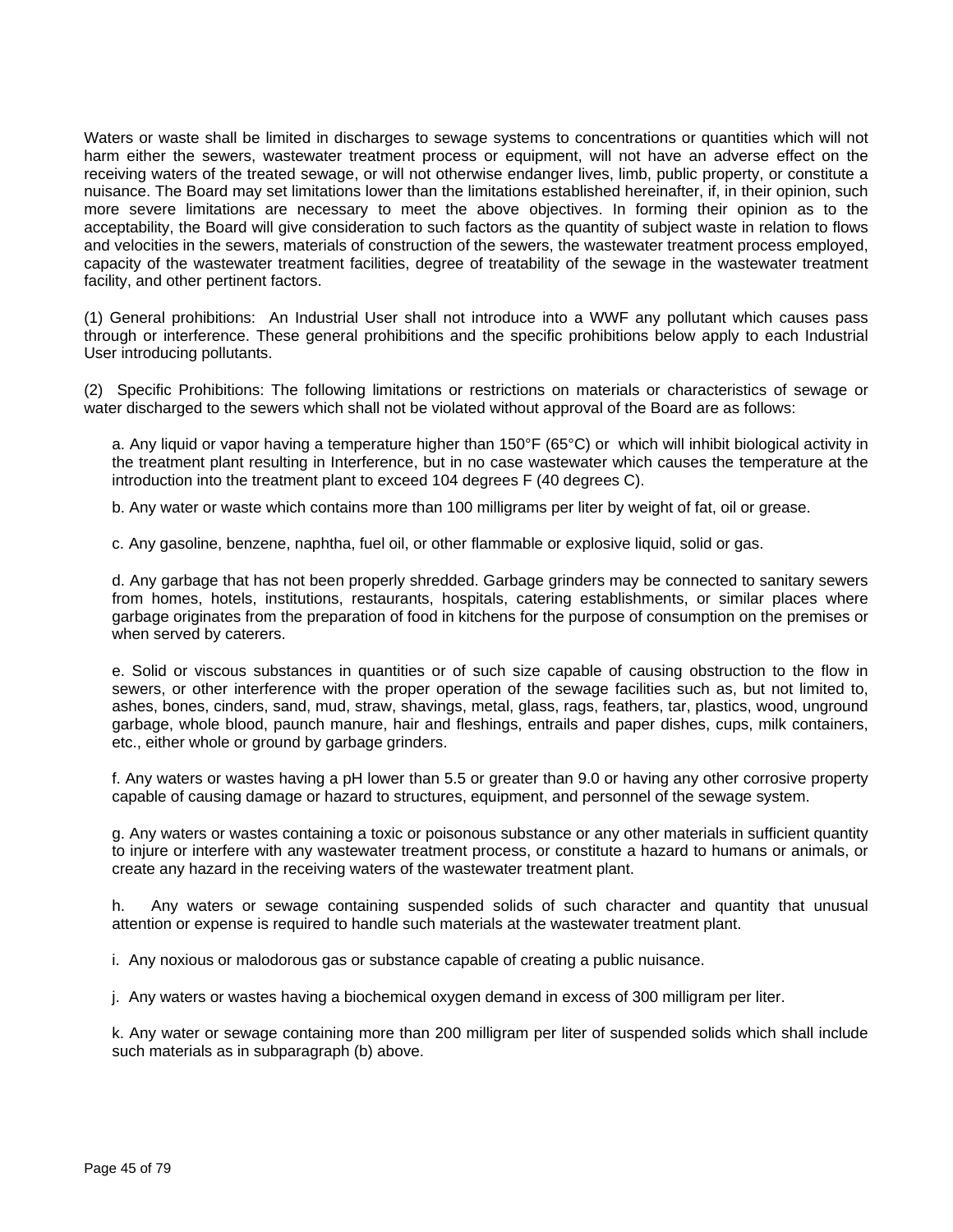l. Any waters or sewage having an objectionable color which is not removable in the existing wastewater treatment plant processes.

m. Any unpolluted water or unpolluted sewage (ground water, i.e. well point water, roof runoff, subsurface drainage, Deionized water, Non-contact cooling water, unless specifically authorized by permit).

n. Any radioactive sewage or isotopes of such half-life or concentrations as may exceed limits established in compliance with applicable state or federal regulations.

o. Any waters or sewage containing odor-producing substances exceeding limits which may be established by the Board.

p. Quantities of flow, concentrations, or both which constitute a "slug" as defined.

q. Waters or sewage containing substances which are not amenable to treatment or reduction by the wastewater treatment processes employed, or are amenable to treatment only to such degree that the wastewater treatment plant effluent cannot meet the requirements of other agencies having jurisdiction over discharge to the receiving waters.

r. Any water or sewage which, by interaction with other water or sewage in the public sewer system, release obnoxious gases, form solids which interfere with the collection system, or create a condition deleterious to structures and wastewater treatment processes.

s. Sewage containing constituents in concentrations which are in excess of the concentrations set for normal sewage (300 mg/l BOD, and 200 mg/1 TSS, 30 mg/1 TKN, 15 mg/1 phosphorous.)

t. Pollutants which create a fire or explosion hazard in the WWF.

u. Heat in amounts which will inhibit biological activity in the WWF resulting in interference. Wastewater having a temperature greater than 150 degrees F (51.7degreesC), or which will inhibit biological activity in the treatment plant resulting in Interference, but in no case wastewater which causes the temperature at the introduction into the treatment plant to exceed 104 degrees F (40 degrees C);

v. Petroleum oil, non-biodegradable cutting oil or products of mineral oil origin in amounts that will cause interference or pass through.

w. Any trucked or hauled pollutants, except at discharge points designated by the County.

x. Wastewater which impairs color and cannot be removed by the treatment process, or impairs the treatment process, such as but not limited to, dye wastes and vegetable tanning solutions, which consequently imparts color to the treatment plant's effluent.

y. Sludges, screenings or other residues from the pretreatment of industrial wastes.

z. Medical Wastes, except as specifically authorized by permit.

aa. Detergents, surface-active agents, or other substances which might cause excessive foaming.

bb. Wastewater causing two readings on an explosion hazard meter at the point of discharge into the POTW, or at any point in the POTW, or more than 10% of the Lower Explosive Limit of the meter.